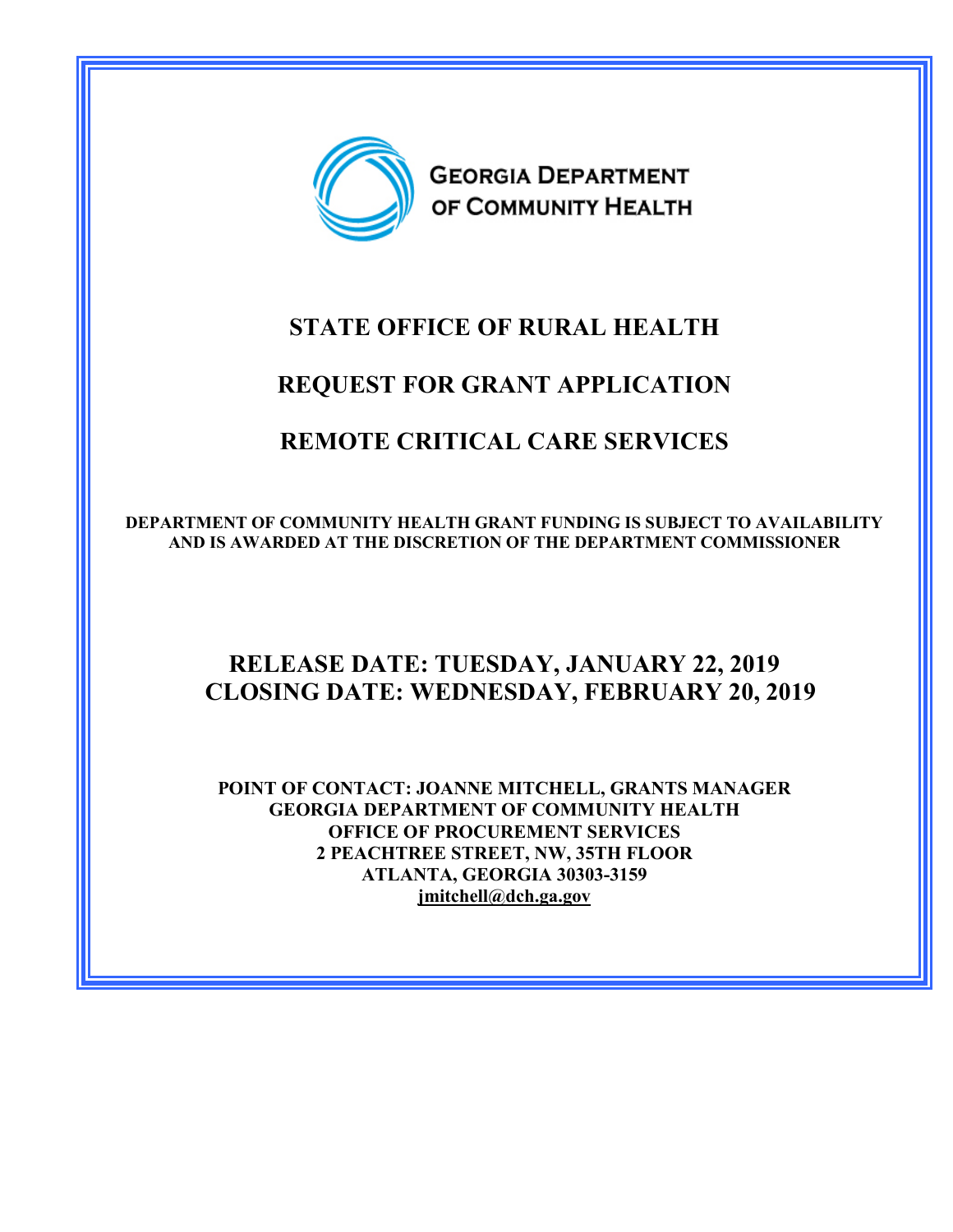## **TABLE OF CONTENTS**

| <b>SECTION</b>    |                                                                                                                                                                                                                                                                                                                   | Page             |
|-------------------|-------------------------------------------------------------------------------------------------------------------------------------------------------------------------------------------------------------------------------------------------------------------------------------------------------------------|------------------|
|                   | <b>BACKGROUND SECTIONS:</b> Background, Program Overview,<br>Anticipated Award Amount, Eligibility to Apply for Grant Funding, and<br>Program Deliverables                                                                                                                                                        | $3 - 5$          |
| $\mathbf{I}$      | <b>SUBMISSION GUIDELINES:</b> Application Submission, Deadline for<br>Submission of Questions, Deadline for Submission of Applications and<br><b>Submission Format</b>                                                                                                                                            | $5 - 7$          |
| III               | <b>REQUIRED SELECTION CRITERIA: Project Abstract, Project</b><br>Narrative, Organizational Narrative, Budget Worksheet and Budget<br>Justification                                                                                                                                                                | $7-9$            |
| IV                | <b>APPENDICES</b>                                                                                                                                                                                                                                                                                                 | $\boldsymbol{9}$ |
| <b>APPENDIX A</b> | <b>DCH GRANT APPLICATION FORM</b>                                                                                                                                                                                                                                                                                 | $10 - 11$        |
| <b>APPENDIX B</b> | <b>STATEMENT OF ETHICS: Includes Signature Page</b>                                                                                                                                                                                                                                                               | $12 - 16$        |
|                   | Carefully read, sign, and adhere to Appendix B, the DCH Ethics Statements<br>prior to responding to any Department of Community Health (DCH) Request<br>for Grant Applications ("RFGA"). Failure to do so could result in the<br>disqualification of your application at any time during the application process. |                  |
| <b>APPENDIX C</b> | <b>ETHICS IN PROCUREMENT POLICY: Includes Signature Page</b>                                                                                                                                                                                                                                                      | $17-29$          |
|                   | Carefully read, sign, and adhere to Appendix C, the DCH Ethics in<br>Procurement Policy prior to responding to any DCH Request for Grant<br>Applications ("RFGA"). Failure to do so could result in the disqualification<br>of your application at any time.                                                      |                  |
| <b>APPENDIX D</b> | <b>BUSINESS ASSOCIATE AGREEMENT: Includes Signature Page</b>                                                                                                                                                                                                                                                      | $30 - 40$        |
| <b>APPENDIX E</b> | <b>BUDGET WORKSHEET</b>                                                                                                                                                                                                                                                                                           | 41               |
| <b>APPENDIX F</b> | PROJECT WORK PLAN TEMPLATE                                                                                                                                                                                                                                                                                        | 42               |
| <b>APPENDIX G</b> | PROJECT TIMELINE TEMPLATE                                                                                                                                                                                                                                                                                         | 43               |
|                   | <b>DCH APPLICATION CHECKLIST</b>                                                                                                                                                                                                                                                                                  | 44               |
|                   | eICU PROGRAM ESTIMATED COSTS FOR THE STATE OF<br><b>GEORGIA</b>                                                                                                                                                                                                                                                   | 45               |

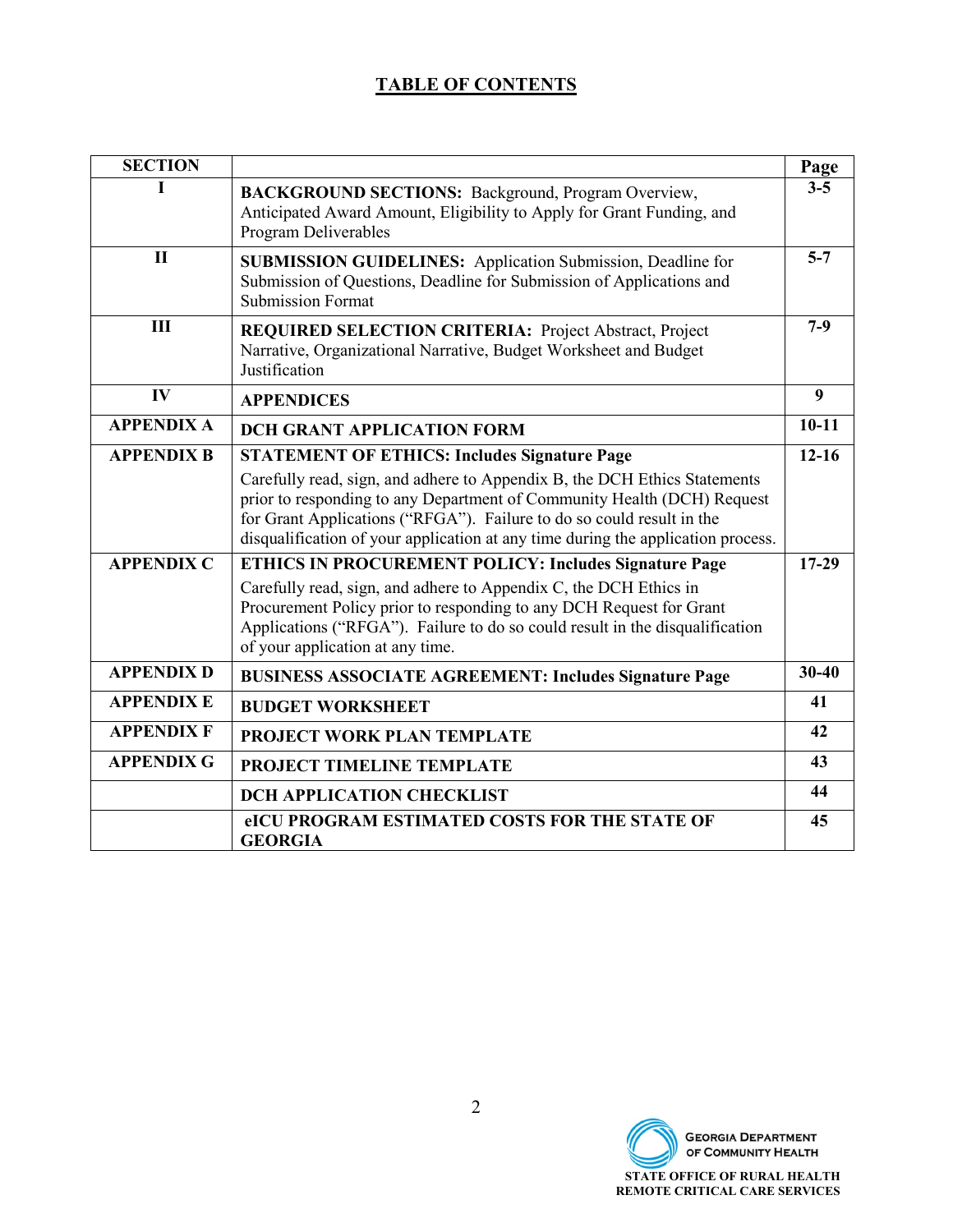#### **REMOTE CRITICAL CARE SERVICES**

The Georgia Department of Community Health ("DCH") has the responsibility of insuring over two million people in the State of Georgia; maximizing the State's health care purchasing power; coordinating health planning for State agencies; and proposing cost-effective solutions for reducing the number of uninsured individuals. Within DCH, the State Office of Rural Health ("SORH") serves Georgians by improving access to health care in rural and underserved areas designed to improve health status and reduce health disparities.

#### **I. BACKGROUND**

Many rural communities in Georgia desire a top-tier intensive care unit at their local hospital. Unfortunately, the specialist physicians and nurses needed to provide this care are often unavailable or prohibitively expensive for rural communities to attract and retain. Therefore, rural hospitals may choose to offer lower levels of ICU coverage than desired or discontinue the service altogether.

Recent advances in healthcare technology have made it possible to remotely monitor patients in intensive care settings with a level of intensity and focus that often exceeds what can be delivered in an inpatient setting. These electronic intensive care unit programs significantly enhance patient outcomes in any ICU setting, making it possible for rural hospitals to connect their existing physician and nurse resources to experienced critical care specialists, on a "real time" basis, anywhere in the world.

#### **II. PROGRAM OVERVIEW**

Through funding provided by the Remote Critical Care Services Grant, rural hospitals will partner with Emory Healthcare to implement an electronic intensive care unit (eICU) program. This funding is intended to off-set the startup costs for the eICU program at the rural site. Selected Applicants will be required to contribute additional funds to cover all costs associated with implementing the eICU program, and to sustain the services at that site for a period of no less than three years (see the attached proforma on page 45).

The selected Applicants' commitment to the efficient and effective implementation of the eICU program has the potential to:

- 1) Improve the overall quality of care for patients at the remote site through:
	- a. Improved responsiveness to changes in ICU patients conditions;
	- b. Reduction in the number of days patients are admitted to the ICU;
- 2) Reduce cost of care for ICU patients;
- 3) Increase the flow of patients who can be safely retained in that remote hospital;
- 4) Improve patient /family satisfaction;
- 5) Improve the ability to recruit and retain staff.
- 6) Through the partnership established with Emory Healthcare for the eICU program, Emory will:

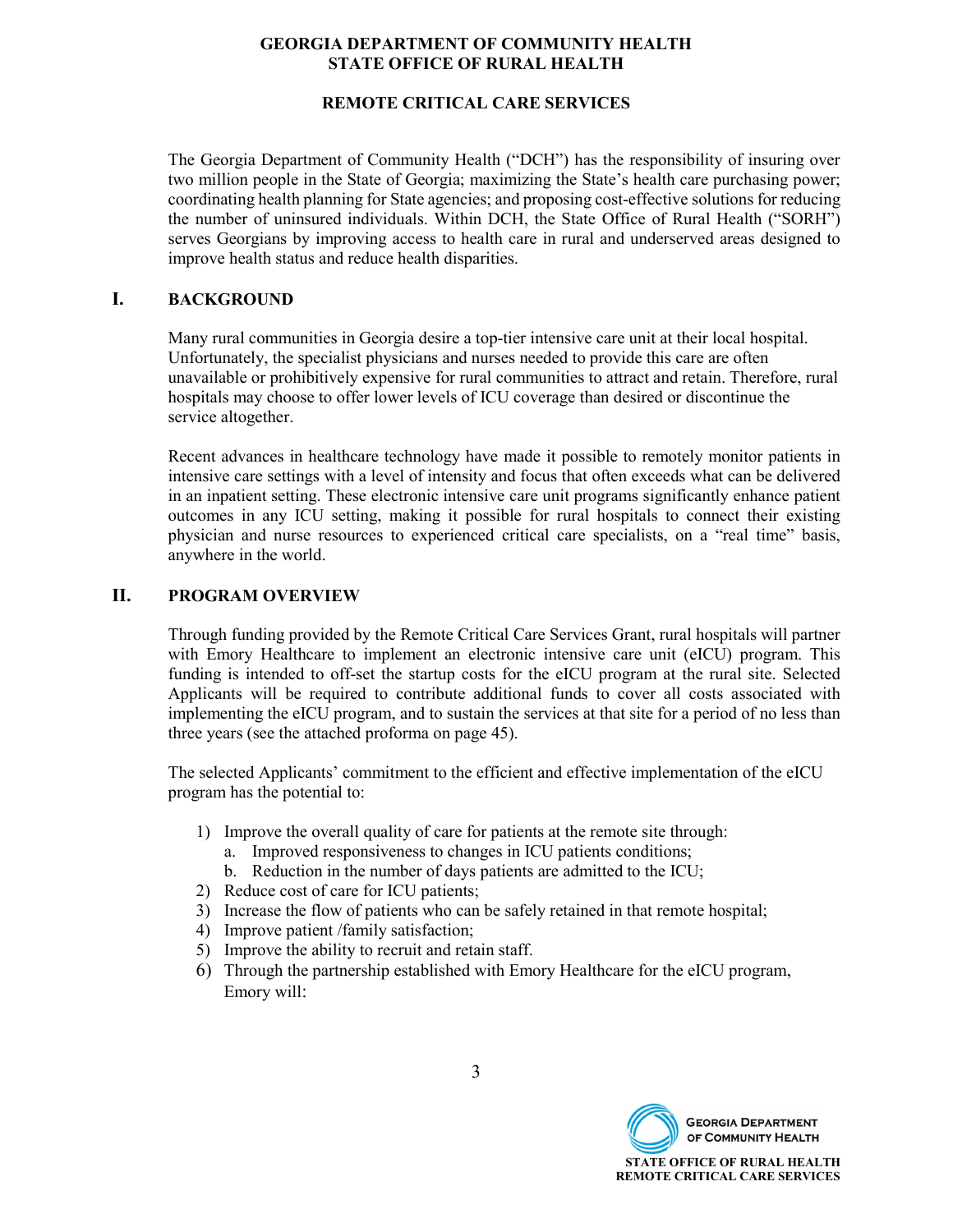#### **REMOTE CRITICAL CARE SERVICES**

- A. Provide continuous electronic surveillance of all patients admitted to the remote hospital's critical care unit to include real time interfaces from the electronic medical record and bedside monitors. The surveillance must enable:
	- i. continuous monitoring of vital signs and physiologic waveforms by the Selected Applicant;
	- ii. provide notification to the Selected Applicant of abnormal and critical laboratory values within 5 minutes of issue;
	- iii. provide notification to the Selected Applicant of abnormal trends in vital signs within 5 minutes of issue; and,
	- iv. provide notification to the Selected Applicant within 5 minutes of enabling of an audio-visual connection to an individual patient room when requested by bedside staff in response to perceived need.
- B. Respond to changes in patient condition reported through all surveillance mechanisms listed above in A) i through iv. At a minimum, the response capability must include:
	- i. An evaluation and support by a qualified critical care nurse licensed in the State of Georgia within 2 minutes of changes in patient's condition;
	- ii. An evaluation and support by a qualified, board-certified intensivist licensed in the State of Georgia, when local physician staff are not present on-site to meet patient need within 5 minutes of change in patient's condition;
- C. Report at least quarterly, the hospital-wide impact of their services including, at a minimum, impact on ICU and hospital mortality, ICU and hospital length of stay, and adherence to standard evidence-based critical care practice.
- D. Report at least quarterly, comparing all items listed in C above, with reference to national benchmarks and to performance of similar ICUs.
- E. Perform all surveillance and response functions securely, with reference to prevailing privacy law (such as Health Insurance Portability and Accountability Act of 1996 (HIPAA), as amended. Grantee must have written procedures and protocols to address potential service interruptions.
- F. Report at least quarterly, to identify and compare similarities and differences regarding the hospital wide impact due to the use of the remote critical care services with reference to national benchmarks and to the performance of similar ICUs.

Grant funding provided by the DCH, SORH is intended to partially defray the costs of initiating the eICU equipment. Selected Applicants are expected to contribute to the costs of initiation of the eICU program and must sustain the remote critical care services within the rural hospital, for a period of no less than three years after execution of the grant agreement. The term of the grant agreement with DCH, SORH will begin upon the execution of the grant agreement through 12 months following date of grant execution.

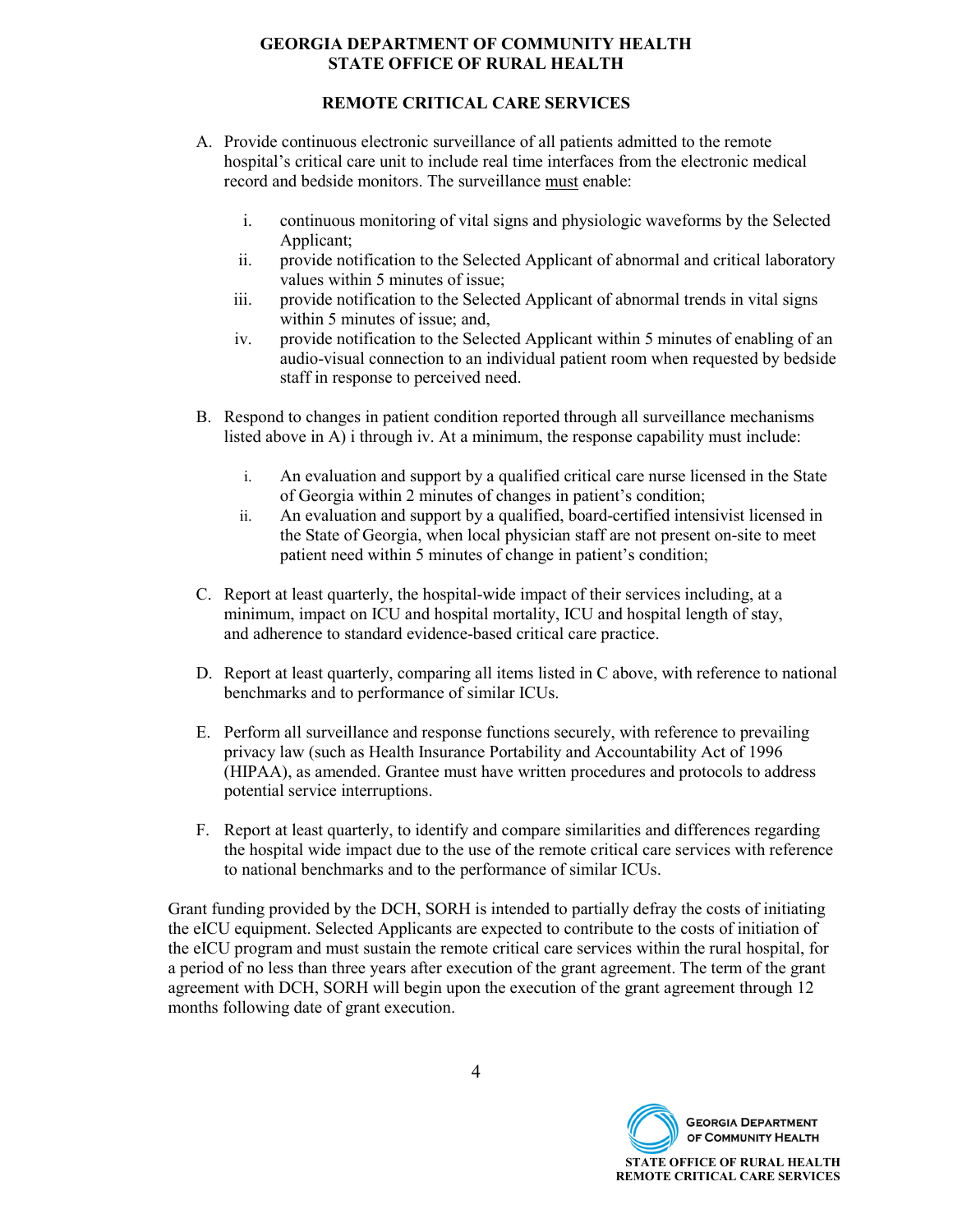#### **REMOTE CRITICAL CARE SERVICES**

#### **III. ANTICIPATED AWARD AMOUNT**

DCH, SORH will award \$300,000.00 each to two (2) Selected Applicants for the implementation of an electronic intensive care unit through the Remote Critical Care Services Grant. All Request for Grant Applications (RFGAs) will be reviewed and evaluated based on a competitive grant award process.

#### **IV. ELIGIBILITY TO APPLY FOR GRANT FUNDING**

In order to be eligible for consideration of award, the Applicant must:

- a. Be located within the counties designated as rural as defined in the Rural Hospital Organization Assistance Act of 2017 (please click on link below to see map of rural counties) [https://dch.georgia.gov/sites/dch.georgia.gov/files/related\\_files/document/GA\\_Rural\\_Counties](https://dch.georgia.gov/sites/dch.georgia.gov/files/related_files/document/GA_Rural_Counties_Map_2017-10.pdf) Map  $2017$ -10.pdf or a county with a critical access hospital;
- b. Be in good standing to conduct business with DCH, SORH. "Good Standing" is regarded as having complied with all grant obligations, while not being subject to any form of sanction, suspension or disciplinary censure [\(https://www.sam.gov/SAM/,](https://www.sam.gov/SAM/) [http://doas.ga.gov/assets/State%20Purchasing/State%20Suspended%20and%20Debarred%20](http://doas.ga.gov/assets/State%20Purchasing/State%20Suspended%20and%20Debarred%20Suppliers/State%20of%20Georgia%20Suspended%20Debarred%20Suppliers%20March%202018.pdf) [Suppliers/State%20of%20Georgia%20Suspended%20Debarred%20Suppliers%20March%202](http://doas.ga.gov/assets/State%20Purchasing/State%20Suspended%20and%20Debarred%20Suppliers/State%20of%20Georgia%20Suspended%20Debarred%20Suppliers%20March%202018.pdf) [018.pdf\)](http://doas.ga.gov/assets/State%20Purchasing/State%20Suspended%20and%20Debarred%20Suppliers/State%20of%20Georgia%20Suspended%20Debarred%20Suppliers%20March%202018.pdf). This list is not all inclusive.
- c. Operate a staffed intensive care unit with six (6) or more beds.

#### **V. PROGRAM DELIVERABLES**

Applicant must be capable of meeting each of the deliverables below:

- a. Demonstrate on-going commitment of administrative, nursing and physician leadership support for the program;
- b. Maintain adequate staffing in the ICU to provide optimal patient care;
- c. Maintain a qualified technical support team locally that will prioritize on-going communication with Emory Healthcare and Philips (medical technology vendor) to ensure continuous electronic surveillance;
- d. Provide a funding mechanism to support start-up and subsequent years of tiered costs;
- e. Provide Emory Healthcare with financial and patient outcomes data upon request, to include but not limited to, case mix index, average patient days, and reimbursement /revenue;
- f. Sustain the eICU program for a period of no less than three years.

#### **VI. SUBMISSION GUIDELINES**

#### **A. APPLICATION SUBMISSION**

All documents MUST be submitted electronically to **[RFGA.RemoteCriticalCareServ@dch.ga.gov](mailto:RFGA.RemoteCriticalCareServ@dch.ga.gov)** and MUST BE RECEIVED by **3:00 PM, Wednesday, February 20, 2019**. If the application is incomplete or non-responsive to

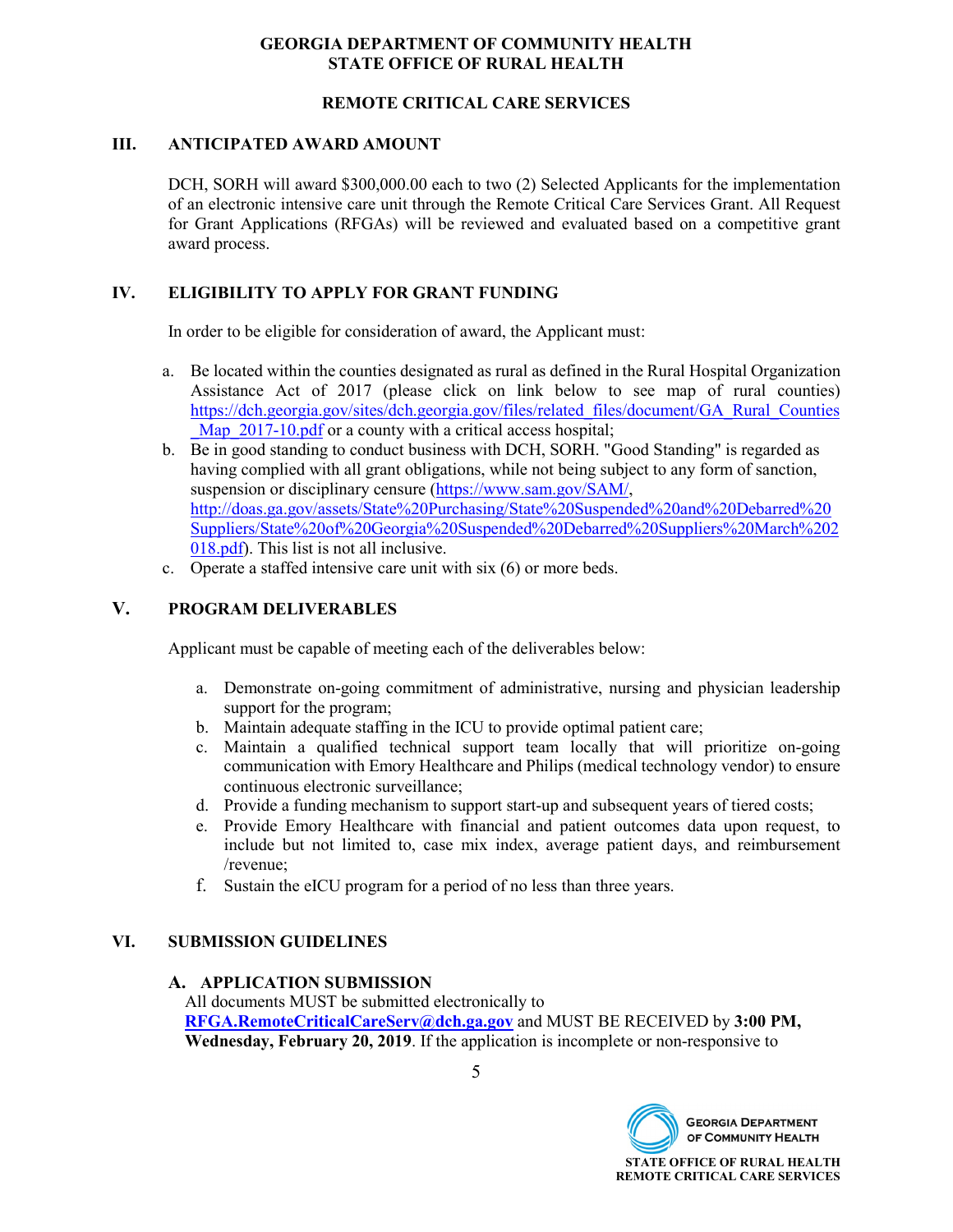#### **REMOTE CRITICAL CARE SERVICES**

submission requirements, it will not be considered for the review process. The Applicant will be notified by e-mail if the application did not meet submission requirements.

The following is a list of the required documents to be submitted electronically in response to the RFGA for Remote Critical Care Services:

- 1. Projective Abstract
- 2. Project Narrative
- 3. Organizational Narrative
- 4. Budget Worksheet and Budget Justification
- 5. Appendix A: DCH Grant Application Form
- 6. Appendix B: Ethics Statement (*Signature Page must be submitted*)
- 7. Appendix C: Ethics in Procurement Policy (*Signature Page must be submitted*)
- 8. Appendix D: Business Associate Agreement (*Signature Page must be submitted*)
- 9. Appendix E: Budget Worksheet (Budget Justification MUST accompany this appendix)
- 10. Appendix F: Project Work Plan Template
- 11. Appendix G: Project Timeline Template

A checklist of the required documents above will be returned to the Applicant certifying that the application has been received by DCH.

Timely and complete submissions are the responsibility of the Applicant. All applications must be received via the e-mail address [RFGA.RemoteCriticalCareServ@dch.ga.gov,](mailto:RFGA.RemoteCriticalCareServ@dch.ga.gov) by no later than **Wednesday, February 20, 2019, 3:00pm, closing date**. Applications may be submitted prior to the closing date and time of **Wednesday, February 20, 2019, 3:00pm**, however all submissions are final.

#### **ALL LATE APPLICATIONS WILL BE CONSIDERED NON-RESPONSIVE AND INELIGIBLE FOR CONSIDERATION. PLEASE ALLOW AMPLE TIME TO SUBMIT APPLICATIONS PRIOR TO SUBMISSION DEADLINE.**

#### **Deadline for Submission of Questions**

Questions must be submitted electronically to [RFGA.RemoteCriticalCareServ@dch.ga.gov](mailto:RFGA.RemoteCriticalCareServ@dch.ga.gov) by **Wednesday**, **January 30, 2019** at **3:00PM.** Responses to questions will be posted on the **DCH website at [www.dch.georgia.gov/grant-announcements,](http://www.dch.georgia.gov/grant-announcements) SFY19 Grant Announcements** on **Wednesday**, **February 6, 2019**.

**Deadline for Submission of Applications APPLICATIONS MUST BE RECEIVED BY Wednesday, February 20, 2019, by 3:00pm.**

**In addition, the following factors may affect the funding decisions:**

**Availability of funds Relevance to program priorities**

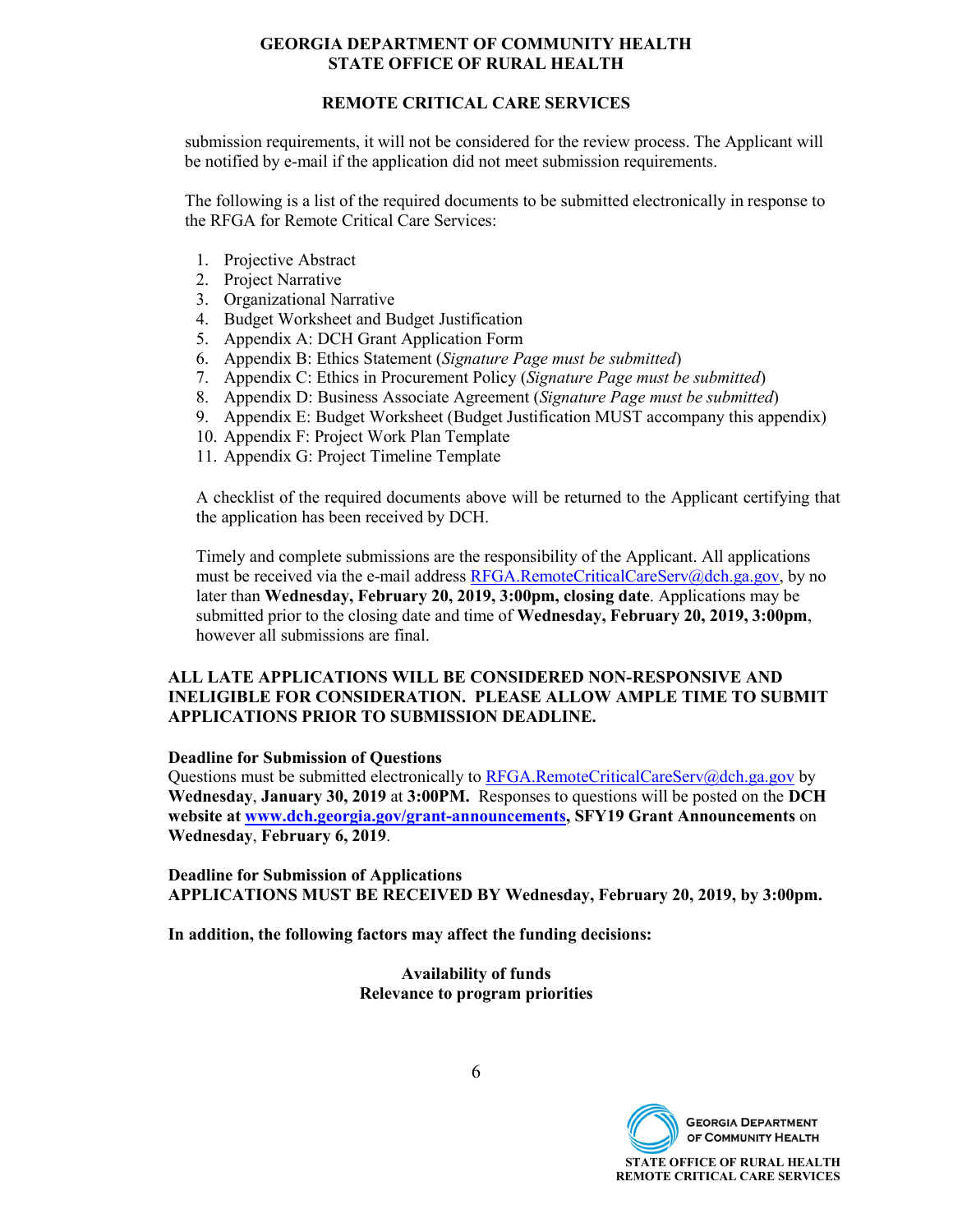#### **REMOTE CRITICAL CARE SERVICES**

#### **B. SUBMISSION FORMAT**

The Application **MUST** be submitted in the following format or the application will be considered non-responsive and will not be submitted for the review process:

- 1. Microsoft Word 2016 or older version.
- 2. Font Size: 12 point unreduced (Arial or Times New Roman).
- 3. Page Size: 8.5 by 11 inches.
- 4. Page Margin Size: One inch.
- 5. **Project Abstract** should be double spaced and shall not exceed 1 page.
- 6. **Project Narrative**:

a.The Project Narrative should be double spaced.

b.The Project Narrative shall not exceed a maximum of 8 pages.

- 7. **Organizational Narrative**:
	- a. The Organizational Narrative should be double spaced.
	- b. The Organizational Narrative shall not exceed a maximum of 2 pages.

#### 8. **Budget Worksheet and Budget Justification**:

- a. The Budget Worksheet must be completed on Appendix E and in Microsoft Excel 2016 or older version.
- b. The Budget Justification is limited to a maximum of 1 page. The spacing should be doubled spaced.
- 9. **Number and Label** all pages; not to exceed the maximum number of pages where applicable
- 10. **Headers** should identify each section and **Footers** should include: the name of the organization and page numbers.

#### **VII. REQUIRED SELECTION CRITERIA**

Upon successful completion of the Application review, an evaluation committee will convene to evaluate the merits of each proposal. The proposal will be evaluated based upon the Applicants that meet the threshold of 850 points to include the following:

#### **A. PROJECT ABSTRACT (50 PTS)**

A Project Abstract is required for all applications. The Project Abstract must contain a summary of the proposed activity suitable for dissemination to the public. It should contain a description of the project and a statement of objectives and methods to be implemented and sustained to achieve grant project goals. This abstract must not include any proprietary/confidential information.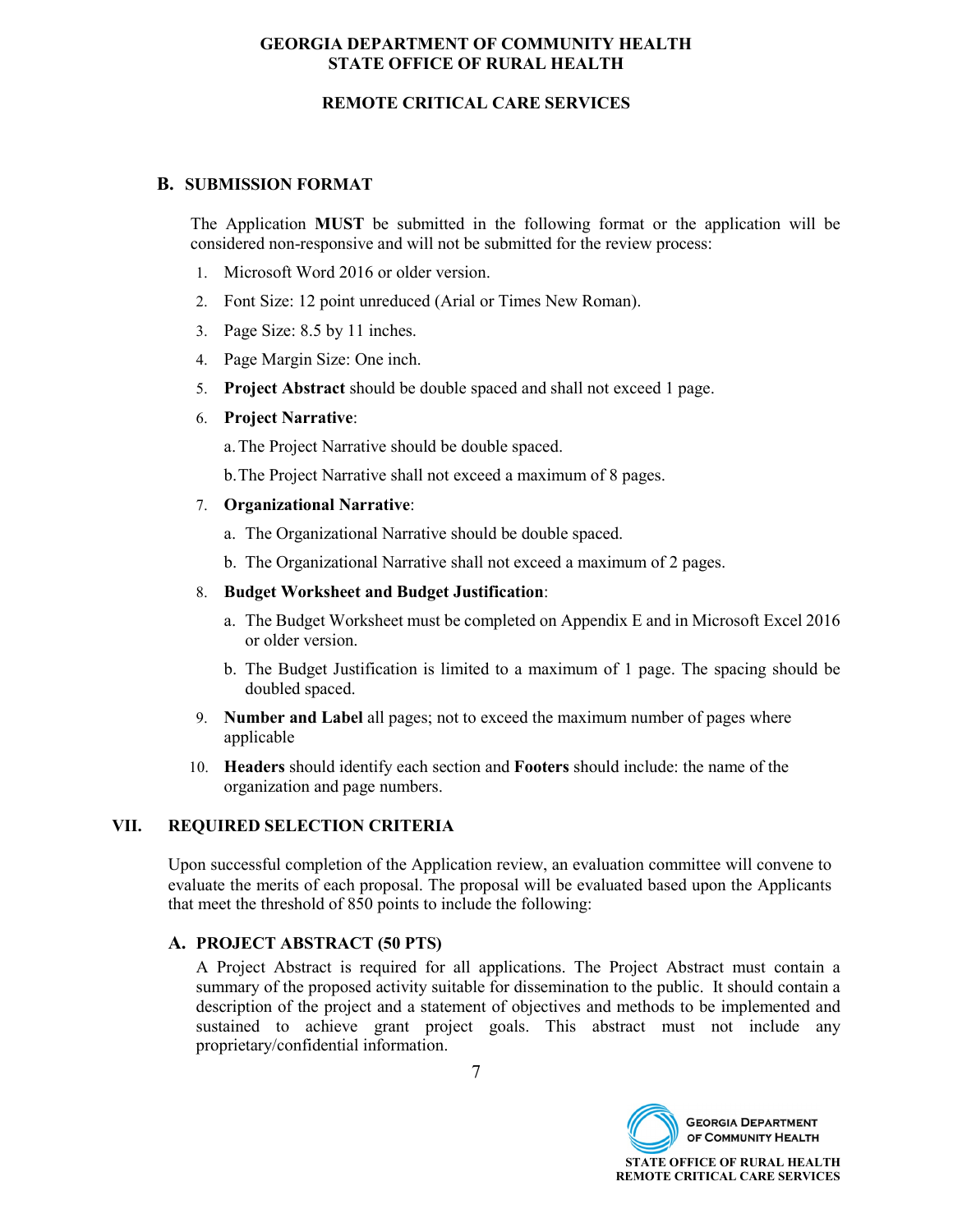#### **REMOTE CRITICAL CARE SERVICES**

#### **B. PROJECT NARRATIVE (850 PTS)**

The Project Narrative should provide a comprehensive framework of all aspects of the eICU project proposal and describe how each component of the proposal will be carried out. It should be succinct, self-explanatory, and well organized. The Project Narrative must include the following components:

#### *Introduction (50PTS)*

Briefly describe the purpose of the proposed project, and how eICU will benefit your rural community.

#### *Administrative Support (150PTS)*

Provide affirmation of administrative commitment for the program to include a formal letter of support containing signatures of executive level leadership, such as Chief Executive Officer, Chief Financial Officer, Chief Medical Officer, Chief Nursing Officer, and Hospital Board Members.

#### *Intensive Care Unit Staffing Plan (150PTS)*

Describe the current intensive care unit capacity and staffing plan, and provide an overview of any additional staff, continuing education programs, oversight, etc., that will be added as part of the eICU program.

#### *Technical Support and Team (300PTS)*

This component should clearly describe the Applicant's ability to provide the necessary information technology infrastructure, oversight, and on-going support for the eICU program. The narrative should include a detailed plan that will confirm the ability to provide, maintain and support a point to point dedicated circuit from the remote ICU back to the main Emory eICU campus with reliable minimum bandwidth of 2 Mb/s, for audio/video bi-directional (up and down) transmissions for each user session. For two concurrent 2-way video sessions, the preference is for a 5Mb/s circuit. All monitoring equipment and systems must be able to provide HL7 format input to interface with the eICU system. Any electronic medical record and/or interface being used in the Laboratory, Pharmacy and Radiology will need to be available to feed information to the eICU system using HL7 protocols. There will be a need for the remote site to host an internal facing web server which is part of the vendor-Philips, eICU solution.

The Applicant will also need to verify the availability of qualified technical support staff that has abilities to diagnose and replace board level component failures, as well as experience with troubleshooting local and wide area network failures. This should include experience with ports, protocols, and firewall configurations, as well as network traffic shaping using QoS over the local LAN to prioritize video traffic. Staff must also have the ability to diagnose and support common web server issues.

#### *Funding and Sustainability (200PTS)*

Using the attached proforma (see page 45) as an estimation for current and future expenses, clearly describe the funding plan. This plan must identify the source(es) of non-grant funded contributions to support both start up and subsequent years of tiered costs and sustain the eICU program for a period of *no less than* three years.

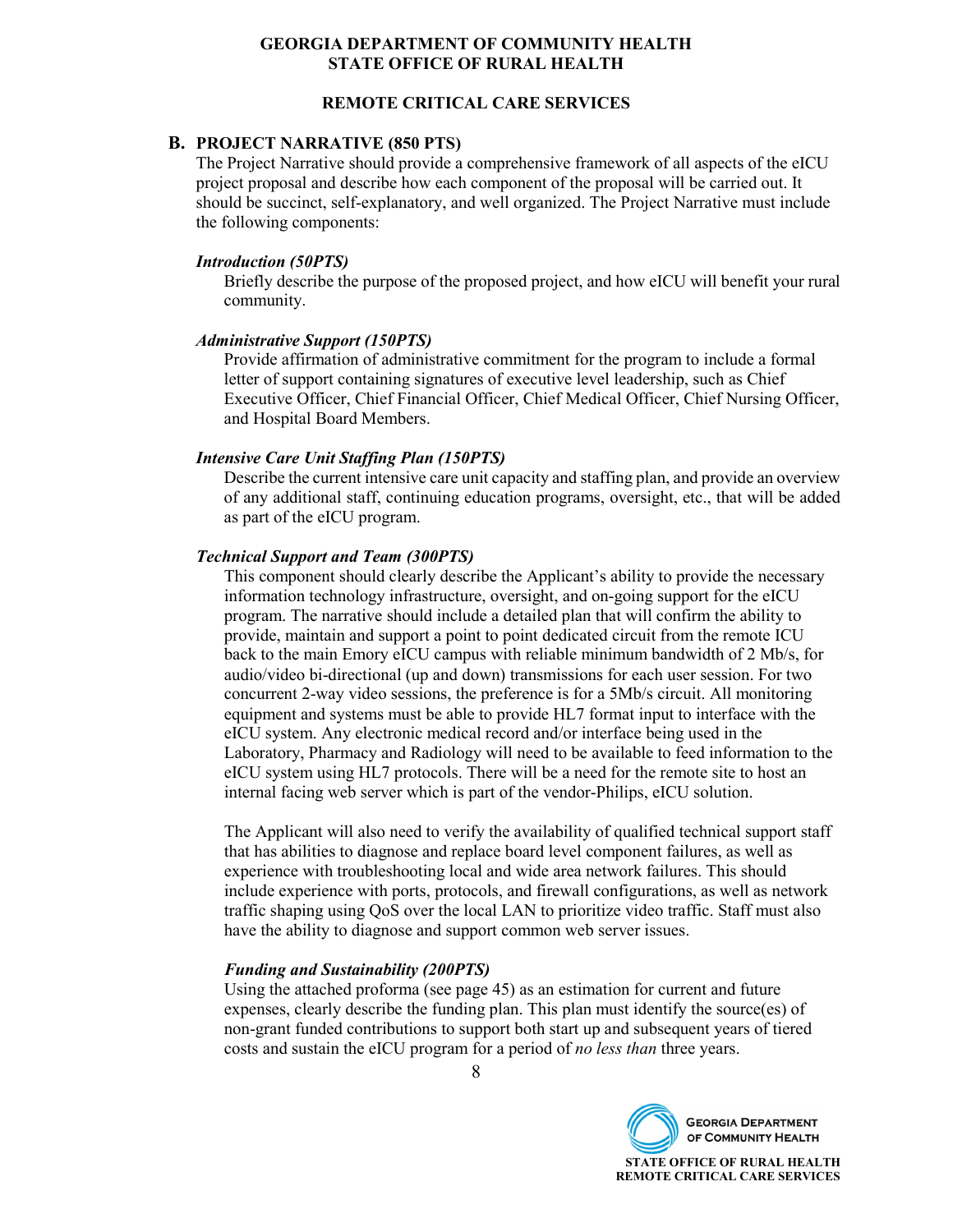#### **REMOTE CRITICAL CARE SERVICES**

#### **C. ORGANIZATIONAL NARRATIVE (50 PTS)**

The Applicant will provide:

- 1. A brief history of the hospital, major accomplishments, any relevant experience and established relationships that may be important to carrying out the requirements of the grant.
- 2. Information on the individual who will serve as the project director (or interim) and who will be responsible for project monitoring and ensuring the Grant activities are carried out.
- 3. An organizational chart that illustrates the hierarchy of roles and responsibilities of the hospital as it pertains to the staff/team affiliated with the Grant project.

#### **D. BUDGET WORKSHEET AND BUDGET JUSTIFICATION (50 PTS)**

- 1. All anticipated expenses and funding sources directly related to this project, including inkind contributions, should be calculated and included on the Budget Worksheet (Appendix E).
- 2. A concise narrative labeled Budget Justification must follow the Budget Worksheet (Appendix E). The Budget worksheet and budget forms will not be counted toward the narrative page limit. Describe the financial resources needed over the duration of the project period and include the share requested from this Grant as well as funds from other sources, including organizations, institutions, etc. Describe any in-kind sources of support.
- 3. Indirect cost: Indirect costs represent the expenses of doing business that are not readily identified within the budget submission (Appendix E). Indirect costs are necessary for the general operation of the organization and the facilitation of the activities required by the Grant. For the purpose of providing the most efficient and effective use of Grant dollars, DCH limits the application of indirect costs to 10% percent.

#### **VIII. APPENDICES**

All appendices are required. Some appendices include a Signature Page(s). Carefully read, sign, and adhere to these forms prior to responding to any Department of Community Health Request for Grant Applications (RFGA). Failure to do so could result in the disqualification of your application at any time during the application process. Included Appendices are as follows:

- **A.** DCH Grant Application Form;
- **B.** Statement of Ethics (*Signature Page must be submitted*);
- **C.** Ethics in Procurement Policy (*Signature Pages must be submitted*);
- **D.** Business Associate Agreement (*Signature Page must be submitted*);
- **E.** Budget Worksheet (*Budget Justification MUST accompany this appendix*);
- **F.** Project Work Plan Template; and
- **G.** Project Timeline Template.

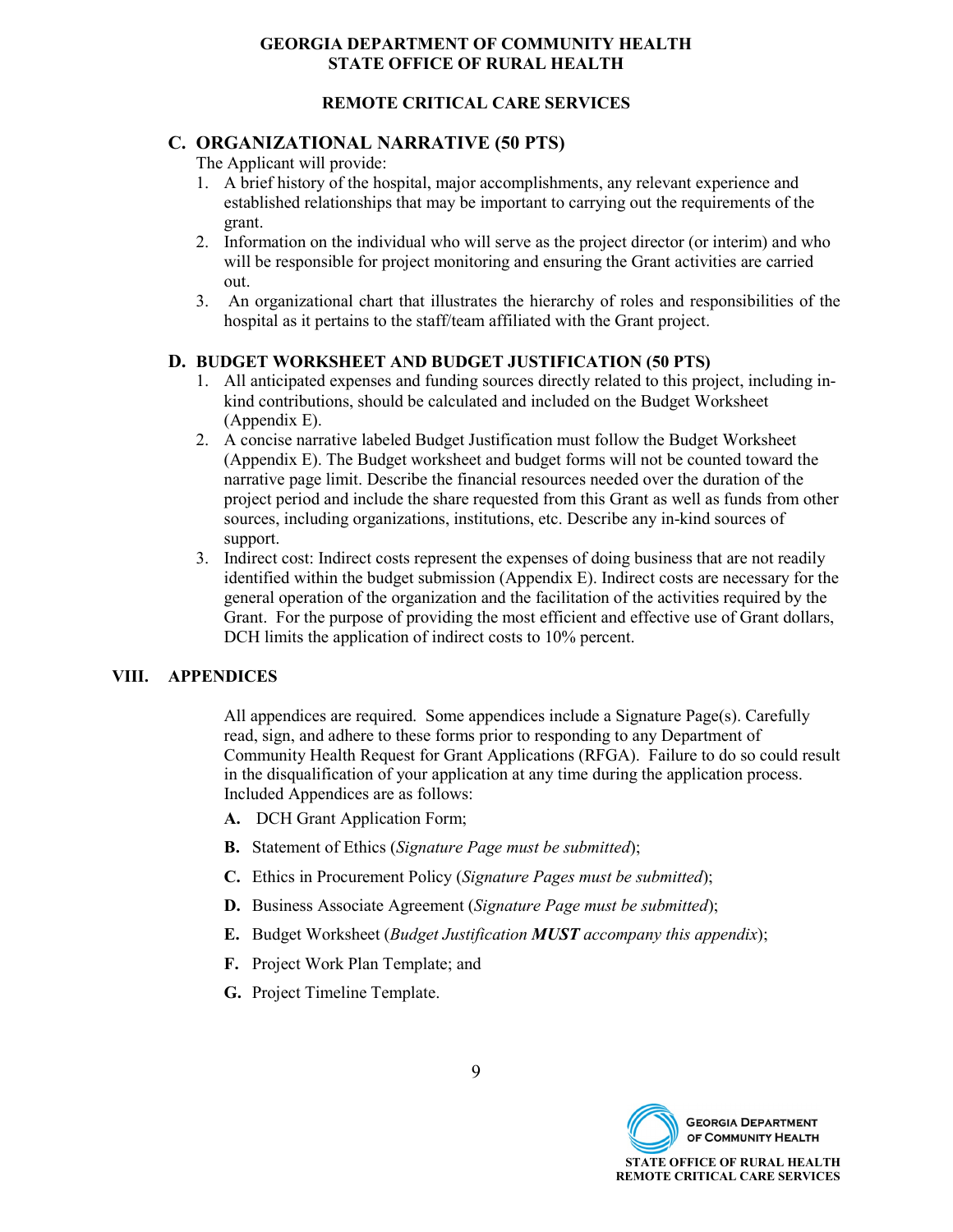### **REMOTE CRITICAL CARE SERVICES**

#### **DCH GRANT APPLICATION FORM APPENDIX A**

|                                                                                                           |                            | <b>GEORGIA DEPARTMENT OF COMMUNITY HEALTH</b>                                                                                                             |                                                                                                                            |  |  |  |  |
|-----------------------------------------------------------------------------------------------------------|----------------------------|-----------------------------------------------------------------------------------------------------------------------------------------------------------|----------------------------------------------------------------------------------------------------------------------------|--|--|--|--|
|                                                                                                           |                            | <b>STATE OFFICE OF RURAL HEALTH</b>                                                                                                                       |                                                                                                                            |  |  |  |  |
|                                                                                                           |                            | <b>DCH GRANT APPLICATION FORM</b>                                                                                                                         |                                                                                                                            |  |  |  |  |
|                                                                                                           |                            | Please provide complete contact information for a minimum of three (3) officers within the organization.<br>Mailing Address MAY NOT be a post office box. |                                                                                                                            |  |  |  |  |
| <b>Name of Grant: REMOTE CRITICAL CARE SERVICES</b>                                                       |                            |                                                                                                                                                           |                                                                                                                            |  |  |  |  |
| <b>Applicant Organization:</b>                                                                            |                            |                                                                                                                                                           |                                                                                                                            |  |  |  |  |
| <b>Legal Name:</b>                                                                                        |                            |                                                                                                                                                           |                                                                                                                            |  |  |  |  |
| <b>Address:</b>                                                                                           |                            |                                                                                                                                                           |                                                                                                                            |  |  |  |  |
| City:                                                                                                     | State:                     |                                                                                                                                                           | <b>ZIP Code:</b>                                                                                                           |  |  |  |  |
| <b>Phone:</b>                                                                                             | Fax:                       |                                                                                                                                                           | E-mail:                                                                                                                    |  |  |  |  |
| <b>Federal ID Number:</b>                                                                                 |                            | <b>State Tax ID Number</b>                                                                                                                                |                                                                                                                            |  |  |  |  |
| DIRECTOR OF APPLICANT ORGANIZATION                                                                        |                            |                                                                                                                                                           |                                                                                                                            |  |  |  |  |
| Name/Title                                                                                                |                            |                                                                                                                                                           |                                                                                                                            |  |  |  |  |
| <b>Address:</b>                                                                                           |                            |                                                                                                                                                           |                                                                                                                            |  |  |  |  |
| City:                                                                                                     | <b>ZIP Code:</b><br>State: |                                                                                                                                                           |                                                                                                                            |  |  |  |  |
| <b>Phone:</b>                                                                                             | <b>Fax:</b>                |                                                                                                                                                           | E-mail:                                                                                                                    |  |  |  |  |
| <b>FISCAL MANAGEMENT OFFICER OF APPLICANT ORGANIZATION</b>                                                |                            |                                                                                                                                                           |                                                                                                                            |  |  |  |  |
| Name/Title                                                                                                |                            |                                                                                                                                                           |                                                                                                                            |  |  |  |  |
| <b>Address:</b>                                                                                           |                            |                                                                                                                                                           |                                                                                                                            |  |  |  |  |
| City:                                                                                                     | State:                     |                                                                                                                                                           | <b>ZIP Code:</b>                                                                                                           |  |  |  |  |
| <b>Phone:</b>                                                                                             | Fax:                       |                                                                                                                                                           | E-mail:                                                                                                                    |  |  |  |  |
| <b>OPERATING ORGANIZATION</b> (If Different from Applicant's Organization)                                |                            |                                                                                                                                                           |                                                                                                                            |  |  |  |  |
| Name/Title:                                                                                               |                            |                                                                                                                                                           |                                                                                                                            |  |  |  |  |
| <b>Address:</b>                                                                                           |                            |                                                                                                                                                           |                                                                                                                            |  |  |  |  |
| City:                                                                                                     | State:                     |                                                                                                                                                           | <b>ZIP Code:</b>                                                                                                           |  |  |  |  |
| <b>Phone:</b>                                                                                             | Fax:                       |                                                                                                                                                           | E-mail:                                                                                                                    |  |  |  |  |
| <b>CONTACT PERSON FOR OPERATING ORGANIZATION (If Different from Director of Applicant's Organization)</b> |                            |                                                                                                                                                           |                                                                                                                            |  |  |  |  |
| Name/Title:                                                                                               |                            |                                                                                                                                                           |                                                                                                                            |  |  |  |  |
| <b>Address:</b>                                                                                           |                            |                                                                                                                                                           |                                                                                                                            |  |  |  |  |
| City:                                                                                                     | <b>ZIP Code:</b><br>State: |                                                                                                                                                           |                                                                                                                            |  |  |  |  |
| <b>Phone:</b>                                                                                             | Fax:<br>E-mail:            |                                                                                                                                                           |                                                                                                                            |  |  |  |  |
|                                                                                                           |                            |                                                                                                                                                           | <b>CONTACT PERSON FOR FURTHER INFORMATION ON APPLICATION (If Different from Contact Person for Operating Organization)</b> |  |  |  |  |
| Name/Title:                                                                                               |                            |                                                                                                                                                           |                                                                                                                            |  |  |  |  |
| <b>Address:</b>                                                                                           |                            |                                                                                                                                                           |                                                                                                                            |  |  |  |  |
| City:                                                                                                     | State:                     |                                                                                                                                                           | <b>ZIP Code:</b>                                                                                                           |  |  |  |  |
| <b>Phone:</b><br>Fax:<br>E-mail:                                                                          |                            |                                                                                                                                                           |                                                                                                                            |  |  |  |  |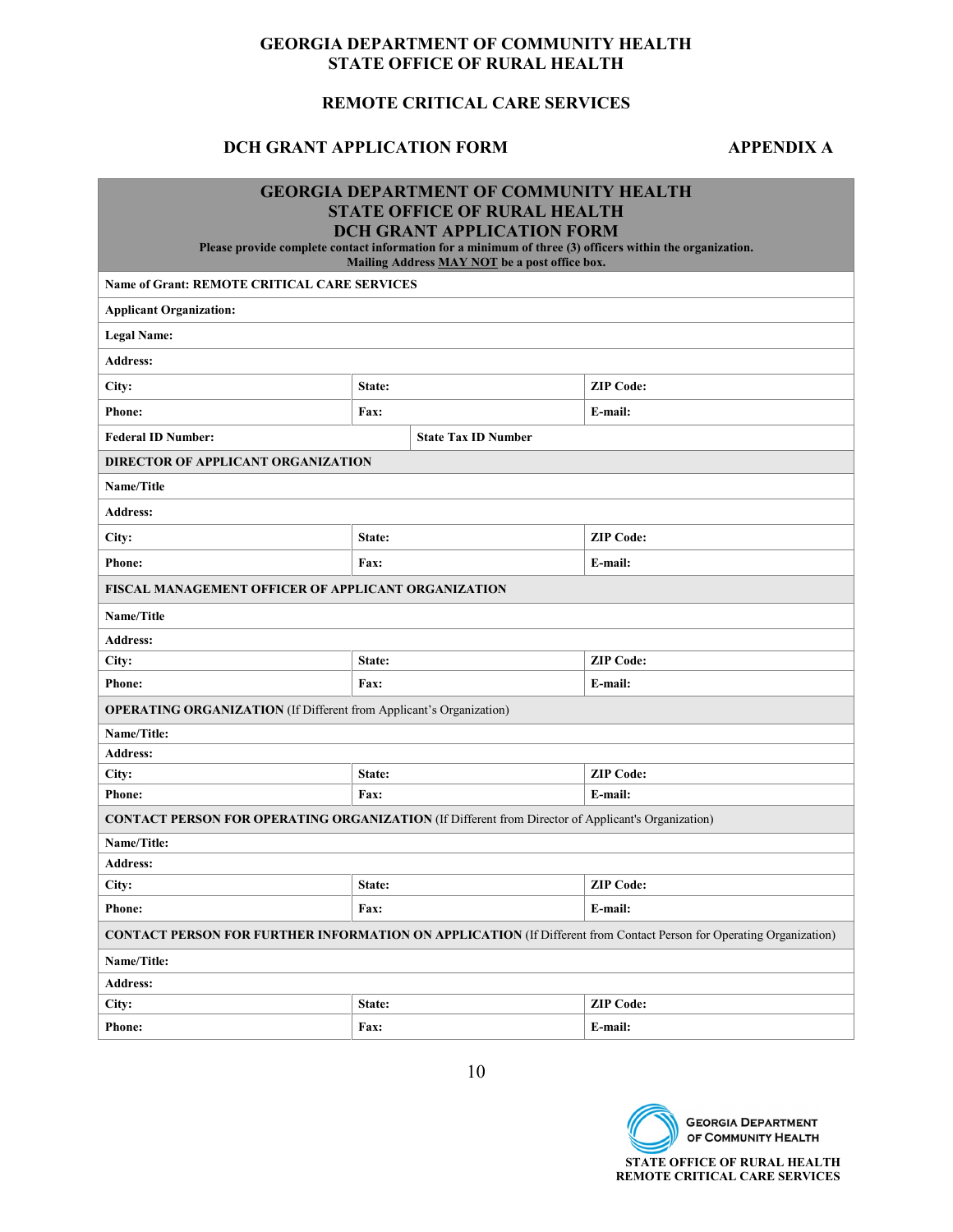#### **REMOTE CRITICAL CARE SERVICES**

| <b>GEORGIA DEPARTMENT OF COMMUNITY HEALTH</b>                                                                                                                               |                                               |  |                                                                                          |  |  |  |  |
|-----------------------------------------------------------------------------------------------------------------------------------------------------------------------------|-----------------------------------------------|--|------------------------------------------------------------------------------------------|--|--|--|--|
| <b>STATE OFFICE OF RURAL HEALTH</b>                                                                                                                                         |                                               |  |                                                                                          |  |  |  |  |
|                                                                                                                                                                             | <b>DCH GRANT APPLICATION FORM</b>             |  |                                                                                          |  |  |  |  |
|                                                                                                                                                                             |                                               |  | Please provide complete contact information of three (3) offices within the organization |  |  |  |  |
|                                                                                                                                                                             | Mailing address MAY NOT be a post office box. |  |                                                                                          |  |  |  |  |
| <b>Amount Requested:</b>                                                                                                                                                    |                                               |  | <b>Type of Organization:</b> □ Hospital                                                  |  |  |  |  |
|                                                                                                                                                                             |                                               |  |                                                                                          |  |  |  |  |
|                                                                                                                                                                             |                                               |  |                                                                                          |  |  |  |  |
|                                                                                                                                                                             |                                               |  |                                                                                          |  |  |  |  |
| I CERTIFY THAT THE INFORMATION CONTAINED HEREIN IS TRUE AND ACCURATE TO THE BEST OF MY<br>KNOWLEDGE AND THAT I HAVE SUBMITTED THIS APPLICATION ON BEHALF OF THE APPLICANT'S |                                               |  |                                                                                          |  |  |  |  |
| <b>ORGANIZATION.</b>                                                                                                                                                        |                                               |  |                                                                                          |  |  |  |  |
| <b>SIGNATURE:</b>                                                                                                                                                           | TITLE:                                        |  | DATE:                                                                                    |  |  |  |  |
|                                                                                                                                                                             |                                               |  |                                                                                          |  |  |  |  |
|                                                                                                                                                                             |                                               |  |                                                                                          |  |  |  |  |
|                                                                                                                                                                             |                                               |  |                                                                                          |  |  |  |  |
|                                                                                                                                                                             |                                               |  |                                                                                          |  |  |  |  |
|                                                                                                                                                                             |                                               |  |                                                                                          |  |  |  |  |
|                                                                                                                                                                             |                                               |  |                                                                                          |  |  |  |  |
|                                                                                                                                                                             |                                               |  |                                                                                          |  |  |  |  |

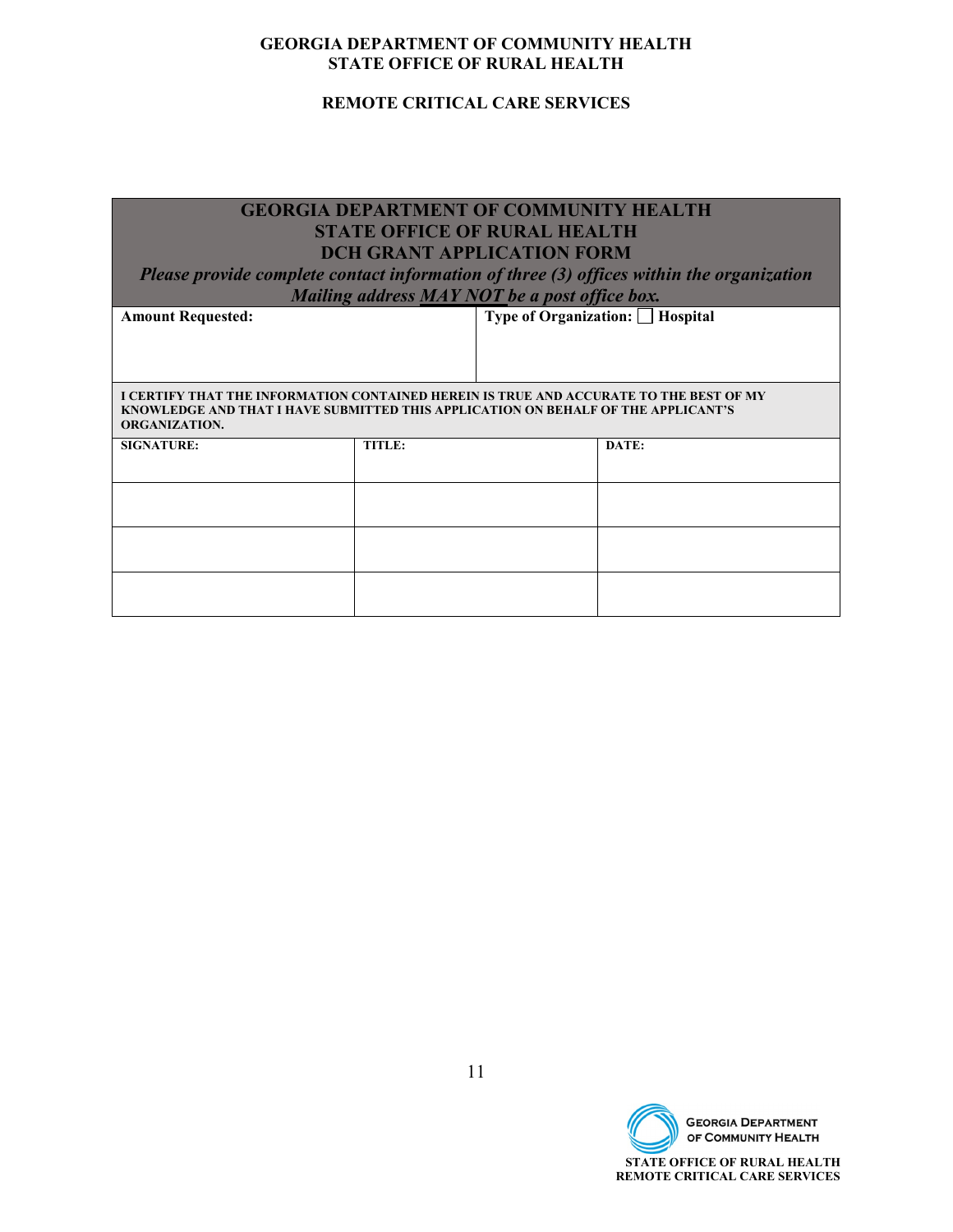#### **APPENDIX B**

#### **STATEMENT OF ETHICS**

#### **PREAMBLE**

The Department of Community Health has embraced a mission to improve the health of all Georgians through health benefits, systems development, and education. In accomplishing this mission, DCH employees must work diligently and conscientiously to support the goals of improving health care delivery and health outcomes of the people we serve, empowering health care consumers to make the best decisions about their health and health care coverage, and ensuring the stability and continued availability of health care programs for the future. Ultimately, the mission and goals of the organization hinge on each employee's commitment to strong business and personal ethics. This Statement of Ethics requires that each employee:

- Promote fairness, equality, and impartiality in providing services to clients
- Safeguard and protect the privacy and confidentiality of clients' health information, in keeping with the public trust and mandates of law
- Treat clients and co-workers with respect, compassion, and dignity
- Demonstrate diligence, competence, and integrity in the performance of assigned duties
- Commit to the fulfillment of the organizational mission, goals, and objectives
- Be responsible for employee conduct and report ethics violations to the DCH Inspector General and to the DCH Ethics Officer
- Engage in carrying out DCH's mission in a professional manner
- Foster an environment that motivates DCH employees and vendors to comply with the Statement of Ethics
- Comply with the Code of Ethics set forth in O.C.G.A. Section 45-10-1 et seq.

Not only should DCH employees comply with this Statement of Ethics, but DCH expects that each vendor, contractor, and subcontractor will abide by the same requirements and guidelines delineated. Moreover, it is important that employees and members of any advisory committee or commission of DCH acknowledge the Statement of Ethics.

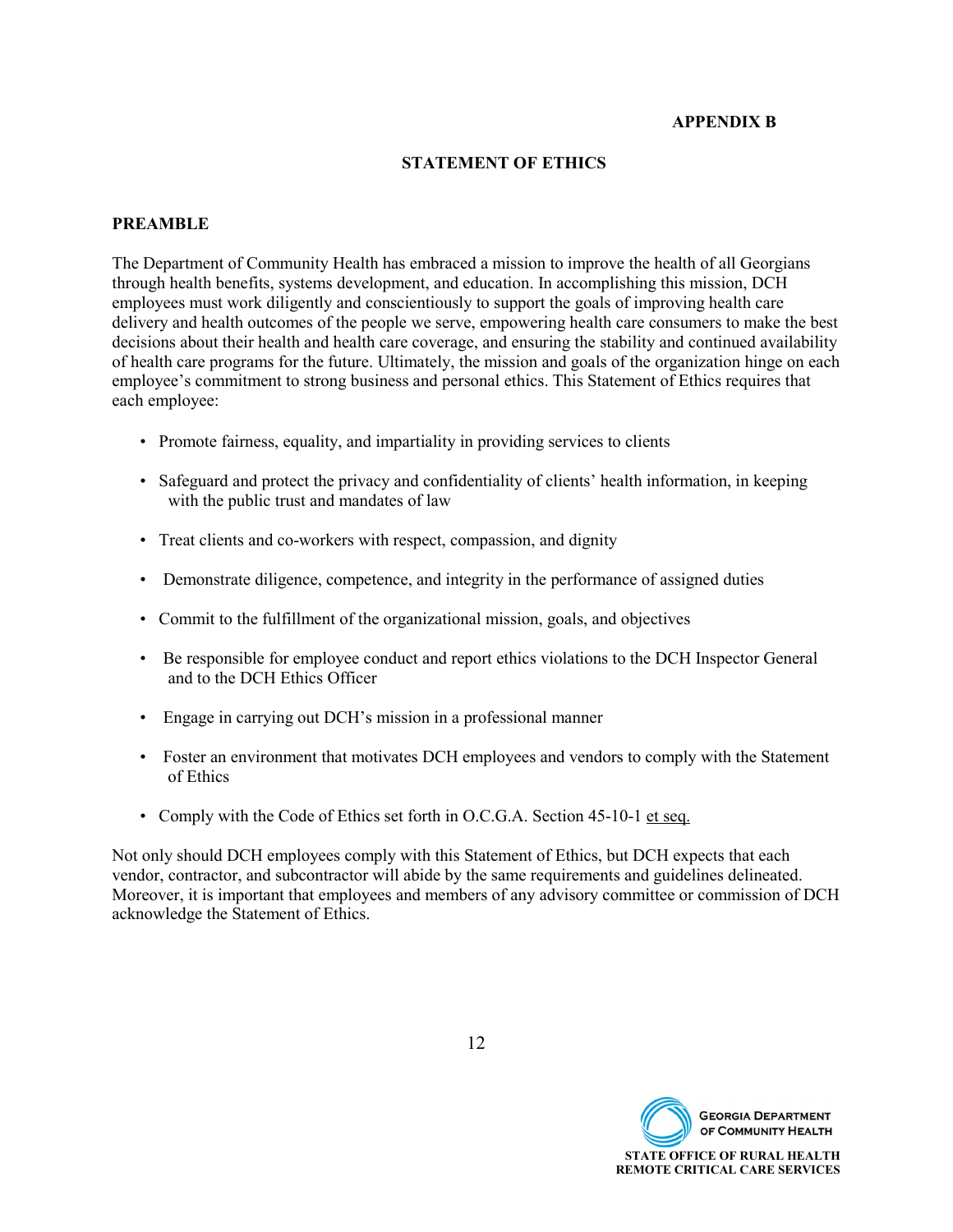#### **Ethical Guidelines**

#### **1. Code of Conduct**

All employees of DCH are expected to maintain and exercise at all times the highest moral and ethical standards in carrying out their responsibilities and functions. Employees must conduct themselves in a manner that prevents all forms of impropriety, including placement of self-interest above public interest, partiality, prejudice, threats, favoritism and undue influence. There will be no reprisal or retaliation against any employee for questioning or reporting possible ethical issues.

#### **2. Equal Employment**

The Department is committed to maintaining a diverse workforce and embraces a personnel management program which affords equal opportunities for employment and advancement based on objective criteria. DCH will provide recruitment, hiring, training, promotion, and other conditions of employment without regard to race, color, age, sex, religion, disability, nationality, origin, pregnancy, or other protected bases. The Department expects employees to support its commitment to equal employment. The failure of any employee to comply with the equal employment requirements provided in DCH Policy #21 may result in disciplinary action, up to and including termination.

#### **3. Harassment**

DCH will foster a work environment free of harassment and will not tolerate harassment based on sex (with or without sexual conduct), race, color, religion, national origin, age, disability, protected activity (*i.e.*, opposition to prohibited discrimination or participation in a complaint process) or other protected bases from *anyone* in the workplace: supervisors, co-workers, or vendors. The Department strongly urges employees to report to the Human Resources Section any incident in which he or she is subject to harassment. Additionally, any employee who witnesses another employee being subjected to harassment should report the incident to the Human Resources Section. If DCH determines that an employee has engaged in harassment, the employee shall be subject to disciplinary action, up to and including termination, depending on the severity of the offense.

#### **4. Appropriate Use of DCH Property**

Employees should only use DCH property and facilities for DCH business and not for any type of personal gain. The use of DCH property and facilities, other than that prescribed by departmental policy, is not allowed. Furthermore, the use of DCH property and facilities for any purpose which is unlawful under the laws of the United States, or any state thereof, is strictly prohibited. Employees who divert state property or resources for personal gain will be required to reimburse the Department and will be subject to the appropriate disciplinary action, up to and including, termination.

#### **5. Secure Workplace**

DCH is committed to maintaining a safe, healthy work environment for its employees. Accordingly, it is DCH's expectation that employees refrain from being under the influence of alcohol or drugs in the workplace because such conduct poses a threat to the employee, as well as others present in the workplace. Additionally, DCH has a zero tolerance policy regarding violence in the workplace. Specifically, DCH will not condone the threat of, or actual assault or attack upon, a client, vendor, or other employee. If an employee engages in violent behavior which results in an assault of another person, he or she will be immediately terminated.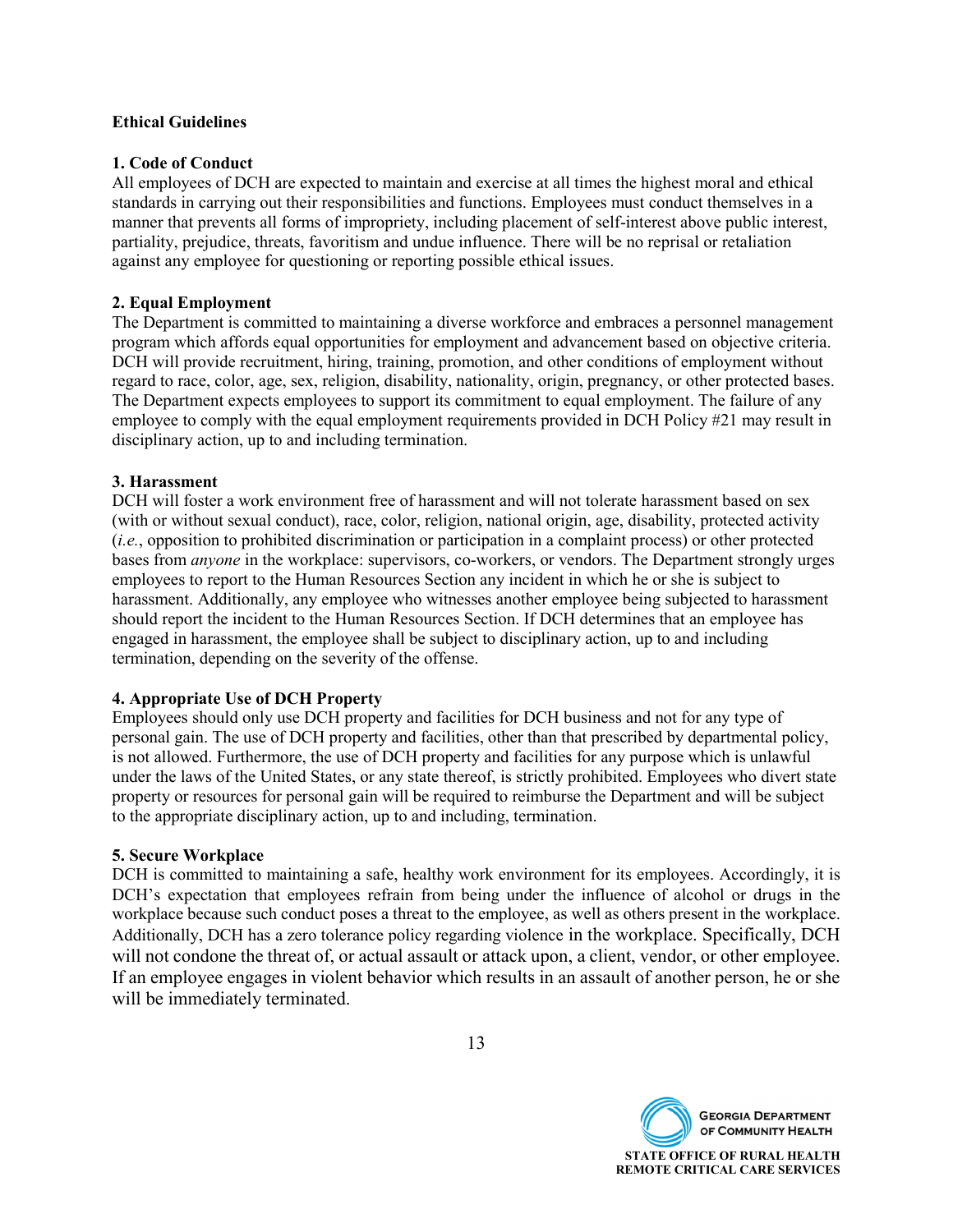#### **6. Political Activities**

Although the DCH recognizes that employees may have an interest in participating in political activities and desires to preserve employees' rights in participating in the political process, employees must be aware of certain allowances and prohibitions associated with particular political activities. DCH encourages employees to familiarize themselves with DCH Policy #416 to gain understanding about those instances when a political activity is disallowed and/or approval of such activity is warranted.

#### **7. Confidentiality**

DCH has a dual mandate in terms of confidentiality and privacy. Foremost, as a state agency, DCH must comply with the Georgia Open Records Act and Open Meetings Act. The general rule that is captured by those laws is that all business of the agency is open to the public view upon request. The exceptions to the general rule are found in various federal and state laws. In order to protect the individuals' health information that is vital to the delivery of and payment for health care services, DCH sets high standards of staff conduct related to confidentiality and privacy. Those standards are reinforced through continuous workforce training, vendor contract provisions, policies and procedures, and web-based resources.

#### **8. Conflicts of Interest**

Employees should always strive to avoid situations which constitute a conflict of interest or lend to the perception that a conflict of interest exists. Specifically, employees must avoid engaging in any business with the DCH which results in personal financial gain. Similarly, employees must encourage family members to avoid similar transactions since they are subject to the same restrictions as employees. DCH encourages its employees to seek guidance from the Office of General Counsel regarding questions on conflicts of interest.

#### **9. Gifts**

Employees are strictly prohibited from individually accepting gifts from any person with whom the employee interacts on official state business. Gifts include, but are not limited to, money, services, loans, travel, meals, charitable donations, refreshments, hospitality, promises, discounts or forbearance that are not generally available to members of the public. Any such item received must be returned to the sender with an explanation of DCH's Ethics Policy.

#### **10. Relationships with Vendors and Lobbyists**

DCH values vendors who possess high business ethics and a strong commitment to quality and value. Business success can only be achieved when those involved behave honestly and responsibly. Therefore, it is critical that employees ensure that vendors contracting with DCH are fully informed of DCH policies concerning their relationships with DCH employees and that these policies be uniformly applied to all vendors. Among other requirements, DCH expects that each vendor will honor the terms and conditions of its contracts and agreements. If DCH determines that a vendor has violated the terms and conditions of a contract or agreement, the vendor shall be held responsible for its actions.

Employees must ensure that fair and open competition exists in all procurement activities and contracting relationships in order to avoid the appearance of and prevent the opportunity for favoritism. DCH strives to inspire public confidence that contracts are awarded equitably and economically. DCH will apply the state procurement rules, guidelines, and policies. Open and competitive bidding and contracting will be the rule.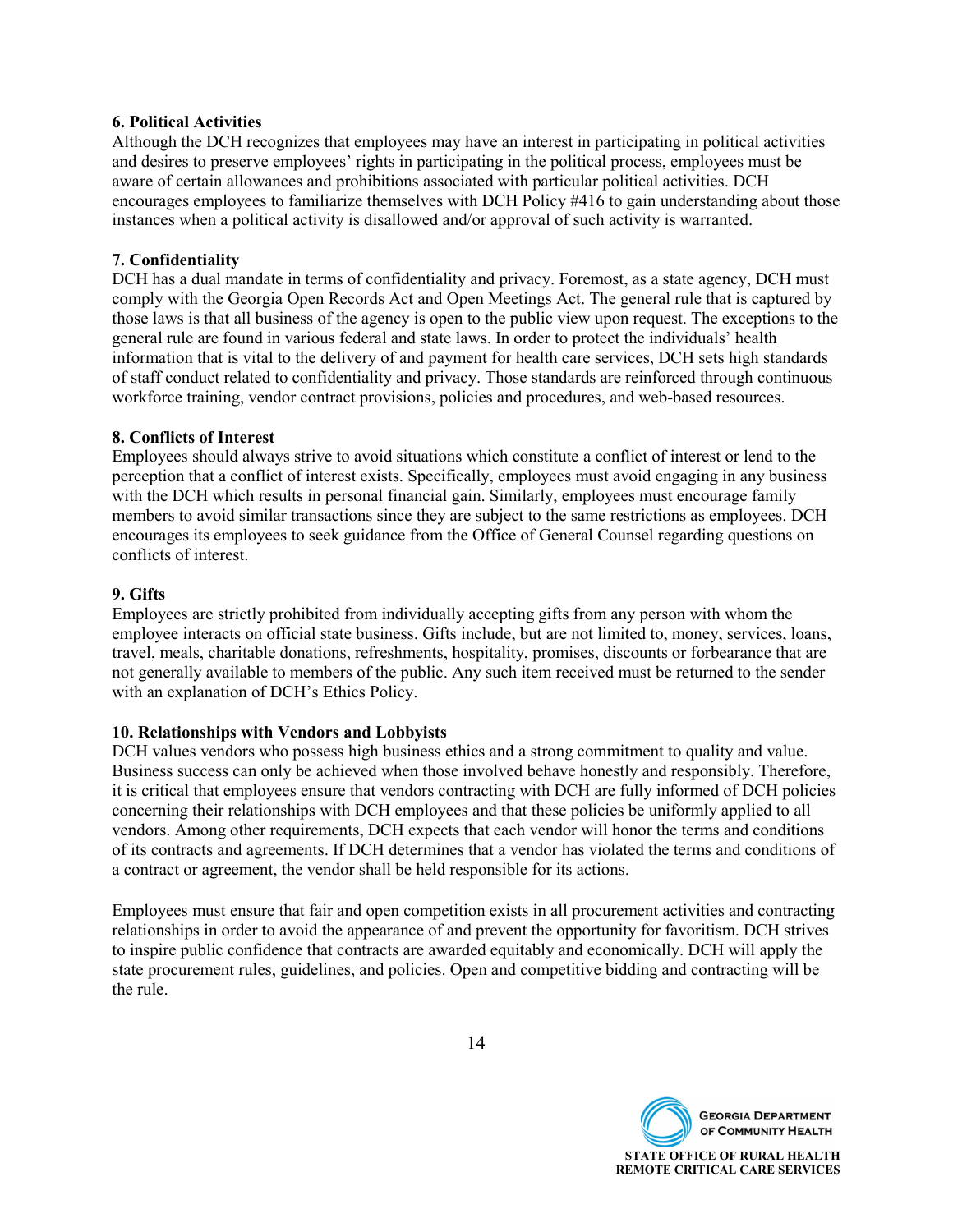DCH recognizes that lobbyists, both regulatory and legislative, may from time to time seek to meet with DCH employees to advance a particular interest. DCH recognizes that employees may have personal opinions, even those that may be contrary to a position that DCH has adopted. DCH employees, however, must recognize that the public, including legislators and lobbyists, may have difficulty differentiating between the official DCH position and a personal opinion. Accordingly, employees should always work directly with the Director of Legislative Affairs in preparing any responses to requests or questions from elected officials and their staff or lobbyists.

#### **11. Mandatory Reporting**

If I have knowledge of any ethics violation, I am aware that I am responsible for reporting such violation to the DCH Inspector General and the DCH Ethics Officer. My good faith reports will be free from retaliation. If I am a supervisor, I am aware that I am responsible for reporting such violation and for forwarding any such report from a member of my staff to the DCH Inspector General and the DCH Ethics Officer. As a supervisor, I am additionally responsible for ensuring that the employees who report to me are aware of and comply with the ethical standards and policies that are applicable to their positions.

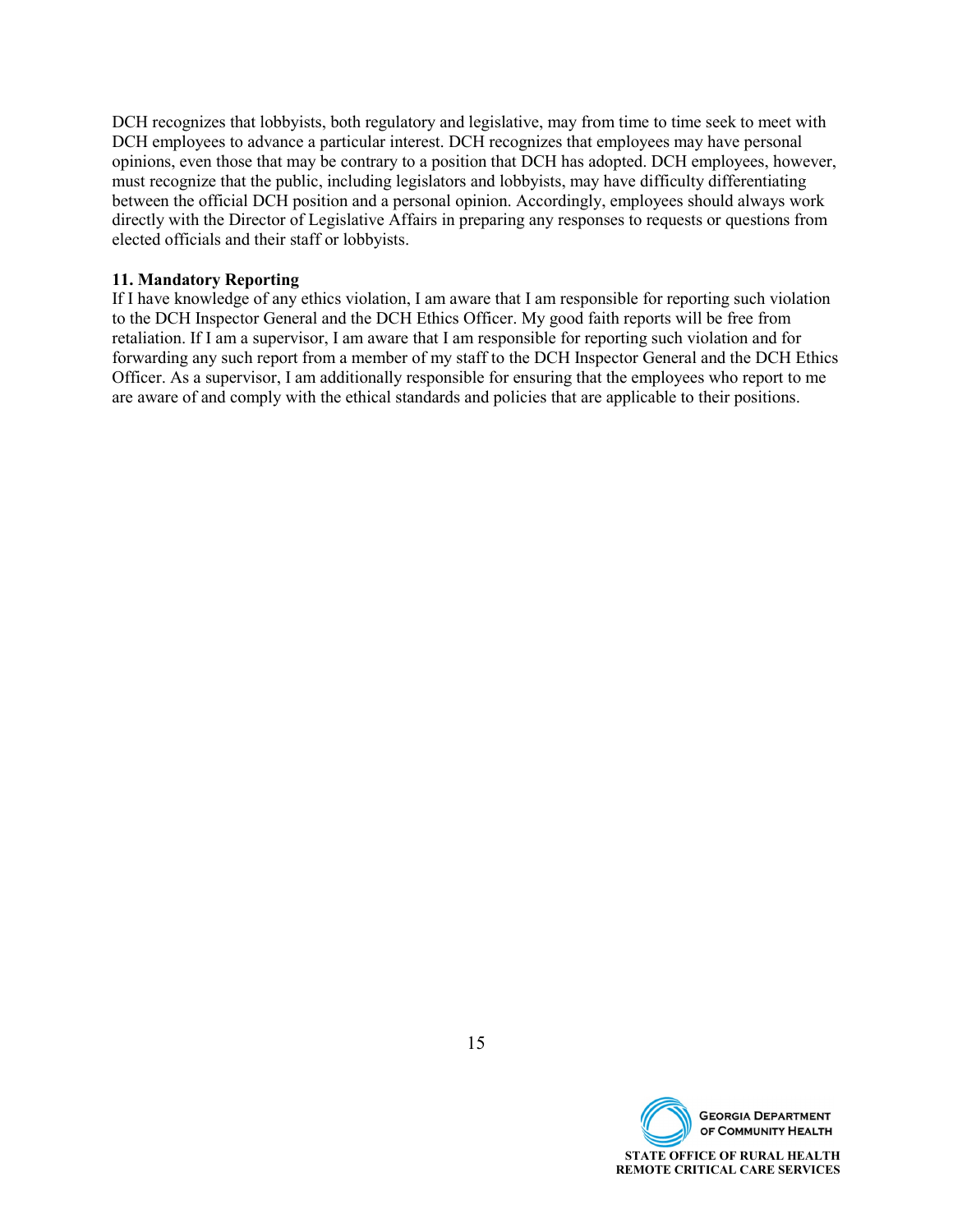#### **ACKNOWLEDGEMENT OF STATEMENT OF ETHICS**

#### **BY SIGNING THIS AGREEMENT, I THE UNDERSIGNED, HEREBY ACKNOWLEDGE THAT:**

- I have received, read, and understand the Georgia Department of Community Health *Statement of Ethics*;
- I agree to comply with each provision of the Georgia Department of Community Health *Statement of Ethics*;
- I am a: CRANTEE SUBGRANTEE

 $\mathcal{L}_\text{max}$  , and the contract of the contract of the contract of the contract of the contract of the contract of the contract of the contract of the contract of the contract of the contract of the contract of the contr

 $\mathcal{L}_\text{max}$  , and the contract of the contract of the contract of the contract of the contract of the contract of the contract of the contract of the contract of the contract of the contract of the contract of the contr

Authorized Signature\* Date

\_\_\_\_\_\_\_\_\_\_\_\_\_\_\_\_\_\_\_\_\_\_\_\_\_\_\_\_\_\_\_\_\_\_\_\_\_\_\_\_\_ \_\_\_\_\_\_\_\_\_\_\_\_\_

Print Name

Title

\*Must be President, Vice President, CEO or Other Authorized Officer

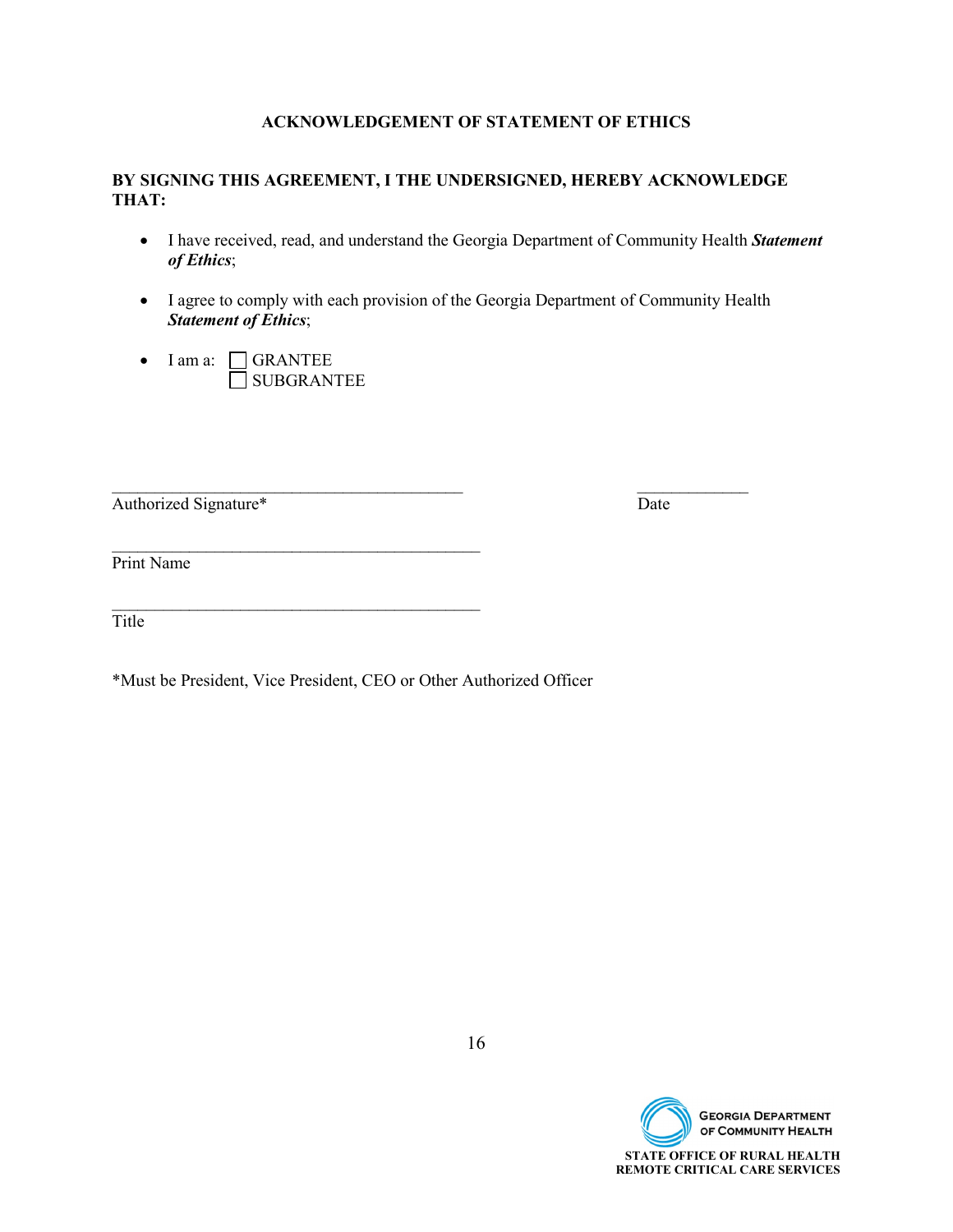#### **APPENDIX C**

#### **ETHICS IN PROCUREMENT POLICY**

#### **I. THE COMMITMENT**

The Department is committed to a procurement process that fosters fair and open competition, is conducted under the highest ethical standards, is fully compliant with all legal authority, and has the complete confidence and trust of the public it serves. To achieve these important public purposes, it is critical that current vendors and those making proposals to provide goods or services to the Department, as well as employees of the Department, members of the Board of Community Health, and independent contractors, consultants and temporary staffing agency employees currently on an assignment with DCH, have a clear understanding and an appreciation of, the DCH Ethics in Procurement Policy (the "Policy").

#### **II. SCOPE**

This Policy is applicable to all Vendors and DCH Workers, as those terms are defined below.

#### **III. ETHICAL PROCUREMENT STANDARDS**

In order to maintain an ethical procurement process, DCH Workers and Vendors must act in accordance with the following standards:

#### A. **Fulfilling Legitimate Business Needs**

The procurement of goods and services will be limited to those necessary to accomplish the mission, goals, and objectives of the Department.

#### B. **Identifying and Resolving Conflicts of Interest**

Conflicts of interest shall be promptly identified and resolved early in the Procurement process. A "conflict of interest" exists when an individual possesses personal, financial or professional interests that compete, conflict or otherwise interfere with the individual's actual or perceived ability to act in the best interests of the Department or carry out that individual's duties in an impartial manner. A conflict of interest situation can arise when an individual takes actions or has interests that may make it difficult to perform his or her work objectively and effectively. Conflicts of interest also arise when an individual, or a family member of that individual, receives personal benefits as a result of the individual's action, decision, or disclosure of Confidential Information in a Procurement.

#### C. **Avoiding the Appearance of Impropriety**

DCH Workers must take care to avoid any appearance of impropriety and must promptly disclose to their supervisors any material transaction or relationship that reasonably could

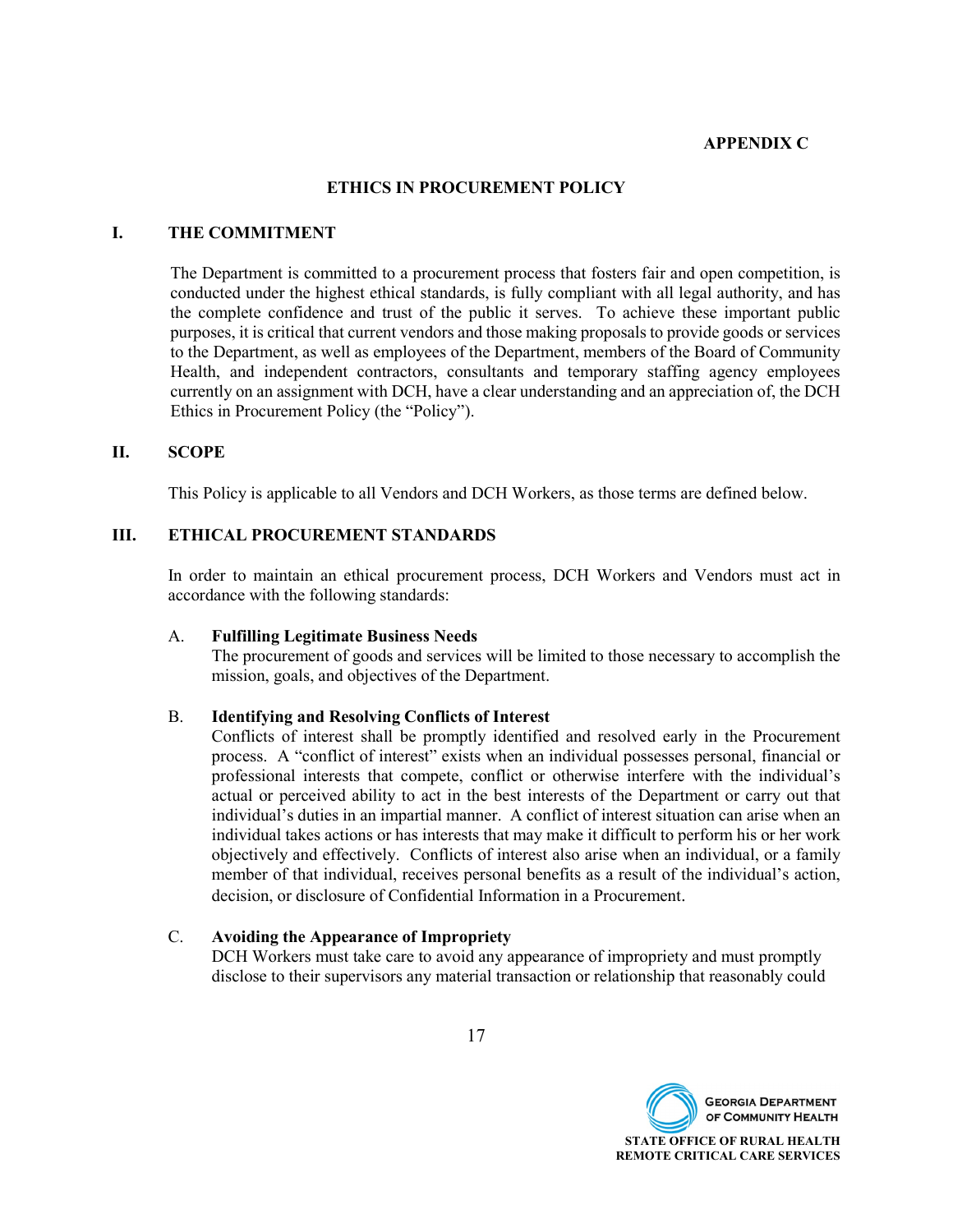be expected to give rise to a conflict of interest. Similarly, anyone engaged in a business relationship with the Department should avoid any appearances of impropriety.

#### D. **Maintaining Impartiality**

DCH Workers must maintain an impartial, arms' length relationship with anyone seeking to influence the outcome of a Procurement.

#### E. **Declining Gifts**

DCH Workers are prohibited at all times from soliciting, demanding, accepting, or agreeing to accept Gifts from Vendors, including Gifts from consultants, independent contractors or temporary staffing agency employees currently on assignment with DCH.

#### F. **Avoiding Misrepresentations**

DCH Workers and Vendors may not knowingly falsify, conceal or misrepresent material facts concerning a Procurement.

#### G. **Obtaining Sufficient Authorization**

DCH Workers may not obligate the Department without having received prior authorization from an approved official. Engaging in such activity is a misrepresentation of authority. DCH Workers who are consultants, independent contractors or temporary staffing agency employees shall not represent themselves as having the authority of a DCH employee.

#### H. **Reporting Possible Conflicts of Interests**

DCH Workers and Vendors involved in Procurements must promptly report possible conflicts of interests to DCH in accordance with Section V "General Requirements" of the Policy.

A DCH Worker's failure to act in accordance with these standards, or failure to follow the guidelines set forth herein shall be grounds for disciplinary action, up to and including, termination of the working relationship with DCH. Similarly, a Vendor's failure to comply with this Policy will result in appropriate action as determined by governing state and/or federal law, rules and regulations, and other applicable Department policies and procedures.

#### **IV. DEFINITIONS**

For purposes of this policy:

"Affiliate Vendor Team" shall include, but not be limited to, owners, employees, directors, officers, contractors, and consultants of a Vendor that directly or indirectly assist the Vendor in the preparation of response to a Procurement. For individual consultants, independent contractors and temporary staffing agency workers, the "Affiliate Vendor Team" includes the owners, employees, directors, officers, contractors and consultants of the company for whom the individual consultant, independent contractor or temporary staffing agency worker works.

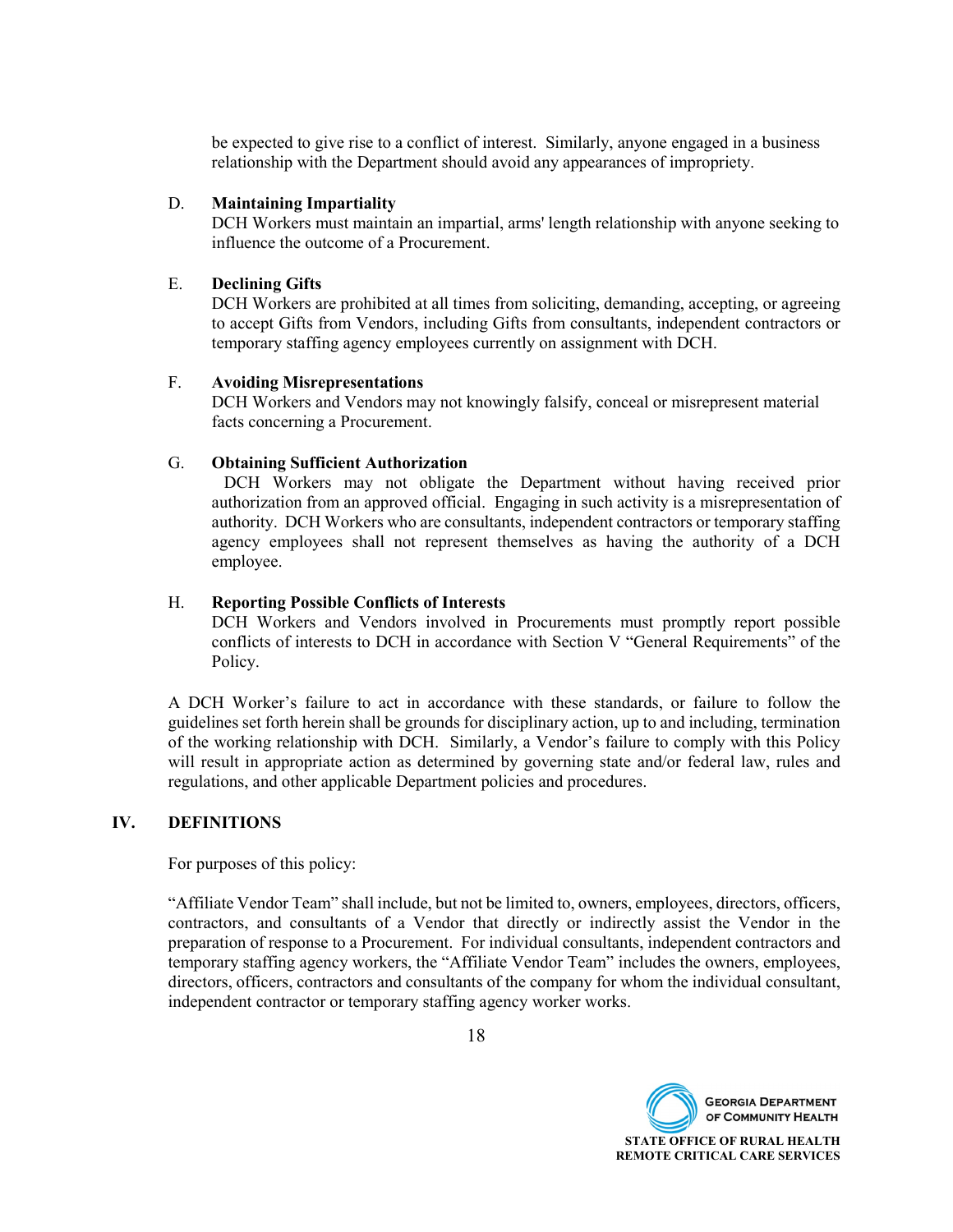"Confidential Information" shall mean all information not subject to disclosure pursuant to the Open Records Act, O.C.G.A. §50-18-70 et seq. For all Procurements governed by the State Purchasing Act, O.C.G.A. §50-5-50 et seq., "Confidential Information" shall also include records related to the competitive bidding and proposal process which, if disclosed prior to the issuance of the public notice of intent to award would undermine the public purpose of obtaining the best value for the Department. Such records include, but are not limited to, cost estimates, bids, proposals, evaluation criteria, evaluations of Vendors' bids/proposals, negotiation documents, offers and counter-offers, and records revealing preparation for the Procurement.

"DCH" and "Department" shall mean the Georgia Department of Community Health.

"DCH Worker" shall mean any person who works for the Department as an employee or as an independent contractor, consultant or temporary staffing agency employee on assignment with the Department, as well as members of the Board of Community Health.

"DOAS" shall mean the Georgia Department of Administrative Services.

"Evaluation Team" shall mean a designated group of DCH Workers who review, assess, and score documents submitted to the Department in response to a Procurement Solicitation. An Evaluation Team for a Staffing Recruitment includes the individuals responsible for reviewing resumes submitted in response to the Staffing Recruitment Solicitation, interviewing prospective staffing agency workers, and approving the selection of the individuals.

"Family Member" shall mean a spouse, adult living in the household of the DCH worker, and relatives of the DCH Worker, his or her spouse, or an adult living in the household of the DCH Worker. Relatives include the following: parent/stepparent, grandparent, child, grandchild, brother (full, half, step), sister (full, half, step), uncle, aunt, nephew, niece, and first cousin.

"Financial Interest" shall mean an ownership interest in assets or stocks of the Vendor, current employment with the Vendor, or prospective employment with the Vendor. "Financial Interest" does not include an ownership interest in a Vendor that is part of a widely held investment fund (such as a mutual fund, regulated investment company, common trust fund maintained by a bank or similar financial institution, pension or deferred compensation plan, or any other investment fund), if the individual has no ability to control the financial interests held by the fund AND (A) The fund is publicly traded or available; or (B) The assets of the fund are widely diversified, meaning it holds no more than 5% of the value of its portfolio in the securities of any one issuer, other than the U.S. Government, and no more than 20% in any particular economic or geographic sector.

"Gifts" shall mean anything of value, including but not limited to the following: goods, money, advances, personal services, entertainment, lodging, parking, real property or the use thereof, commissions, promises of future employment, stocks, bonds, notes or other investment interests in an entity, rights of action, intellectual property, gratuities, loans, extensions of credit, forgiveness

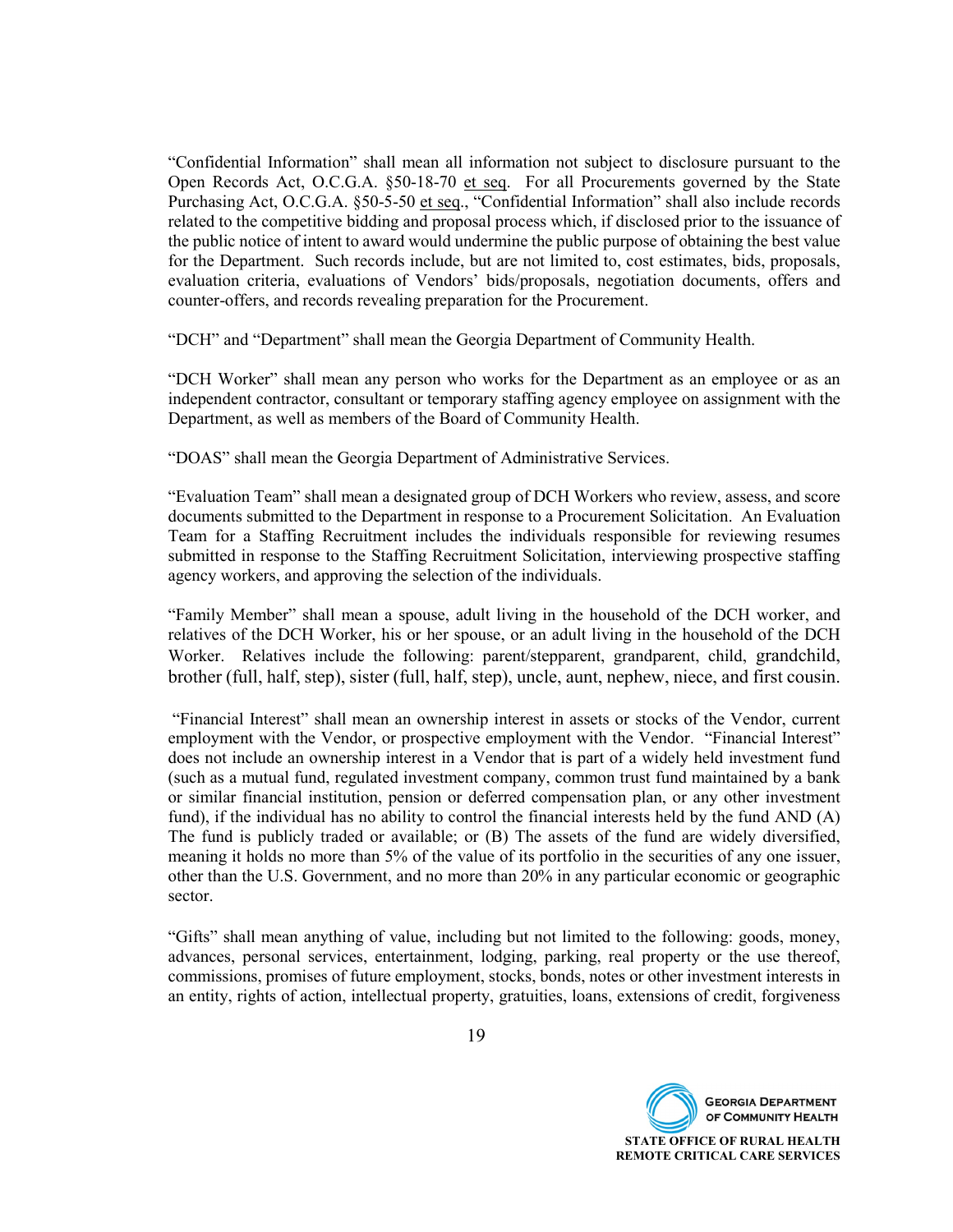of debts, memberships, subscriptions, travel or means of personal transportation, meals, tickets to events, charitable donations, refreshments, hospitality, and promises, discounts or forbearance that are not generally available to members of the public. A Gift need not be intended to influence or reward a DCH Worker.

"Issuing Officer" shall mean the Procurement Professional designated in the Procurement Solicitation to be the Vendor's only point of contact with the Department following the public advertisement of the Procurement Solicitation until such time as the results of the Procurement Solicitation are publicly announced or the Procurement Solicitation is cancelled. The Issuing Officer is responsible for managing all communication during this time period, including, but not limited to, answering Vendors' questions, contacting Vendors for clarification requests, negotiations, and contract discussions.

"Kickback" shall mean compensation of any kind directly or indirectly accepted by a DCH Worker from or on behalf of a Vendor seeking/competing for or doing business with the Department, for the purpose of influencing the award of a contract or the manner in which the Department conducts its business. Kickbacks include, but are not limited to, money, fees, gifts, employment opportunities for a DCH Worker or Family Member, commissions or credits. DCH Workers who are employed by a Vendor, such as consultants, independent contractors and temporary staffing agency workers, may receive payment from the Vendor associated with the work performed on a DCH assignment. However, any payment received by the consultant, independent contractor or staffing agency worker as a result of another DCH Worker's services for the Department may be a prohibited kickback. For example, a consultant who owns a consulting company may receive compensation for his or her work on an assignment with DCH. However, if he or she employs an individual who then becomes a consultant for DCH, any mark-up or payment received as a result of the employee's services for DCH shall be disclosed for evaluation by DCH and may be considered a kickback.

"Procurement" shall mean buying, purchasing, renting, leasing, or otherwise acquiring any supplies, services, or construction. The term also includes all activities that pertain to obtaining any supply, service, or construction, including description of requirements, selection and solicitation of sources, preparation and award of contract, as well as the disposition of any Protest. A Procurement is not limited to, but specifically includes, procurements which are either exempt or non-exempt either by statute or under DOAS rules, a procurement of professional services, a Staffing Recruitment and procurements under any other approved procurement vehicle.

"Procurement Manual" shall mean the most current version of the Georgia Procurement Manual released by DOAS.

"Procurement Professional" shall mean the Department's Office of Procurement Services (OPS) staff member assigned to and responsible for managing the Procurement process, including, but not limited to, needs identification and fact-finding, market research, requests for information, development of requirements and specifications, determination of the Procurement strategy and management of the Procurement solicitation, evaluations and awards. The Procurement

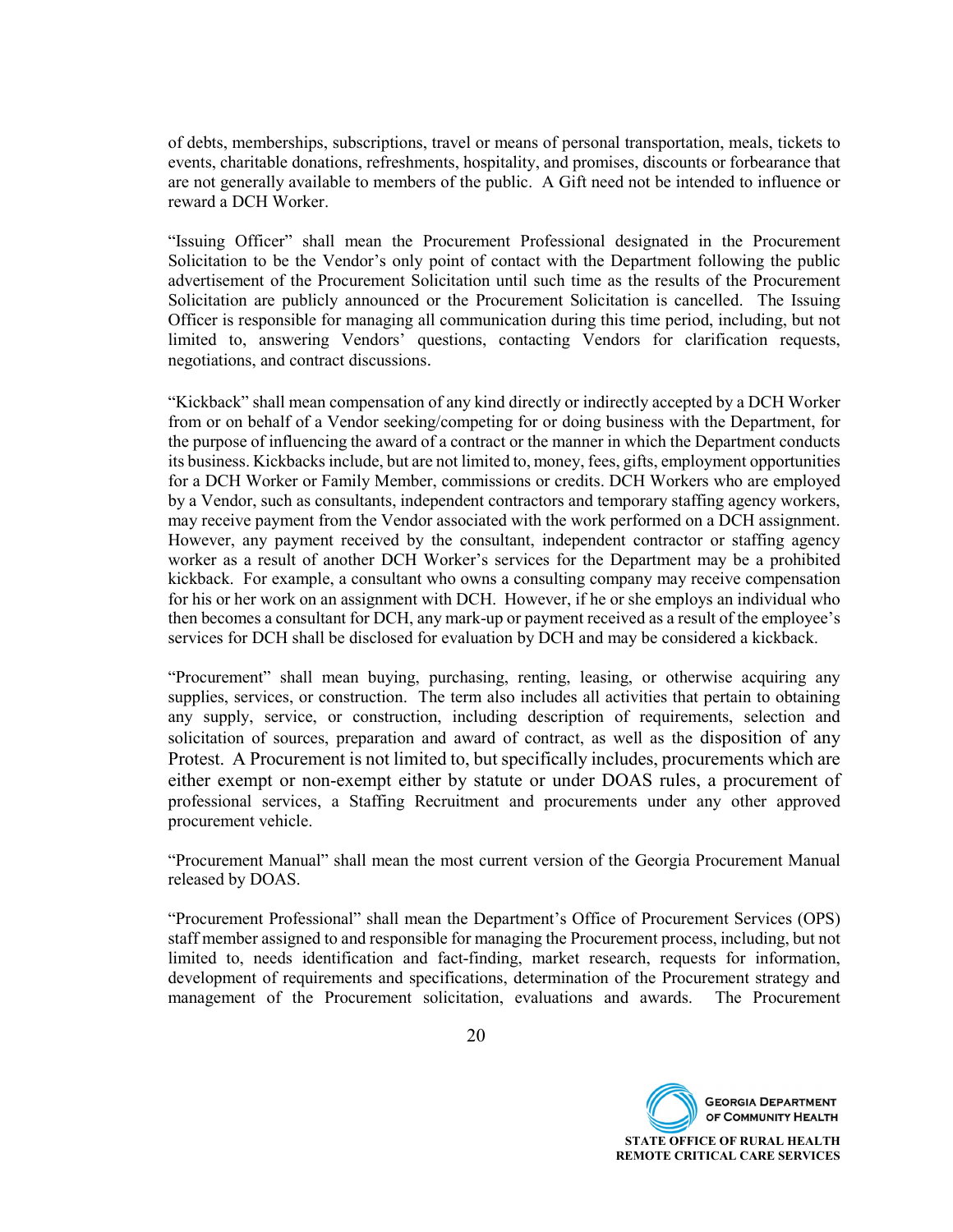Professional is charged with adhering to the highest ethical standards and ensuring that Procurements are executed in a fair and impartial manner, consistent with applicable laws, rules and regulations, which may include the Georgia Procurement Manual (GPM), the Georgia State Purchasing Act and Department procurement policies.

"Procurement Solicitation" shall mean the Department's solicitation of offers from Vendors for the needed supplies, services or construction. Procurement Solicitation shall include, but not be limited to, requests for quotes, requests for qualified contractors, requests for proposals, requests for approvals, requests for pre-qualifications, reverse auctions and any other approved solicitation method.

"Prohibited Contact" applies only to a Procurement subject to DOAS rules and refers to a Vendor's contact with DCH Workers other than through the Issuing Officer after the public advertisement of a Procurement Solicitation and until such time as the results of the Procurement Solicitation are publicly announced or the Procurement Solicitation is cancelled. During that time period, "Prohibited Contact" shall mean contact with any DCH Worker, other than the Issuing Officer, whereby it could be reasonably inferred that such contact was intended to influence, or could reasonably be expected to influence, the outcome of a Procurement Solicitation. This prohibition includes, without limitation, personal meetings, meals, entertainment functions, telephonic communications, letters, faxes and e-mails, as well as any other activity that exposes the DCH Worker to direct contact with a Vendor. This prohibition does not include contacts with DCH Workers for the purpose of discussing existing on-going Department work which is unrelated to the subject of the Procurement Solicitation or existing consulting assignments. Inquiries regarding the status of a Procurement should always be directed to the Issuing Officer.

"Protest" shall mean a written objection by an interested party to Procurement Solicitation, or to a proposed award or award of a contract, with the intention of receiving a remedial result.

"Protestor" shall mean an actual bidder/offeror who is aggrieved in connection with a Procurement Solicitation or intended or actual contract award and who files a Protest.

"Requirements Team" shall mean a designated group of DCH Workers who develop a Procurement Solicitation. A Requirements Team for the selection of professional services, consultant or temporary staffing agency employee includes the individuals responsible for drafting the request for such professional, consultant or staffer and approving the posting of the request. A DCH Worker is not a member of a Requirements Team simply because he or she identifies potential Vendors or meets with potential Vendors or current Vendors to discuss Departmental needs and review relevant information. A Requirements Team is formed once it is determined that a Procurement Solicitation or request for services is necessary to meet a Departmental need.

"Staffing Recruitment" shall mean a Procurement for the specific purpose of selecting temporary staffing agency employees in accordance with DOAS statewide contracts.

"Staffing Recruitment Professional" shall mean the Department's Office of Human Resources staff member assigned to and responsible for managing the Staffing Recruitment process. The Staffing

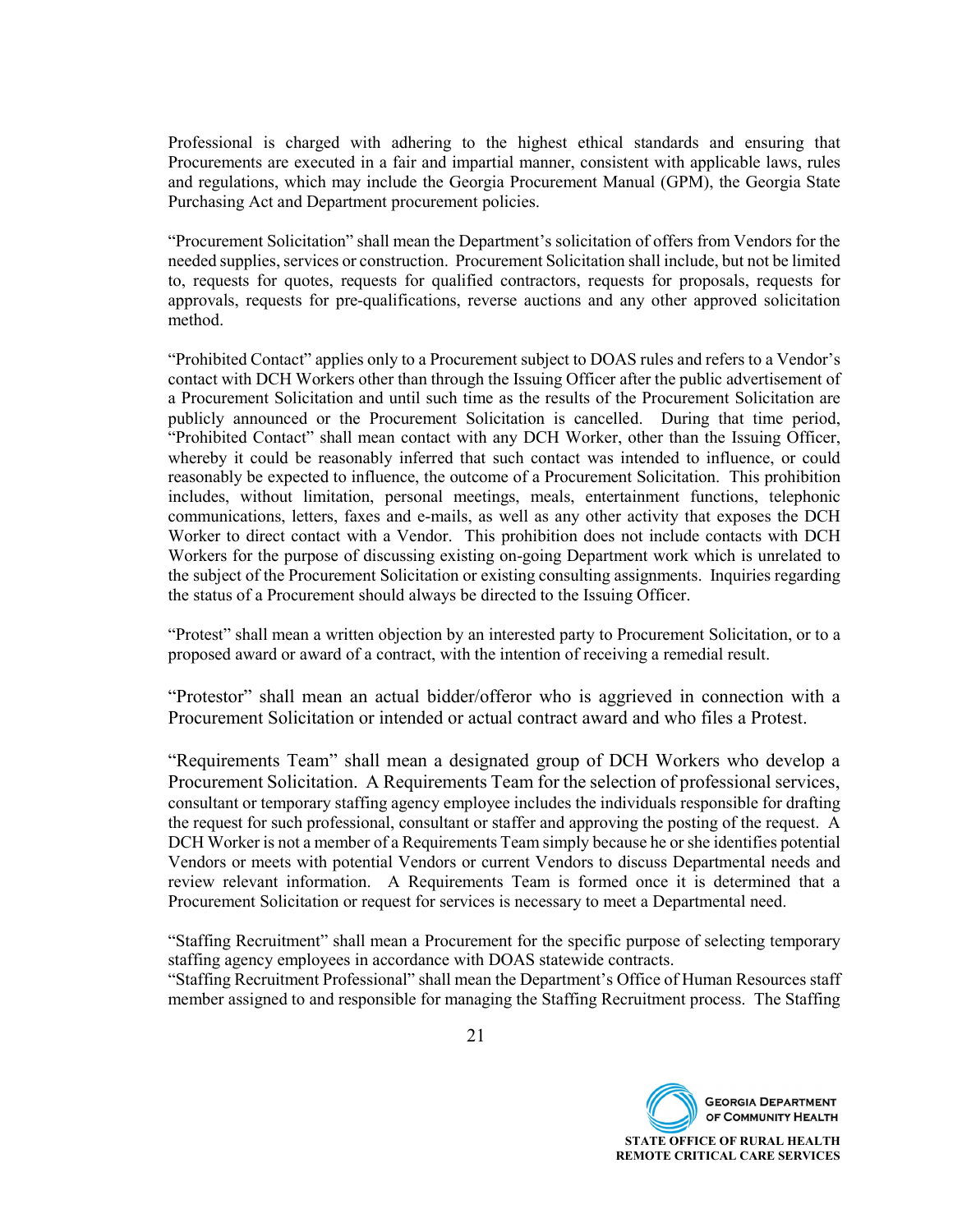Recruitment Professional is charged with adhering to the highest ethical standards and ensuring that Staffing Recruitments are executed in a fair and impartial manner, consistent with applicable laws, rules and regulations.

"Staffing Recruitment Solicitation" shall mean a Procurement Solicitation for the specific purpose soliciting offers as part of a Staffing Recruitment.

"Vendor" shall mean any individual or entity seeking to do business or doing business with the Department, including, without limitation, contractors, professionals, consultants, suppliers, manufacturers seeking to act as the primary contracting party, officers and employees of the foregoing, any subcontractors, sub consultants and sub suppliers at all lower tiers, as well as any person or entity engaged by the Department to provide a good or service. A professional, consultant or temporary staffing agency and its employee who desires to be placed on an assignment with DCH is a Vendor. Once selected, the professional, consultant or temporary staffing agency employee remains a Vendor, but is also a DCH Worker.

#### **V. General Requirements**

- A. *Responsibilities of Procurement Professionals, Staffing Recruitment Professionals and DCH Workers who are on a Requirements Team or Evaluation Team*
	- 1. Procurement Professionals and Staffing Recruitment Professionals must ensure that DCH Workers participating in any Procurement activities have sufficient understanding of the Procurement and evaluation process and the applicable DCH and DOAS rules and regulations and policies associated with the processes.
	- 2. Requirements Team members are tasked with developing standards of work, Procurement Solicitations and related documents in an objective and impartial manner. Typically, a Procurement Professional or Staffing Recruitment Professional facilitates the activities of a Requirements Team and a designated DCH Worker who is a Requirements Team member serves as the Head of the Requirements Team. Often, Requirements Team members are uniquely qualified to develop this material because of their experience with the industry. This experience may have been gained through employment or performance of services with Vendors. These Requirements Team members also maintain professional relationships that enable them to gather valuable information about current products and services. While participating on the Requirements Team, it is essential that Requirements Team members use their experiences and contacts solely to benefit the Department. They must place aside any personal and/or professional biases or prejudices that may exist when developing standards of work, Procurement Solicitations and related documents. A DCH Worker serving on a Requirements Team must not allow the DCH Worker's or Family Member's personal or professional relationships (e.g., friendships, dating, prior or current employment) with employees, principals, directors, officers, etc. of a Vendor or individuals on the Affiliate Vendor Team to interfere with the ability to prepare these

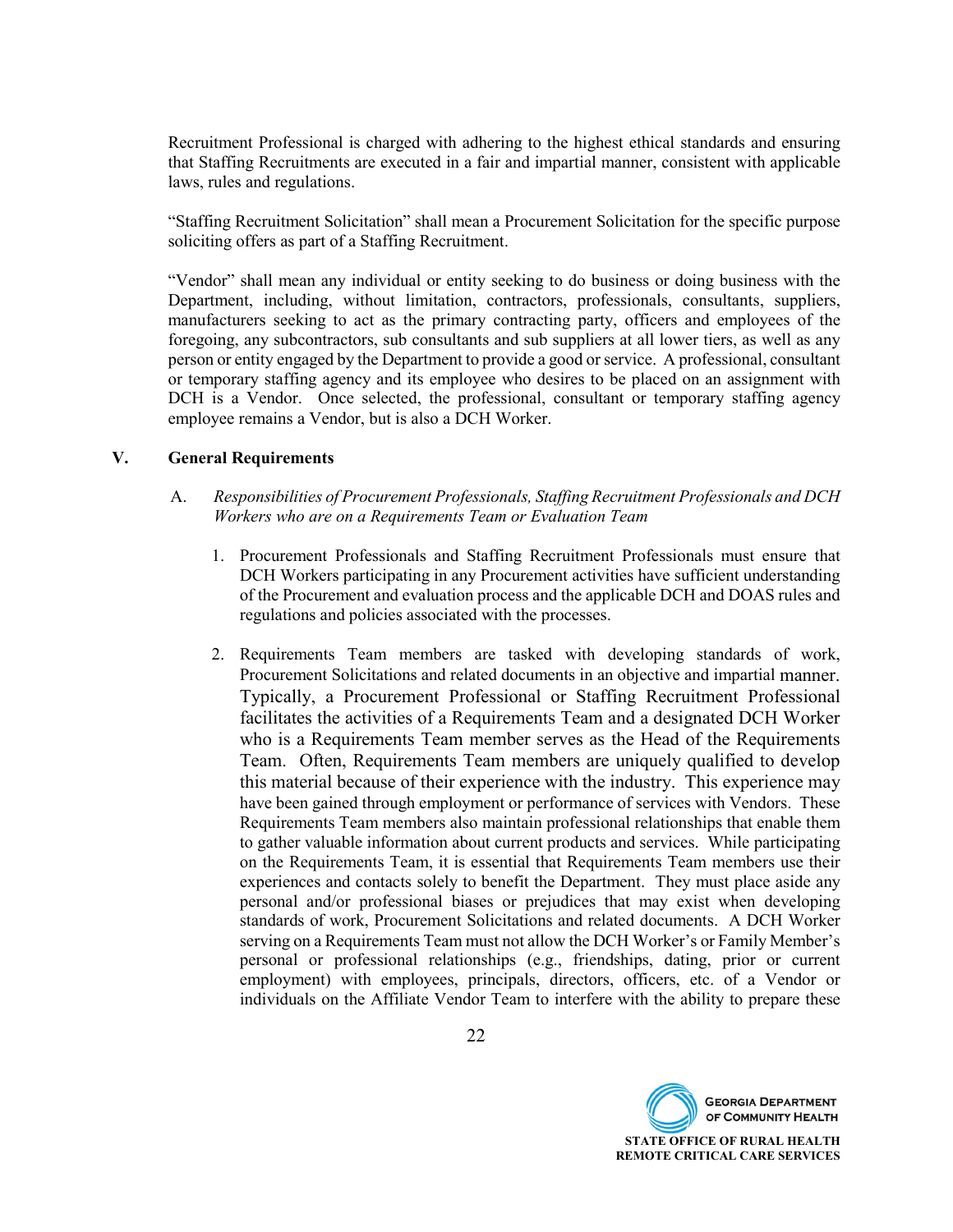Procurement Solicitations fairly and objectively in the interests of the Department. Such relationships may give rise to the appearance of, and/or create an actual conflict of interest and must be promptly disclosed in writing to the designated Procurement Professional or Staffing Recruitment Professional and the Head of the Requirements Team prior to the DCH Worker's participation on the Requirements Team using the Attestation Form attached as Exhibit A to this Policy (or Exhibit C to this Policy for a Staffing Recruitment), or a similar form provided by the Ethics Officer.

- 3. The designated Procurement Professional or Staffing Recruitment Professional shall consult with the Ethics Officer before making a determination as to whether a DCH Worker who has made any written disclosures on the Attestation Form or for whom there is a potential conflict of interest is permitted to participate on the Requirements Team. The Ethics Officer will make a determination as to whether an actual conflict or appearance of a conflict exists, and will notify the designated Procurement Professional or Staffing Recruitment Professional and the Head of the Requirements Team. The Ethics Officer may recommend actions that are necessary to assure the objectivity and fairness of the Procurement Solicitation and to prevent the appearance of a conflict of interest. If an actual conflict or appearance of conflict exists, it is the responsibility of the designated Procurement Professional or Staffing Recruitment Professional to exclude the individual from the Requirements Team or prepare a written description of the actions that will be taken to "cure" the conflict and assure the objectivity and fairness of the Procurement Solicitation. The designated Procurement Professional or Staffing Recruitment Professional shall maintain this written description of actions and ensure compliance with its terms. In some cases, disclosure of the conflict may be sufficient to "cure" the conflict.
- 4. Evaluation Team members are tasked with conducting objective, impartial evaluations, and, therefore, must place aside any personal and/or professional biases or prejudices that may exist. A DCH Worker serving on an Evaluation Team must not allow the DCH Worker's or DCH Worker's Family Member's personal or professional relationships (i.e. friendships, dating, prior or current employment) with employees, principals, directors, officers, etc. of a Vendor or individuals on the Affiliate Vendor Team to interfere with the rendering of fair and objective determinations. Such relationships may give rise to the appearance of, and/or create an actual conflict of interest and must be promptly disclosed in writing to the designated Procurement Professional or Staffing Recruitment Professional and the Head of the Evaluation Team prior to the Worker's participation on the Evaluation Team using the Attestation Form attached as Exhibit B to this Policy (or Exhibit C to this Policy for a Staffing Recruitment), or a similar form provided by the Ethics Officer.
- 5. The designated Procurement Professional or Staffing Recruitment Professional shall consult with the Ethics Officer before making a determination as to whether a DCH Worker who has made any written disclosures on the Attestation Form or for whom there is a potential conflict of interest is permitted to participate on the Evaluation Team. The

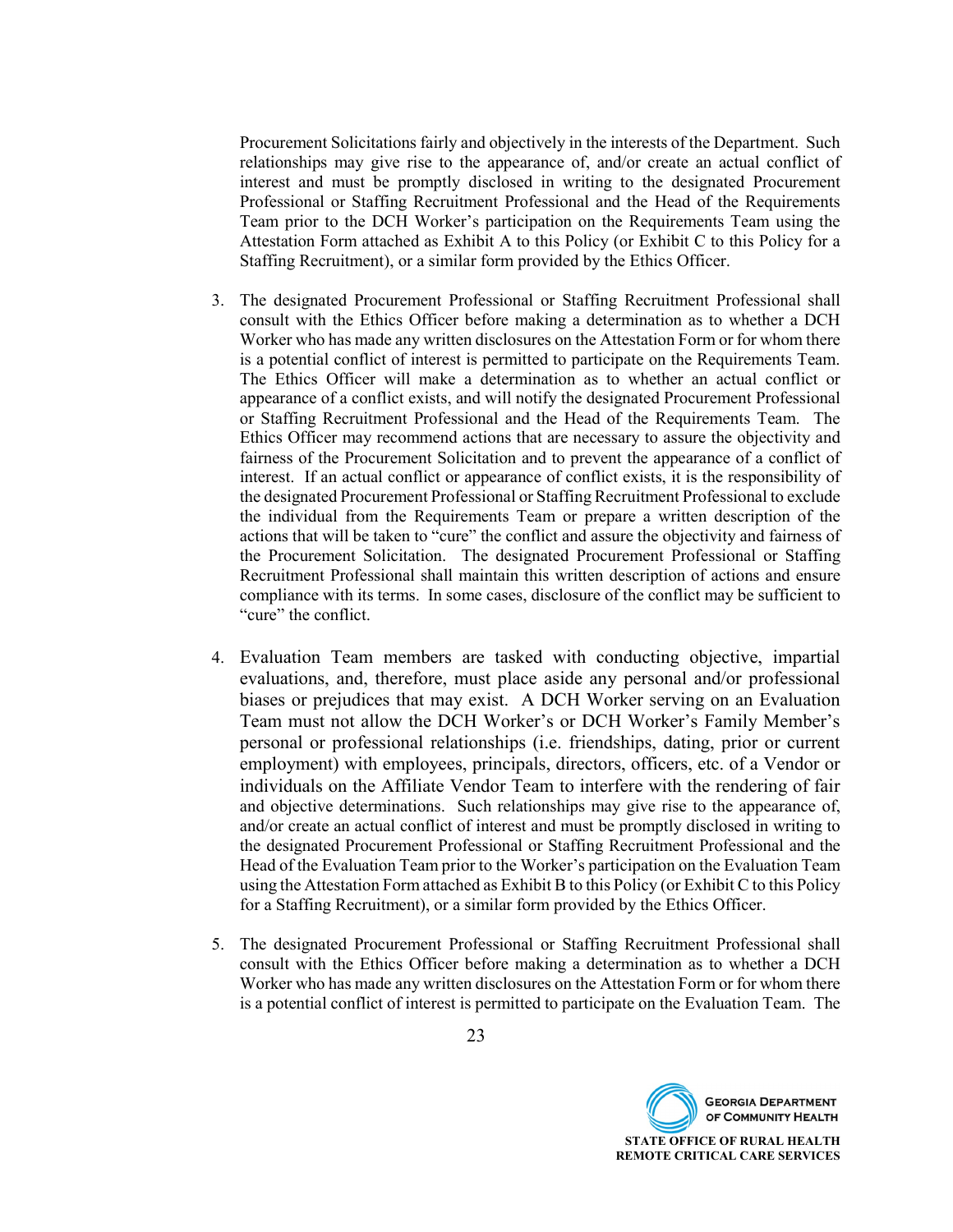Ethics Officer will make a determination as to whether an actual conflict or appearance of a conflict exists and will notify the designated Procurement Professional or Staffing Recruitment Professional and the Head of the Evaluation Team. The Ethics Officer may recommend actions that are necessary to assure the objectivity and fairness of the Evaluation and to prevent the appearance of a conflict of interest. If an actual conflict or appearance of conflict exists, it is the responsibility of the designated Procurement Professional or Staffing Recruitment Professional to exclude the individual from the Evaluation Team or prepare a written description of the actions that will be taken to "cure" the conflict and assure the objectivity and fairness of the Evaluation. The designated Procurement Professional or Staffing Recruitment Professional shall maintain this written description of actions and ensure compliance with its terms. In some cases, disclosure of the conflict may be sufficient to "cure" the conflict.

- 6. In the event that the Department determines that a conflict of interest does exist and a DCH Worker on a Requirements Team or Evaluation Team failed to make the appropriate disclosure, the Department will evaluate whether the conflict is of sufficient magnitude to disqualify the DCH Worker from further participation on the Requirements Team and/or the Evaluation Team. Furthermore, in the event that the Department determines that the conflict of interest did negatively impact the final Procurement Solicitation or the outcome of a Procurement, such DCH Worker may be subject to disciplinary action, up to and including termination of employment.
- 7. In the event the Department becomes aware that a DCH Worker maintains a relationship of any sort that may be a conflict of interest or may have the appearance of a conflict of interest with respect to a Procurement, the designated Procurement Professional or Staffing Recruitment Professional shall consult with the Ethics Officer, after which the Ethics Officer will make a determination as to whether an actual conflict or appearance of a conflict exists. Based on that determination and the impact of the conflict or the appearance of a conflict, the Ethics Officer may recommend actions that are necessary to cure the conflict or the appearance of a conflict. If an actual or appearance of a conflict exists, it is the responsibility of the designated Procurement Professional or Staffing Recruitment Professional to take appropriate action, up to and including the disallowance of the DCH Worker's participation in any Procurement activities.
- 8. Prior to participating on a Requirements Team or an Evaluation Team, each DCH Worker (including the Head of the Requirements Team and Head of the Evaluation Team) and the designated Procurement Professional or Staffing Recruitment Professional must execute the appropriate Attestation Form in Exhibit A or B to this Policy (or Exhibit C to this Policy for a Staffing Recruitment).

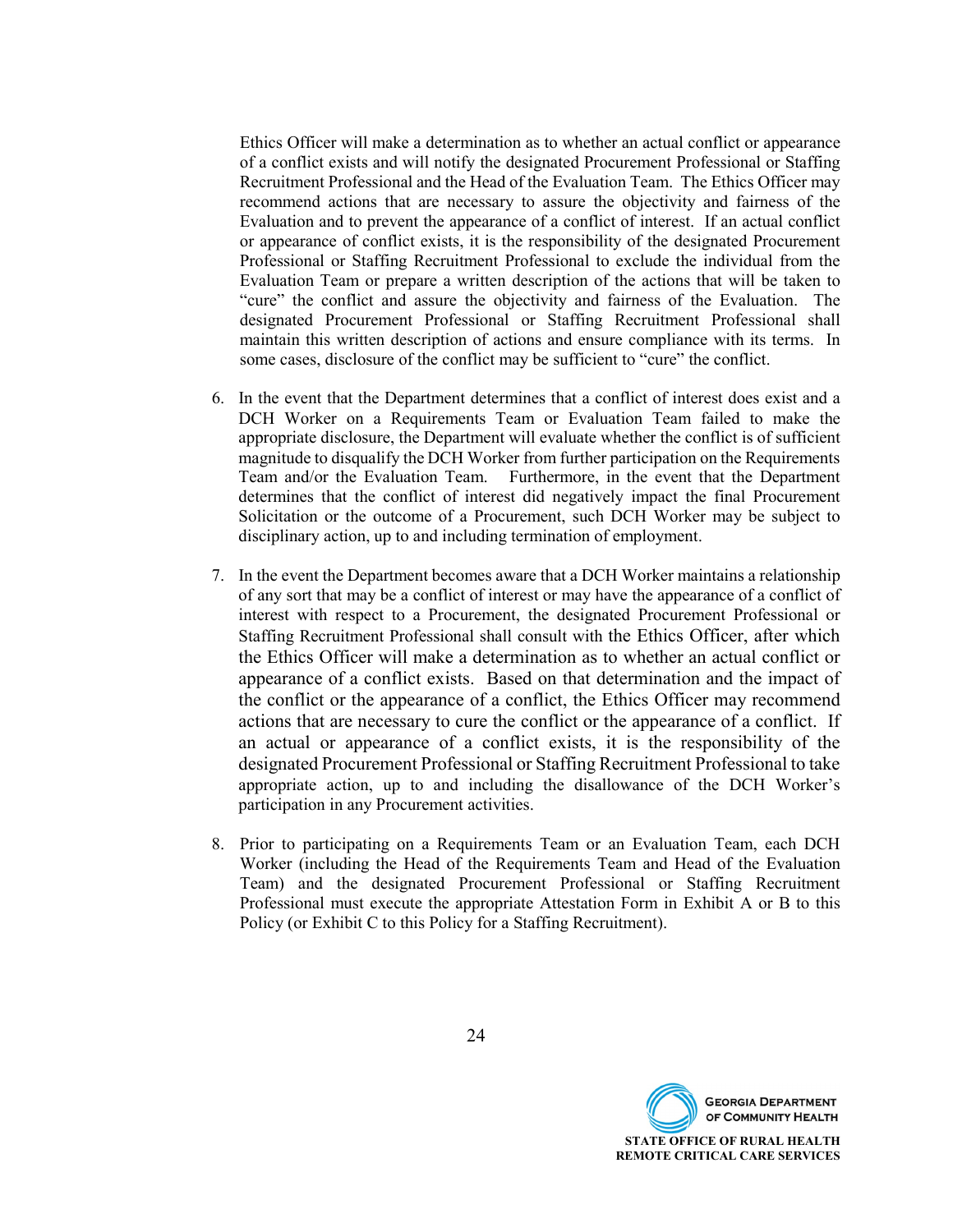B. *Responsibilities of DCH Workers who are not on a Requirements Team or Evaluation Team*

All DCH Workers should be mindful of the importance of confidentiality during any Procurement. Even if a DCH Worker is not serving in the capacity of a member on the Evaluation Team or Requirements Team, all DCH Workers must refrain from engaging in conduct with a Vendor that could result in a conflict of interest or be considered a Prohibited Contact.

C. *Responsibilities of DCH Workers who are also Vendors*

A DCH Worker who is a consultant or temporary staffing agency employee on an assignment with DCH is also a Vendor. Consultants or temporary staffing agency employees shall provide professional, objective and impartial advice and services, and at all times hold the Department's interests paramount, without any consideration for future work for themselves or members of the Vendor Affiliate Team. In addition to the general obligations of a DCH Worker and Vendor, such individuals shall do the following in order for the Department to identify potential or perceived conflicts of interest that may impact procurements:

- 1. Disclose to the supervising DCH employee and Director of Human Resources every current and former employer.
- 2. Disclose to the supervising DCH employee and Director of Human Resources the name of every current DCH Worker with whom the individual or the individual's Family Member has a current or pre-existing personal or professional relationship.
- 3. Disclose to the supervising DCH employee and Director of Human Resources any project for another client that may give rise to an actual or perceived conflict of interest.
- 4. Appropriately identify him or herself as an employee of the entity that actually pays his or her compensation and state that he or she is on a contract assignment with DCH.
- 5. Ensure that he or she only performs work that is within the scope of the current assignment.
- 6. Coordinate with the supervising DCH employee to ensure that his or her level of access to Confidential Information is limited to the scope of the current assignment.
- D. *DOAS rules applicable*

DOAS rules and regulations may apply to a Procurement, which DOAS rules and regulations may also be applicable to conflicts of interest and may be more restrictive than the provisions of this Policy. It is the responsibility of all DCH Workers to comply with DOAS rules and regulations, when applicable.

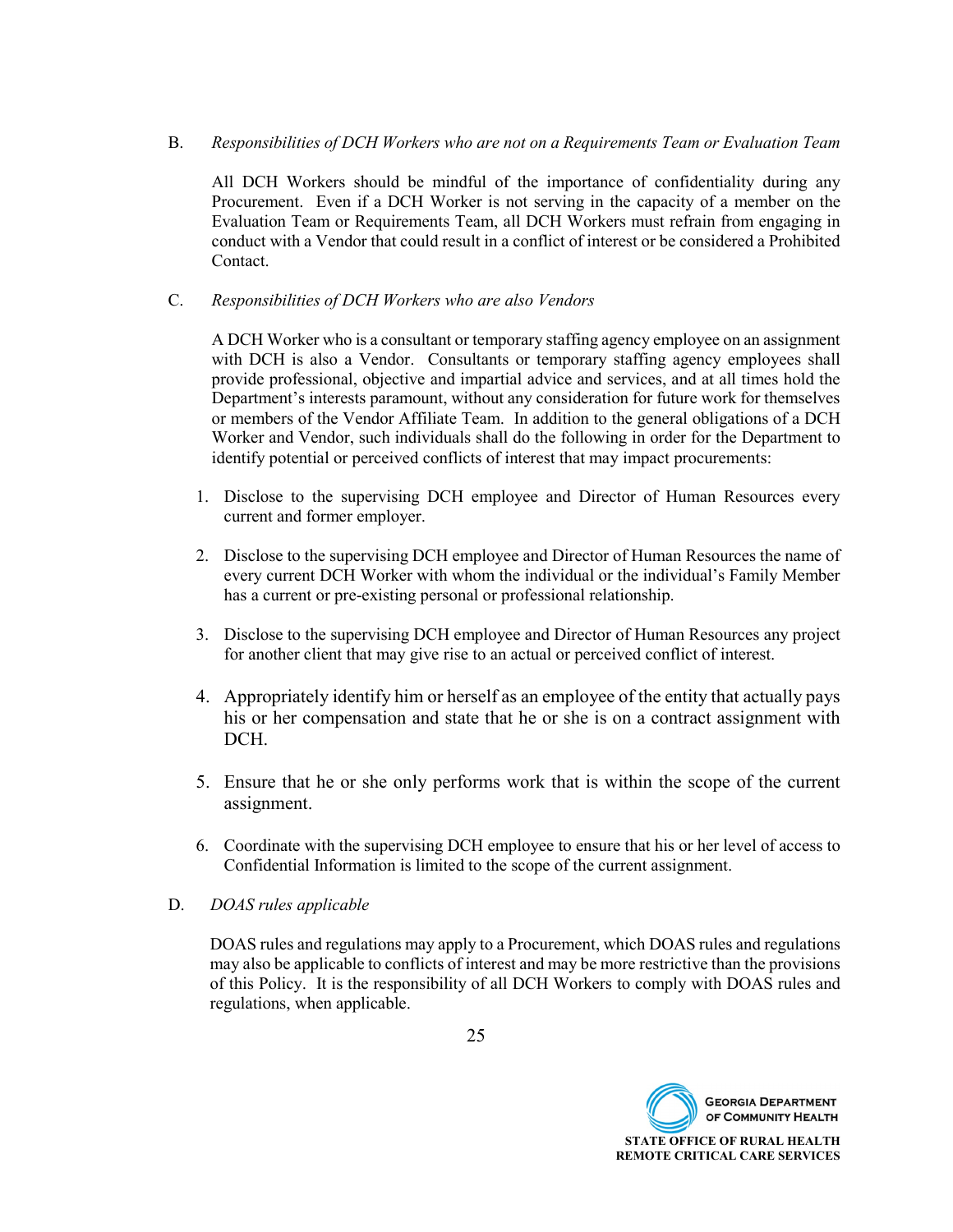#### **VI. VENDOR RESPONSIBILITIES**

#### A. *Gifts and Kick-Backs*

Vendors may neither offer nor give any Gift or Kick-backs, directly or indirectly, to a DCH Worker. Similarly, no Vendor may offer or give any Gift or Kick-backs, directly or indirectly, to any member of a DCH Worker's Family. Such prohibited activity may result in the termination of the contract, in those cases where the Vendor has executed a contract with the Department. In the event that a potential Vendor who has submitted a response to a Procurement Solicitation engages in such activity, the Department shall act in accordance with DOAS protocol.

#### B. *Family Relationships with DCH Workers*

 If a Vendor has a family or personal relationship with a DCH Worker, a Gift that is unconnected with the DCH Worker's duties at the DCH is not necessarily prohibited. In determining whether the giving of an item was motivated by personal rather than business concerns, the history of the relationship between the Vendor and DCH Worker shall be considered. However, regardless of the family or personal relationship between a Vendor and a DCH Worker, a Gift is strictly forbidden where it is being given under circumstances where it can reasonably be inferred that it was intended to influence the DCH Worker in the performance of his or her official duties.

C. *Vendor Submittals*

The Department expects all Vendors to be forthcoming, always submitting true and accurate information in response to a Procurement Solicitation or with regard to an existing business relationship. If the Department determines that the Vendor has intentionally omitted or failed to provide pertinent information and/or falsified or misrepresented material information submitted to the Department, the Department shall act in accordance with applicable state law and DOAS procurement policies and procedures.

Vendors must calculate the price(s) contained in any bid in accordance with the Georgia Procurement Manual.

#### D. *Business Relations*

A Vendor may not be allowed to conduct business with the Department for the following reasons:

- 1. Falsifying or misrepresenting any material information to the Department as set forth hereinabove;
- 2. Conferring or offering to confer upon a DCH Worker participating in a Procurement (which the entity has bid or intends to submit a bid) any Gift, gratuity, favor, or advantage, present or future; and
- 3. Any other reasons not explicitly set forth herein that are contained in the Georgia Procurement Manual or applicable Department policy.

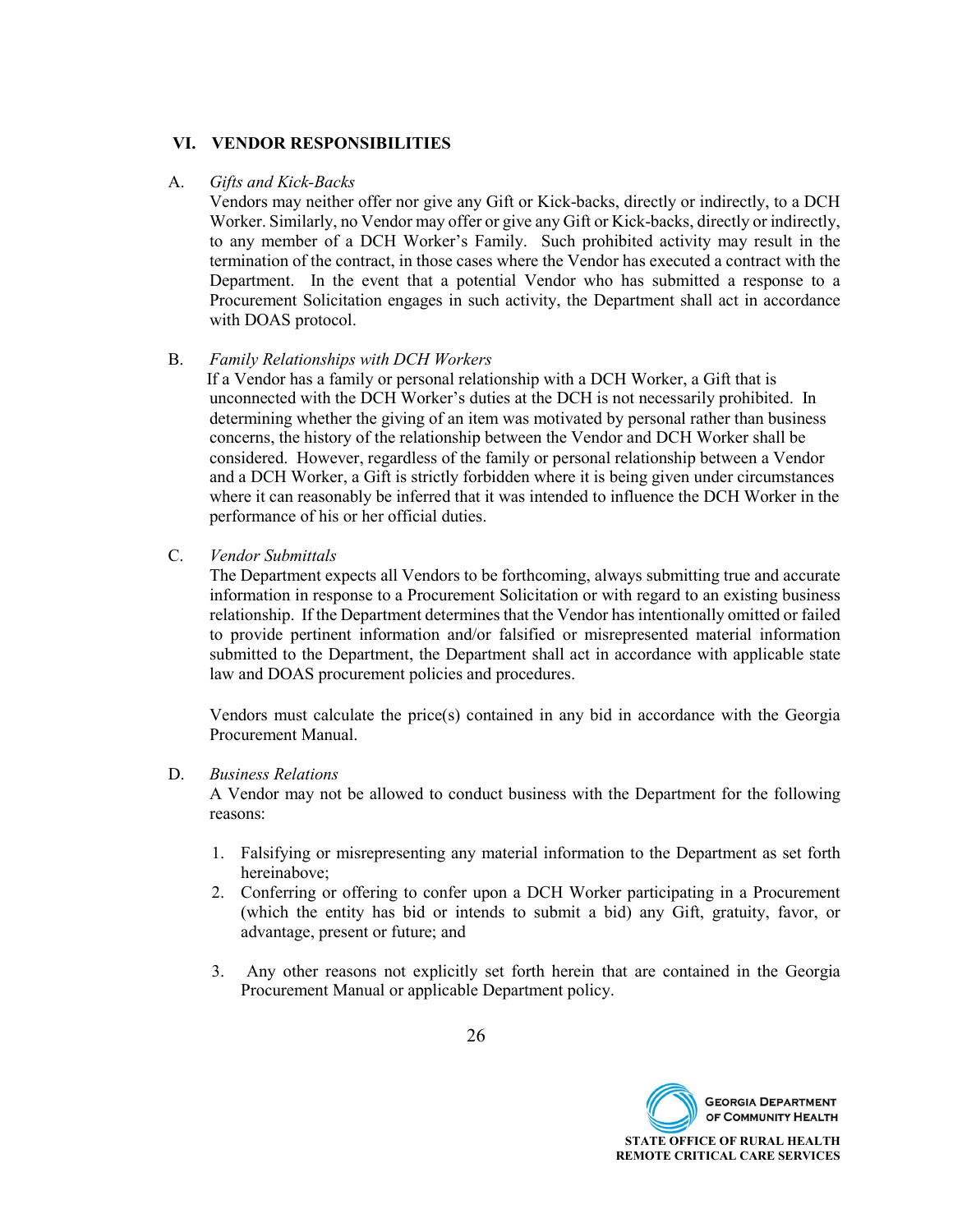#### E. *Prohibited Contact*

The Vendor is precluded from engaging in Prohibited Contact upon the release of a Procurement Solicitation or posting of a request for consulting or temporary staffing services, during the evaluation process, and any time prior to the Department's public announcement of the results of the Procurement Solicitation, filling of the temporary position, or the Department's cancellation of the Procurement Solicitation.

#### **VII. USE OF CONFIDENTIAL INFORMATION**

DCH Workers will not use Confidential Information for their own advantage or profit, nor will they disclose Confidential Information to any potential Vendor or to any unauthorized recipient. DCH Workers will comply with all confidentiality requirements set forth in DCH policies and applicable law.

#### **VIII. ADDRESSING VIOLATIONS**

#### A. *The Process*

All DCH Workers are responsible for bringing violations to the attention of the Issuing Officer under Procurement protocols, the Procurement Professional or the Staffing Recruitment Professional or to a supervisor/manager if the affected DCH Worker is not a part of the Procurement. The supervisor/manager and/or the designated Procurement Professional or Staffing Recruitment Professional shall promptly report such violation to the Ethics Officer. If for any reason it is not appropriate to report a violation to the DCH Worker's immediate supervisor or the designated Procurement Professional or Staffing Recruitment Professional, DCH Workers will report such violations or concerns to the Ethics Officer or the Office of Inspector General. Procurement Professionals, Staffing Recruitment Professionals and managers are required to report suspected ethics violations to the Ethics Officer and the Office of Inspector General, who have specific responsibility for investigating all reported violations.

Confirmed violations will result in appropriate disciplinary action, up to and including termination from employment. In some circumstances, criminal and civil penalties may be applicable.

The Ethics Officer or Inspector General will notify the DCH Worker making the report of the suspected violation of receipt of such report. All reports will be promptly investigated and appropriate corrective action will be taken if warranted by the investigation.

#### B. *Good Faith Filings*

Anyone filing a complaint concerning a violation of this Policy must be acting in good faith and have reasonable grounds for believing the information disclosed indicates a violation. Good faith reporting of suspected policy violations by others shall not jeopardize a DCH Worker's employment with the Department. However, any allegations that prove not to be substantiated and which prove to have been made maliciously or knowingly to be false will be viewed as a serious disciplinary offense.

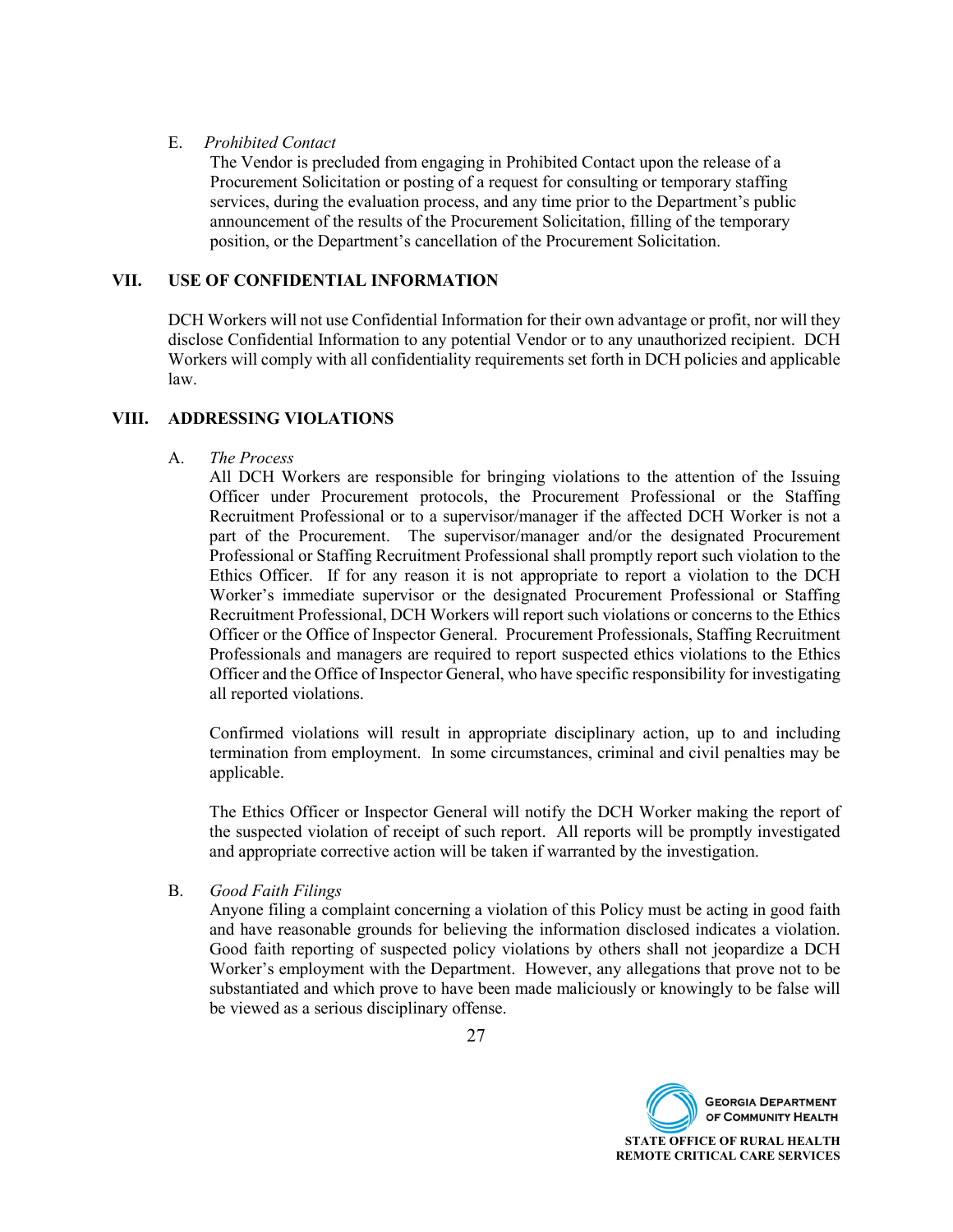#### C. *Confidentiality*

Violations or suspected violations may be submitted on a confidential basis by the complainant or may be submitted anonymously. Reports of violations or suspected violations will be kept confidential to the extent possible, consistent with the need to conduct an adequate investigation. Additionally, all DCH Workers are expected to cooperate in the investigation of such violations. Failure to cooperate in an investigation may result in disciplinary action, up to and including termination from employment.

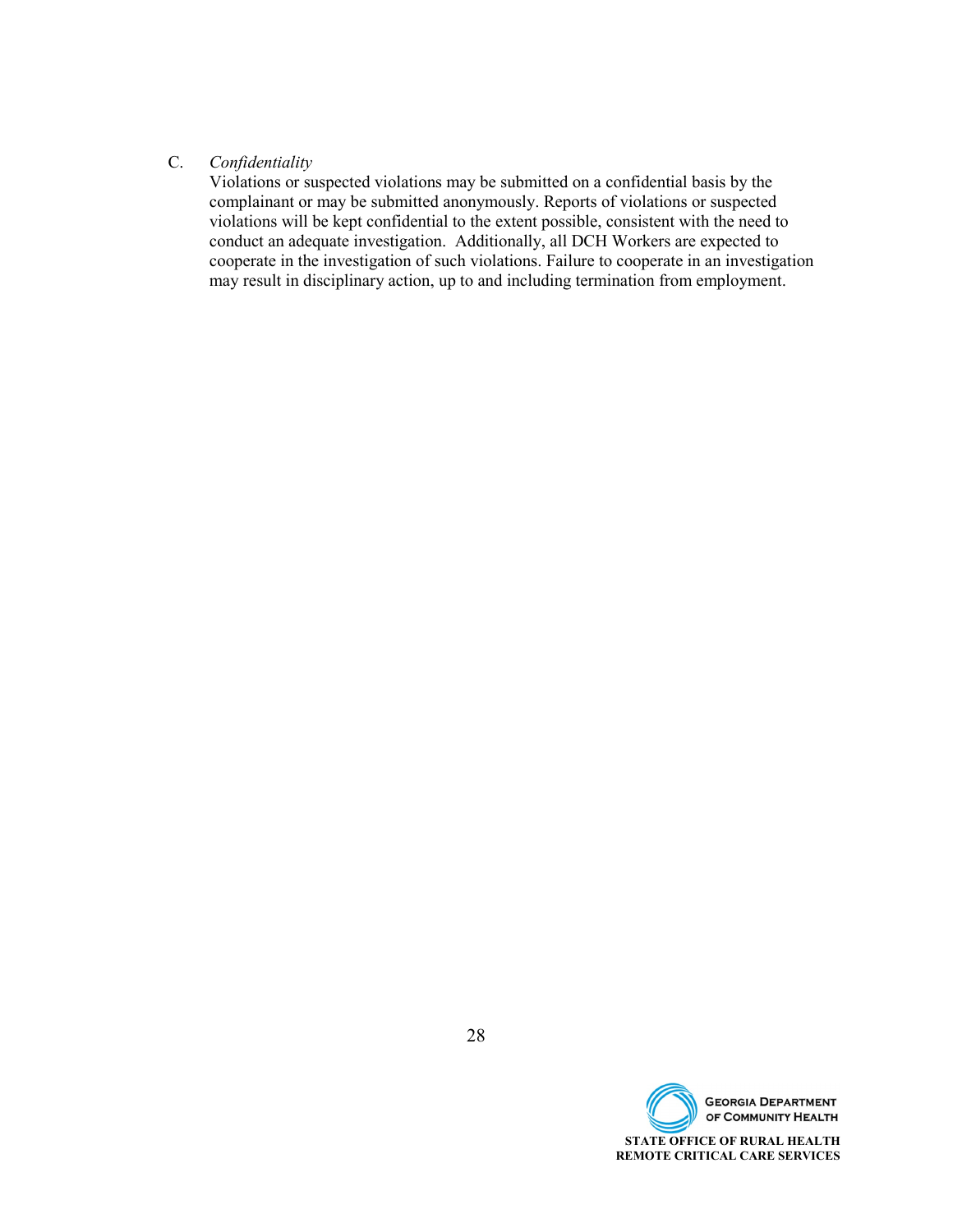#### **ACKNOWLEDGEMENT OF STATEMENT OF ETHICS IN PROCUREMENT POLICY**

#### **BY SIGNING THIS AGREEMENT, I THE UNDERSIGNED, HEREBY ACKNOWLEDGE AND AGREES THAT:**

- I have received, read, and understand the Georgia Department of Community Health *Statement of Ethics in Procurement Policy*;
- I agree to comply with each provision of the Georgia Department of Community Health *Statement of Ethics in Procurement Policy*;

 $\mathcal{L}_\text{max}$  , and the contribution of the contribution of the contribution of the contribution of the contribution of the contribution of the contribution of the contribution of the contribution of the contribution of t

• I am a:  $\Box$  GRANTEE SUBGRANTEE

Authorized Signature\* Date

Print Name

 $\mathcal{L}_\text{max}$  , and the contract of the contract of the contract of the contract of the contract of the contract of the contract of the contract of the contract of the contract of the contract of the contract of the contr Title

\*Must be President, Vice President, CEO or Other Authorized Officer.

 $\mathcal{L}_\text{max}$  , and the contract of the contract of the contract of the contract of the contract of the contract of the contract of the contract of the contract of the contract of the contract of the contract of the contr

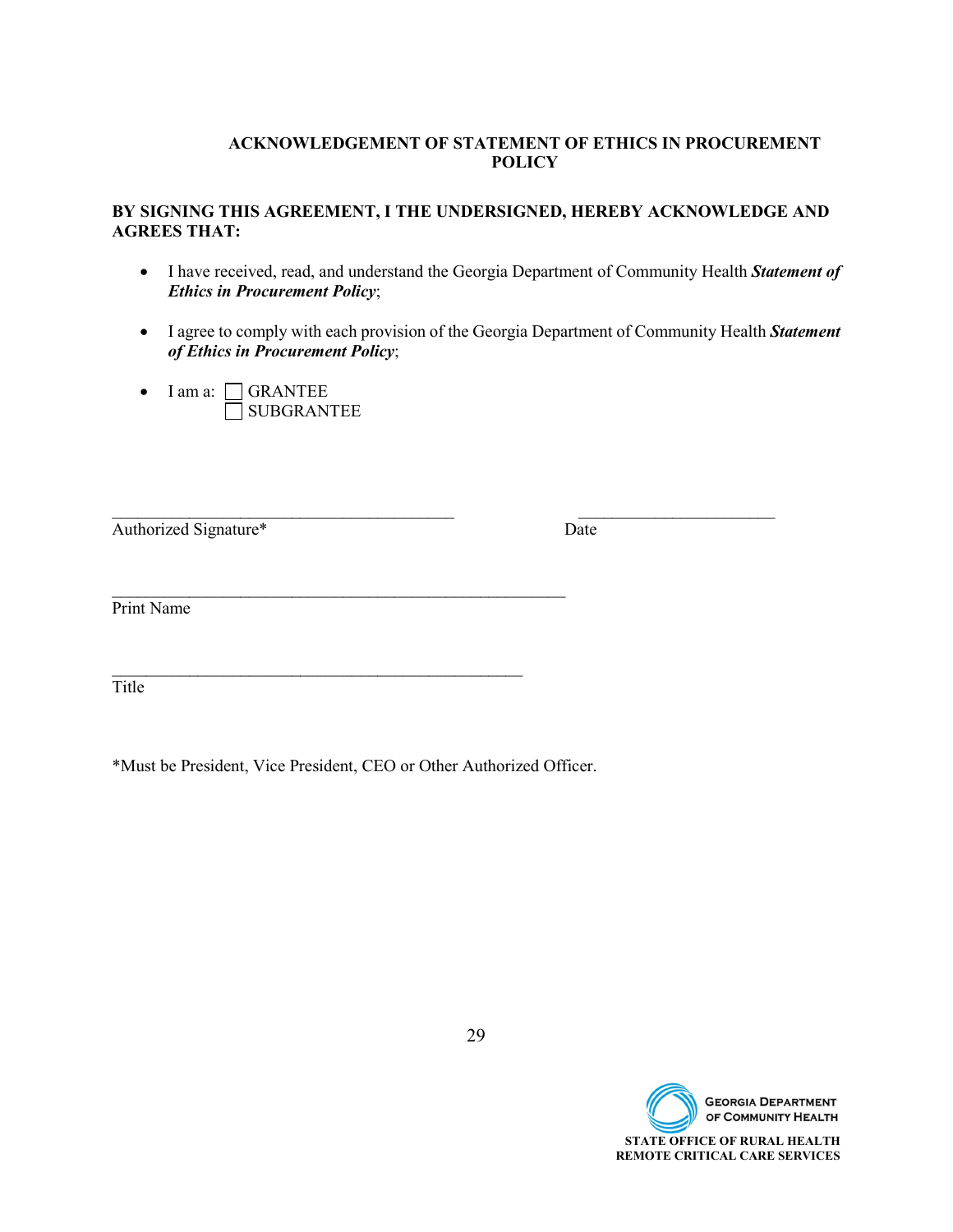#### **REMOTE CRITICAL CARE SERVICES**

#### **APPENDIX D**

#### **BUSINESS ASSOCIATE AGREEMENT**

This Business Associate Agreement (hereinafter referred to as "Agreement"), effective this \_\_\_\_\_ day of <sub>1</sub>, 2019 (hereinafter the "Effective Date") is made and entered into by and between the Georgia Department of Community Health (hereinafter referred to as "DCH") and **[INSERT CONTRACTOR NAME]** (hereinafter referred to as "Contractor") as **Appendix D** to **Contract No. XXXX** between DCH and Contractor dated to a set the example of the elementer referred to as the "Contract").

**WHEREAS,** DCH is a hybrid entity, as defined in the Health Insurance Portability and Accountability Act of 1996, Public Law 104-191 ("HIPAA"), and is required by HIPAA to enter into a Business Associate Agreement with certain entities that provide functions, activities, or services on behalf of or in support of health care components of DCH, which functions, activities or services involve the use of Protected Health Information as defined by HIPAA ("PHI");

**WHEREAS**, Contractor, under the Contract provides functions, activities, or services involving the use of PHI;

**NOW, THEREFORE,** for and in consideration of the mutual promises, covenants and agreements contained herein, and other good and valuable consideration, the receipt and sufficiency of which are hereby acknowledged, DCH and Contractor (each individually a "Party" and collectively the "Parties") hereby agree as follows:

- **1.** Terms used but not otherwise defined in this Agreement shall have the same meaning as those terms have in HIPAA and in Title XIII of the American Recovery and Reinvestment Act of 2009 (the Health Information Technology for Economic and Clinical Health Act, or "HITECH"), and in the implementing regulations of HIPAA and HITECH. Implementing regulations are published as the Standards for Privacy and Security of Individually Identifiable Health Information in 45 C.F.R. Parts 160 and 164. Together, HIPAA, HITECH, and their implementing regulations are referred to in this Agreement as the "Privacy Rule and Security Rule." If the meaning of any defined term is changed by law or regulation, then this Agreement will be automatically modified to conform to such change. The term "NIST Baseline Controls" means the baseline controls set forth in National Institute of Standards and Technology (NIST) SP 800-53 established for "moderate impact" information.
- **2.** Except as limited in this Agreement, Contractor may use or disclose PHI only to the extent necessary to meet its responsibilities as set forth in the Contract provided that such use or disclosure would not violate the Privacy Rule or the Security Rule, if done by DCH. Furthermore, except as otherwise limited in this Agreement, Contractor may:
	- **A.** Use PHI for internal quality control and auditing purposes.
	- **B.** Use or disclose PHI as Required by Law.

**REMOTE CRITICAL CARE SERVICES** 

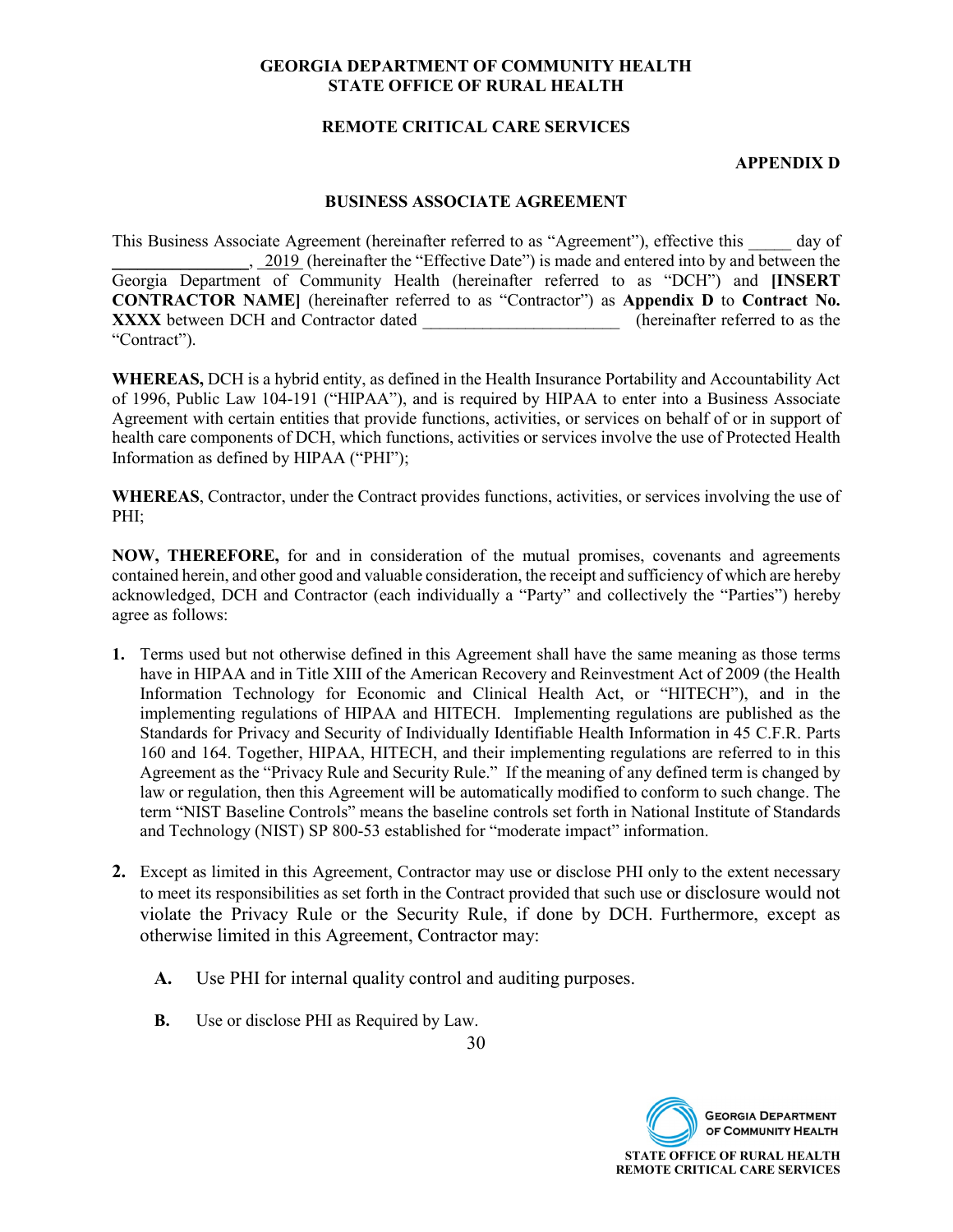#### **REMOTE CRITICAL CARE SERVICES**

- **C.** After providing written notification to DCH's Office of Inspector General, use PHI to make a report to a health oversight agency authorized by law to investigate DCH (or otherwise oversee the conduct or conditions of the DCH) about any DCH conduct that Contractor in good faith believes to be unlawful as permitted by 45 C.F.R.  $164.502(j)(1)$ . Notwithstanding the foregoing, Contractor shall not be required to provide prior written notice to DCH's Office of Inspector General if Contractor is provided written instruction otherwise by the health oversight agency authorized by law to investigate DCH.
- **D.** Use and disclose PHI to consult with an attorney for purposes of determining Contractor's legal options with regard to reporting conduct by DCH that Contractor in good faith believes to be unlawful, as permitted by 45 C.F.R.  $164.502(j)(1)$ .
- **3.** Contractor represents and warrants that only individuals designated by title or name on Appendices D-1 and D-2 will request PHI from DCH or access DCH PHI in order to perform the services of the Contract, and these individuals will only request the minimum necessary amount of information necessary in order to perform the services.
- **4.** Contractor represents and warrants that the individuals listed by title on Appendix D-1 require access to PHI in order to perform services under the Contract. Contractor agrees to send updates to Appendix D-1 whenever necessary. Uses or disclosures of PHI by individuals not described on Appendix D-1 are impermissible.
- **5.** Contractor represents and warrants that the individuals listed by name on Appendix D-2 require access to a DCH information system in order to perform services under the Contract. Contractor agrees to notify the Project Leader and the Access Control Coordinator named on Appendix D-2 immediately, but at least within 24 hours, of any change in the need for DCH information system access by any individual listed on Appendix D-2. Any failure to report a change within the 24 hour time period will be considered a security incident and may be reported to Contractor's Privacy and Security Officer, Information Security Officer and the Georgia Technology Authority for proper handling and sanctions.
- **6.** Contractor agrees that it is a Business Associate to DCH as a result of the Contract, and represents and warrants to DCH that it complies with the Privacy Rule and Security Rule requirements that apply to Business Associates and will continue to comply with these requirements. Contractor further represents and warrants to DCH that it maintains and follows written policies and procedures to achieve and maintain compliance with the HIPAA Privacy and Security Rules that apply to Business Associates, including, but not limited to policies and procedures addressing HIPAA's requirements that Business Associates use, request and disclose only the minimum amount of PHI necessary to perform their services, and updates such policies and procedures as necessary in order to comply with the HIPAA Privacy and Security Rules that apply to Business Associates and will continue to maintain and update such policies and procedures. These policies and procedures, and evidence of their implementation, shall be provided to DCH upon request.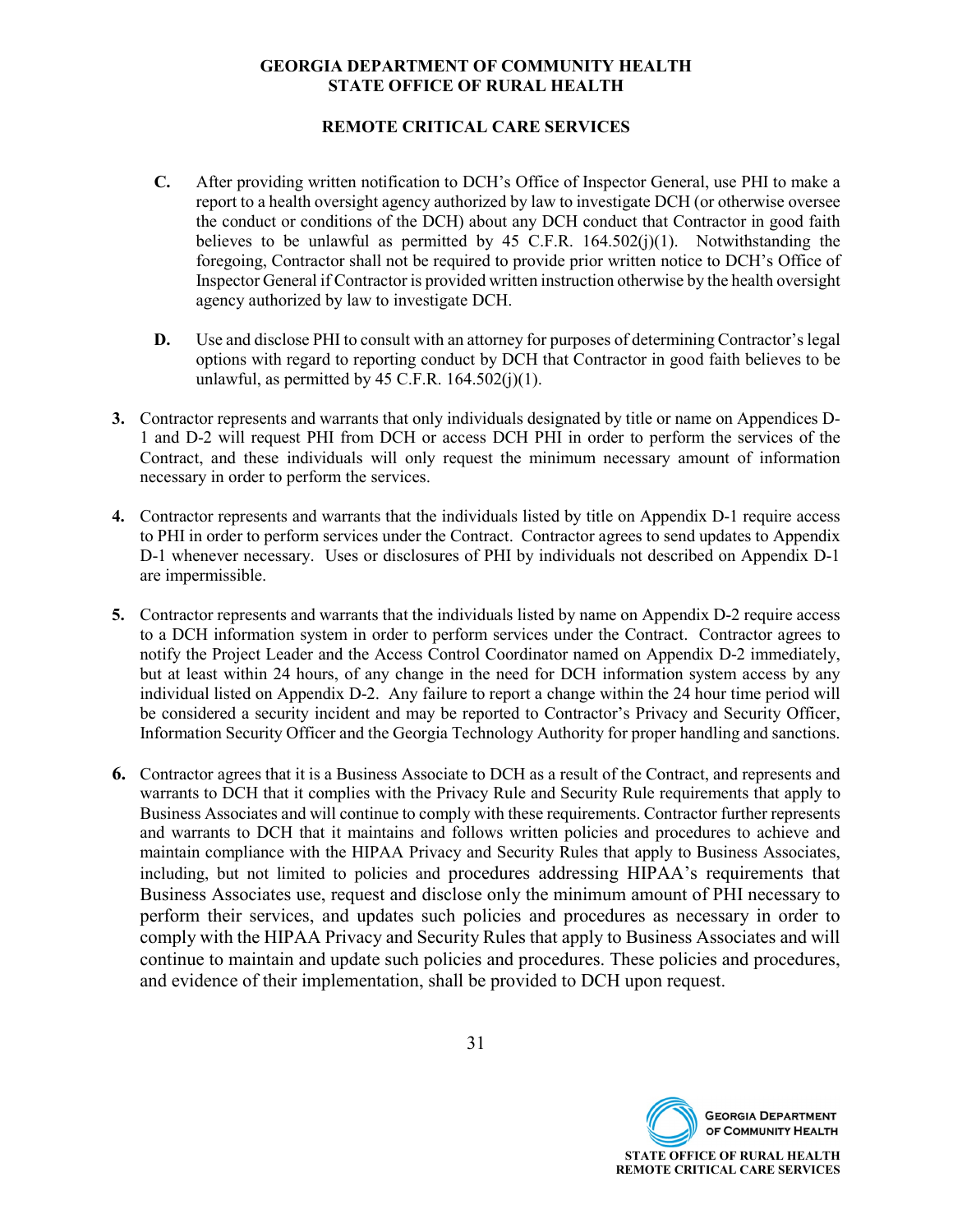#### **REMOTE CRITICAL CARE SERVICES**

- **7.** The Parties agree that a copy of all communications related to compliance with this Agreement will be forwarded to the following Privacy and Security Contacts:
	- **A.** At DCH: HIPAA Privacy and Security Specialist Office of General Counsel [hipaa@dch.ga.gov](mailto:hipaa@dch.ga.gov)

Agency Information Security Director [dchois@dch.ga.gov](mailto:dchois@dch.ga.gov)

#### **B.** [INSERT CONTACT INFORMATION HERE]

#### **8. Contractor further agrees that it will:**

- **A.** Not request, create, receive, use or disclose PHI other than as permitted or required by this Agreement, the Contract, or as required by law.
- **B.** Establish, maintain and use appropriate administrative, physical and technical safeguards to prevent use or disclosure of the PHI other than as provided for by this Agreement or the Contract. Such safeguards must include all NIST Baseline Controls, unless DCH has agreed in writing that the control is not appropriate or applicable.
- **C.** Implement and use administrative, physical and technical safeguards that reasonably and appropriately protect the confidentiality, integrity and availability of the electronic protected health information that it creates, receives, maintains, or transmits on behalf of DCH. Such safeguards must include all NIST Baseline Controls, unless DCH has agreed in writing that the control is not appropriate or applicable.
- **D.** In addition to the safeguards described above, Contractor shall include access controls that restrict access to PHI to the individuals listed on D-1 and D-2, as amended from time to time, shall implement encryption of all electronic PHI during transmission and at rest.
- **E.** Upon DCH's reasonable request, but no more frequently than annually, obtain an independent assessment of Contractor's implementation of the NIST Baseline Controls and the additional safeguards required by this Agreement with respect to DCH PHI, provide the results of such assessments to DCH, and ensure that corrective actions identified during the independent assessment are implemented.
- **F.** Mitigate, to the extent practicable, any harmful effect that may be known to Contractor from a use or disclosure of PHI by Contractor in violation of the requirements of this Agreement, the Contract or applicable regulations. Contractor shall bear the costs of mitigation, which shall include the reasonable costs of credit monitoring or credit

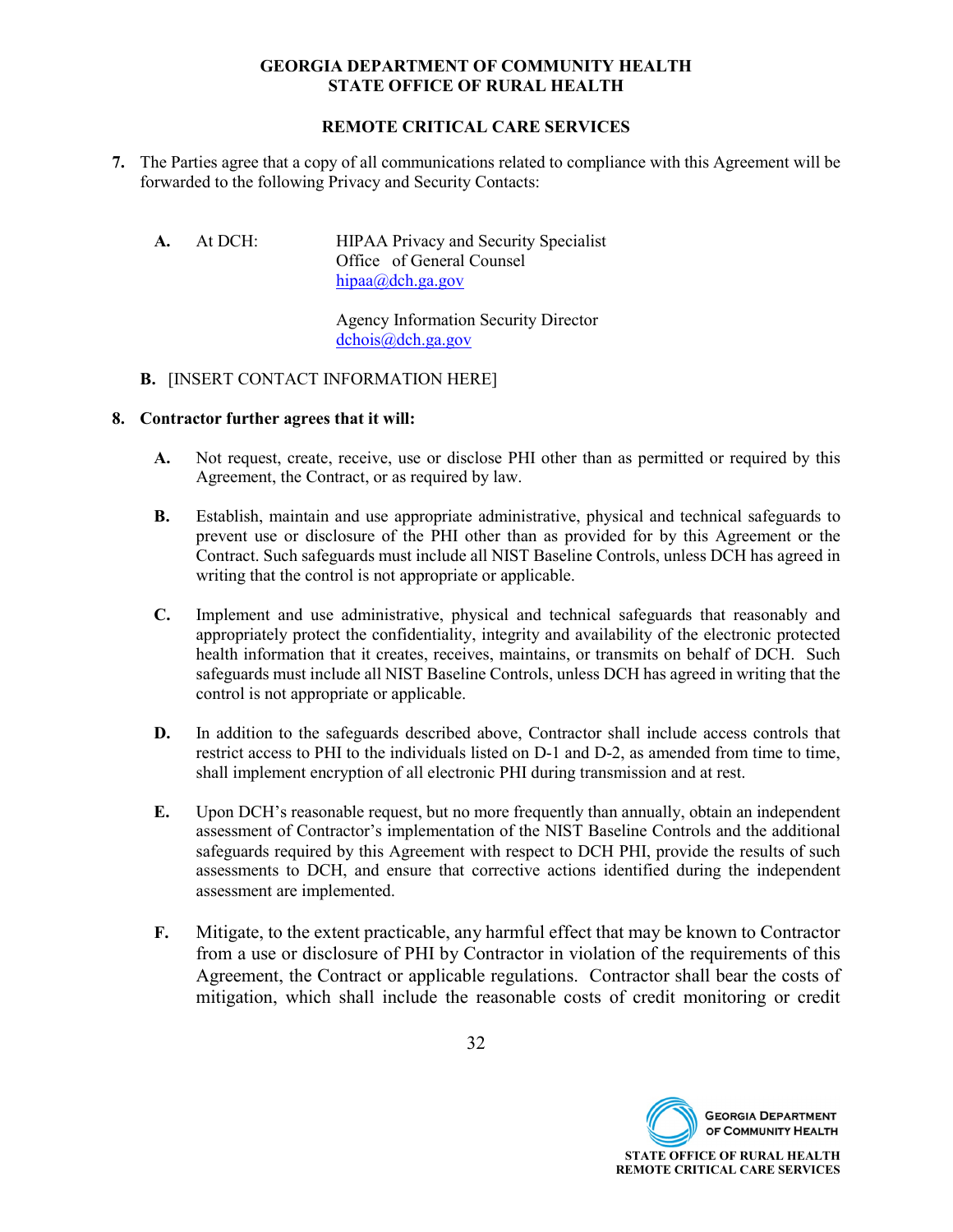#### **REMOTE CRITICAL CARE SERVICES**

restoration when the use or disclosure results in exposure of information commonly used in identity theft.

- **G.** Maintain a business associate agreement with its agents or subcontractors to whom it provides PHI, in accordance with which such agents or subcontractors are contractually obligated to comply with at least the same obligations that apply to Contractor under this Agreement, and ensure that its agents or subcontractors comply with the conditions, restrictions, prohibitions and other limitations regarding the request for, creation, receipt, use or disclosure of PHI, that are applicable to Contractor under this Agreement and the Contract.
- **H.** Report to DCH any use or disclosure of PHI that is not provided for by this Agreement or the Contract of which it becomes aware.
- **I.** Make an initial report to the DCH in writing in such form as DCH may require within three (3) business days after Contractor (or any subcontractor) becomes aware of the unauthorized use or disclosure. This report will require Contractor to identify the following:
	- i. The nature of the impermissible use or disclosure (the "incident"), which will include a brief description of what happened, including the date it occurred and the date Contractor discovered the incident;
	- ii. The Protected Health Information involved in the impermissible use or disclosure, such as whether the full name, social security number, date of birth, home address, account number or other information were involved);
	- iii. Who (by title, access permission level and employer) made the impermissible use or disclosure and who received the Protected Health Information as a result;
	- iv. What corrective or investigational action Contractor took or will take to prevent further impermissible uses or disclosures, to mitigate harmful effects, and to prevent against any further incidents;
	- v. What steps individuals who may have been harmed by the incident might take to protect themselves; and
	- vi. Whether Contractor believes that the impermissible use or disclosure constitutes a Breach of Unsecured Protected Health Information.

Upon request by the DCH HIPAA Privacy and Security Officer or the DCH Information Security Officer, Contractor agrees to make a complete report to the DCH in writing within two weeks of the initial report that includes a root cause analysis and a proposed corrective action plan. Upon approval of a corrective action plan by the DCH, Contractor agrees to implement the corrective action plan and provide proof of implementation to the DCH within five (5) business days of DCH's request for proof of implementation.

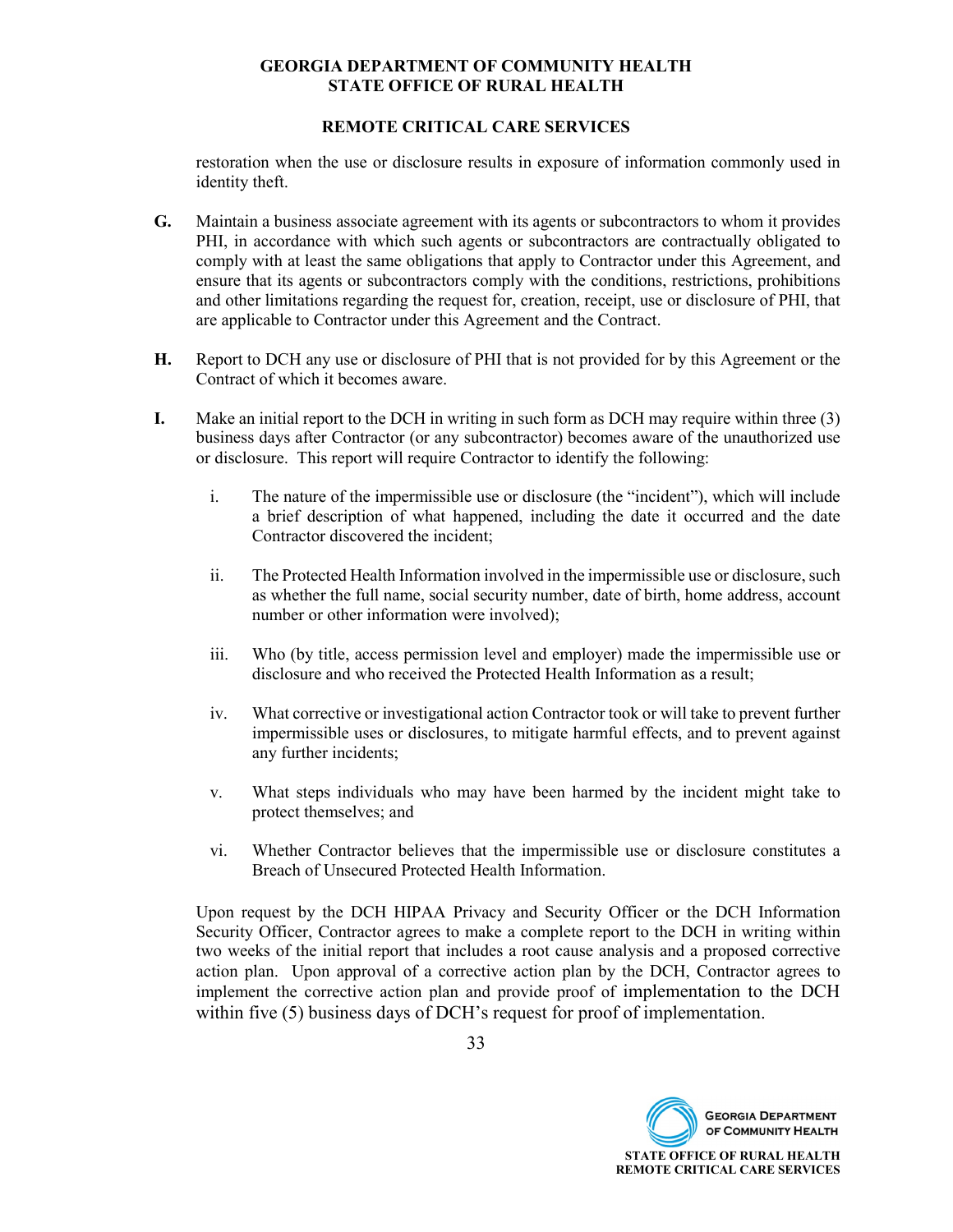#### **REMOTE CRITICAL CARE SERVICES**

- **J.** Report to the DCH HIPAA Privacy and Security Officer and the DCH Agency Information Security Officer any successful unauthorized access, modification, or destruction of PHI or interference with system operations in Contractor's information systems as soon as practicable but in no event later than three (3) business days of discovery. If such a security incident resulted in a use or disclosure of PHI not permitted by this Agreement, Contractor shall also make a report of the impermissible use or disclosure as described above. Contractor agrees to make a complete report to the DCH in writing within two weeks of the initial report that includes a root cause analysis and, if appropriate, a proposed corrective action plan designed to protect PHI from similar security incidents in the future. Upon DCH's approval of Contractor's corrective action plan, Contractor agrees to implement the corrective action plan and provide proof of implementation to the DCH.
- **K.** Upon DCH's reasonable request and not more frequently than once per quarter, report to the DCH Agency Information Security Officer any (A) attempted (but unsuccessful) unauthorized access, use, disclosure, modification, or destruction of PHI or (B) attempted (but unsuccessful) interference with system operations in Contractor's information systems. Contractor does not need to report trivial incidents that occur on a daily basis, such as scans, "pings," or other routine attempts that do not penetrate computer networks or servers or result in interference with system operations.
- **L.** Cooperate with DCH and provide assistance necessary for DCH to determine whether a Breach of Unsecured Protected Health Information has occurred, and whether notification of the Breach is legally required or otherwise appropriate. Contractor agrees to assist DCH in its efforts to comply with the HIPAA Privacy and Security Rules, as amended from time to time. To that end, the Contractor will abide by any requirements mandated by the HIPAA Privacy and Security Rules or any other applicable laws in the course of this Contract. Contractor warrants that it will cooperate with DCH, including cooperation with DCH privacy officials and other compliance officers required by the HIPAA Privacy and Security Rules and all implementing regulations, in the course of performance of this Contract so that both parties will be in compliance with HIPAA.
- **M.** If DCH determines that a Breach of Unsecured Protected Health Information has occurred as a result of Contractor's impermissible use or disclosure of PHI or failure to comply with obligations set forth in this Agreement or in the Privacy or Security Rules, provide all notifications to Individuals, HHS and/or the media, on behalf of DCH, after the notifications are approved by the DCH. Contractor shall provide these notifications in accordance with the security breach notification requirements set forth in 42 U.S.C. §17932 and 45 C.F.R. Parts 160  $\&$  164 subparts A, D  $\&$  E as of their respective Compliance Dates, and shall pay for the reasonable and actual costs associated with such notifications.

In the event that DCH determines a Breach has occurred, without unreasonable delay, and in any event no later than thirty (30) calendar days after Discovery, Contractor shall provide the DCH HIPAA Privacy and Security Officer a list of Individuals and a copy of the template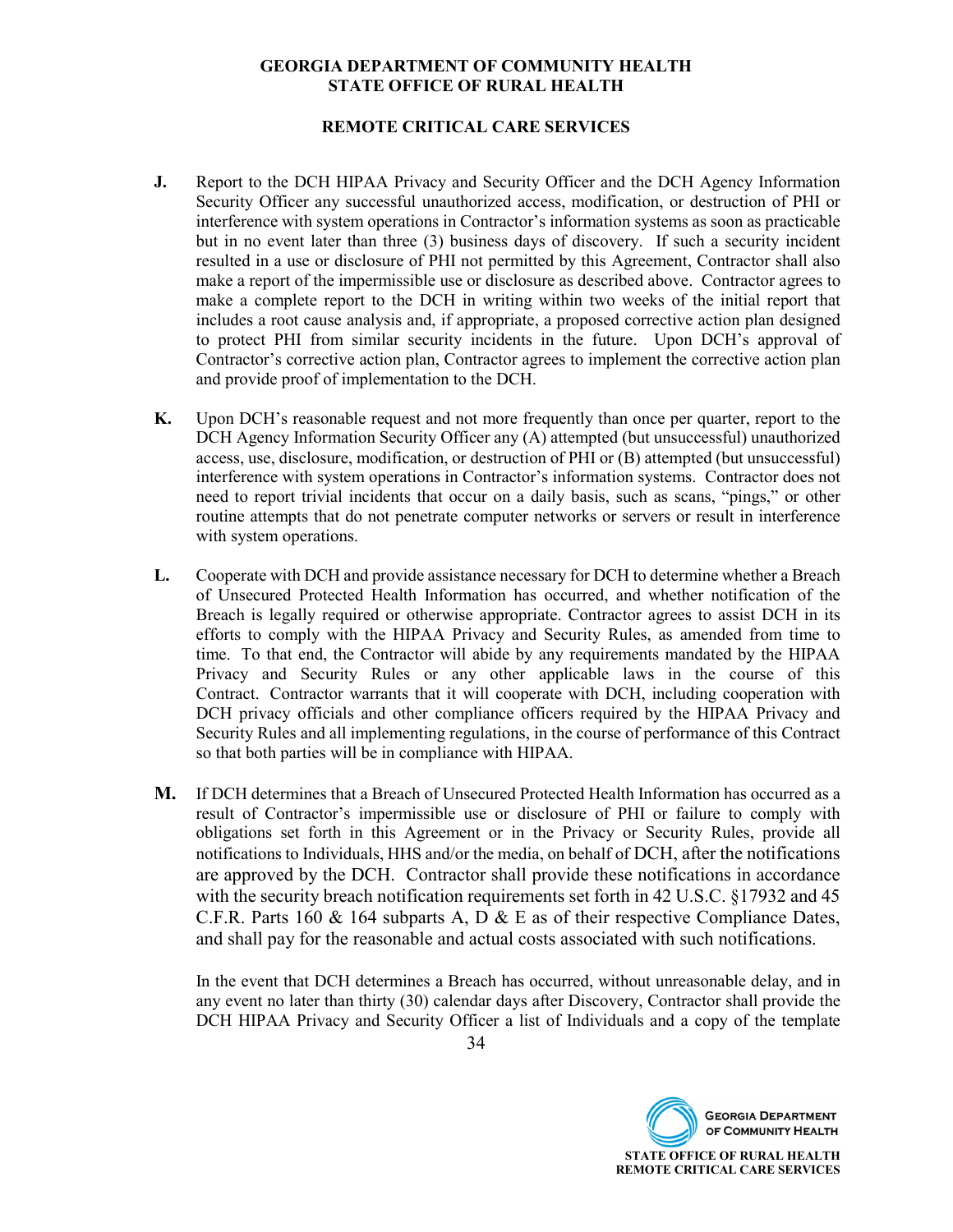#### **REMOTE CRITICAL CARE SERVICES**

notification letter to be sent to Individuals. Contractor shall begin the notification process only after obtaining DCH's approval of the notification letter.

- **N.** Make any amendment(s) to PHI in a Designated Record Set that DCH directs or agrees to pursuant to 45 CFR 164.526 within five (5) business days after request of DCH. Contractor also agrees to provide DCH with written confirmation of the amendment in such format and within such time as DCH may require.
- **O.** In order to meet the requirements under 45 CFR 164.524, regarding an individual's right of access, Contractor shall, within five (5) business days following DCH's request, or as otherwise required by state or federal law or regulation, or by another time as may be agreed upon in writing by the DCH, provide DCH access to the PHI in an individual's Designated Record Set. However, if requested by DCH, Contractor shall provide access to the PHI in a Designated Record Set directly to the individual to whom such information relates.
- **P.** Give the Secretary of the U.S. Department of Health and Human Services (the "Secretary") or the Secretary's designees access to Contractor's books and records and policies, practices or procedures relating to the use and disclosure of PHI for or on behalf of DCH within five (5) business days after the Secretary or the Secretary's designees request such access or otherwise as the Secretary or the Secretary's designees may require. Contractor also agrees to make such information available for review, inspection and copying by the Secretary or the Secretary's designees during normal business hours at the location or locations where such information is maintained or to otherwise provide such information to the Secretary or the Secretary's designees in such form, format or manner as the Secretary or the Secretary's designees may require.
- **Q.** Document all disclosures of PHI and information related to such disclosures as would be required for DCH to respond to a request by an Individual or by the Secretary for an accounting of disclosures of PHI in accordance with 45 C.F.R. § 164.528. By no later than five (5) business days of receipt of a written request from DCH, or as otherwise required by state or federal law or regulation, or by another time as may be agreed upon in writing by the DCH HIPAA Privacy and Security Officer, Contractor shall provide an accounting of disclosures of PHI regarding an Individual to DCH. If requested by DCH, Contractor shall provide an accounting of disclosures directly to the individual. Contractor shall maintain a record of any accounting made directly to an individual at the individual's request and shall provide such record to the DCH upon request.
- **R.** In addition to any indemnification provisions in the Contract, indemnify the DCH from any liability resulting from any violation of the HIPAA Privacy and Security Rules or Breach that arises from the conduct or omission of Contractor or its employee(s), agent(s) or subcontractor(s). Such liability will include, but not be limited to, all actual and direct costs and/or losses, civil penalties and reasonable attorneys' fees imposed on DCH.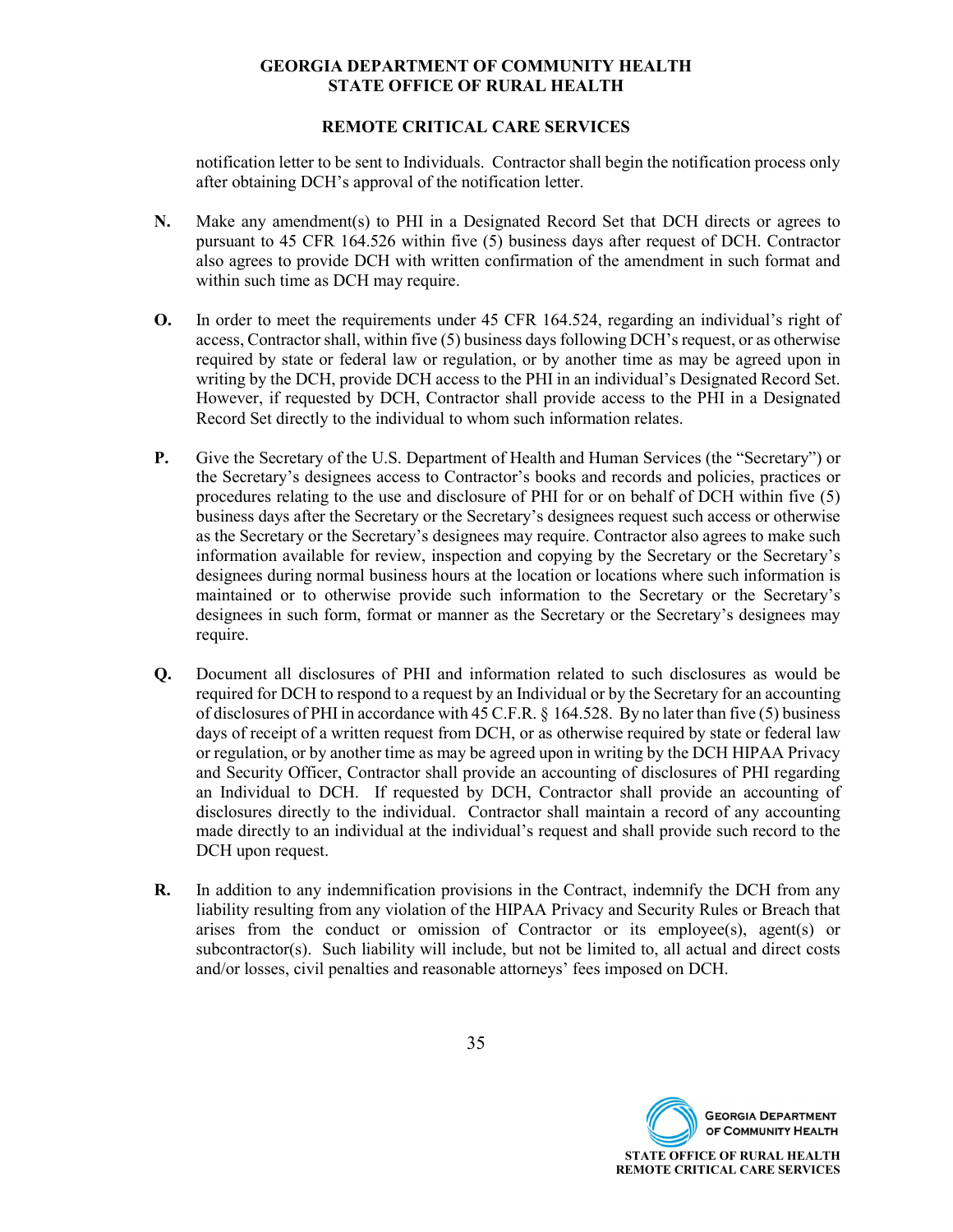#### **REMOTE CRITICAL CARE SERVICES**

**S.** For any requirements in this Agreement that include deadlines, pay performance guarantee payments of \$300.00 per calendar day, starting with the day after the deadline and continuing until Contractor complies with the requirement. Contractor shall ensure that its agreements with subcontractors enable Contractor to meet these deadlines.

#### **9. DCH agrees that it will:**

- **A.** Notify Contractor of any new limitation in the applicable Notice of Privacy Practices in accordance with the provisions of the Privacy Rule if, and to the extent that, DCH determines in the exercise of its sole discretion that such limitation will affect Contractor's use or disclosure of PHI.
- **B.** Notify Contractor of any change in, or revocation of, authorization by an Individual for DCH to use or disclose PHI to the extent that DCH determines in the exercise of its sole discretion that such change or revocation will affect Contractor's use or disclosure of PHI.
- **C.** Notify Contractor of any restriction regarding its use or disclosure of PHI that DCH has agreed to in accordance with the Privacy Rule if, and to the extent that, DCH determines in the exercise of its sole discretion that such restriction will affect Contractor's use or disclosure of PHI.
- **D.** Prior to agreeing to any changes in or revocation of permission by an Individual, or any restriction, to use or disclose PHI, DCH agrees to contact Contractor to determine feasibility of compliance. DCH agrees to assume all costs incurred by Contractor in compliance with such special requests.
- **10.** The **Term of this Agreement** shall be effective on the Effective Date and shall terminate when all of the PHI provided by DCH to Contractor, or created or received by Contractor on behalf of DCH, is destroyed or returned to DCH, or, if it is infeasible to return or destroy PHI, protections are extended to such information, in accordance with the termination provisions in this section.
	- **A. Termination for Cause.** Upon DCH's knowledge of a material breach of this Agreement by Contractor, DCH shall either:
		- i. Provide an opportunity for Contractor to cure the breach of Agreement within a reasonable period of time, which shall be within thirty (30) calendar days after receiving written notification of the breach by DCH;
		- ii. If Contractor fails to cure the breach of Agreement, terminate the Contract upon thirty (30) calendar days' notice; or
		- iii. If neither termination nor cure is feasible, DCH shall report the breach of Agreement to the Secretary of the Department of Health and Human Services.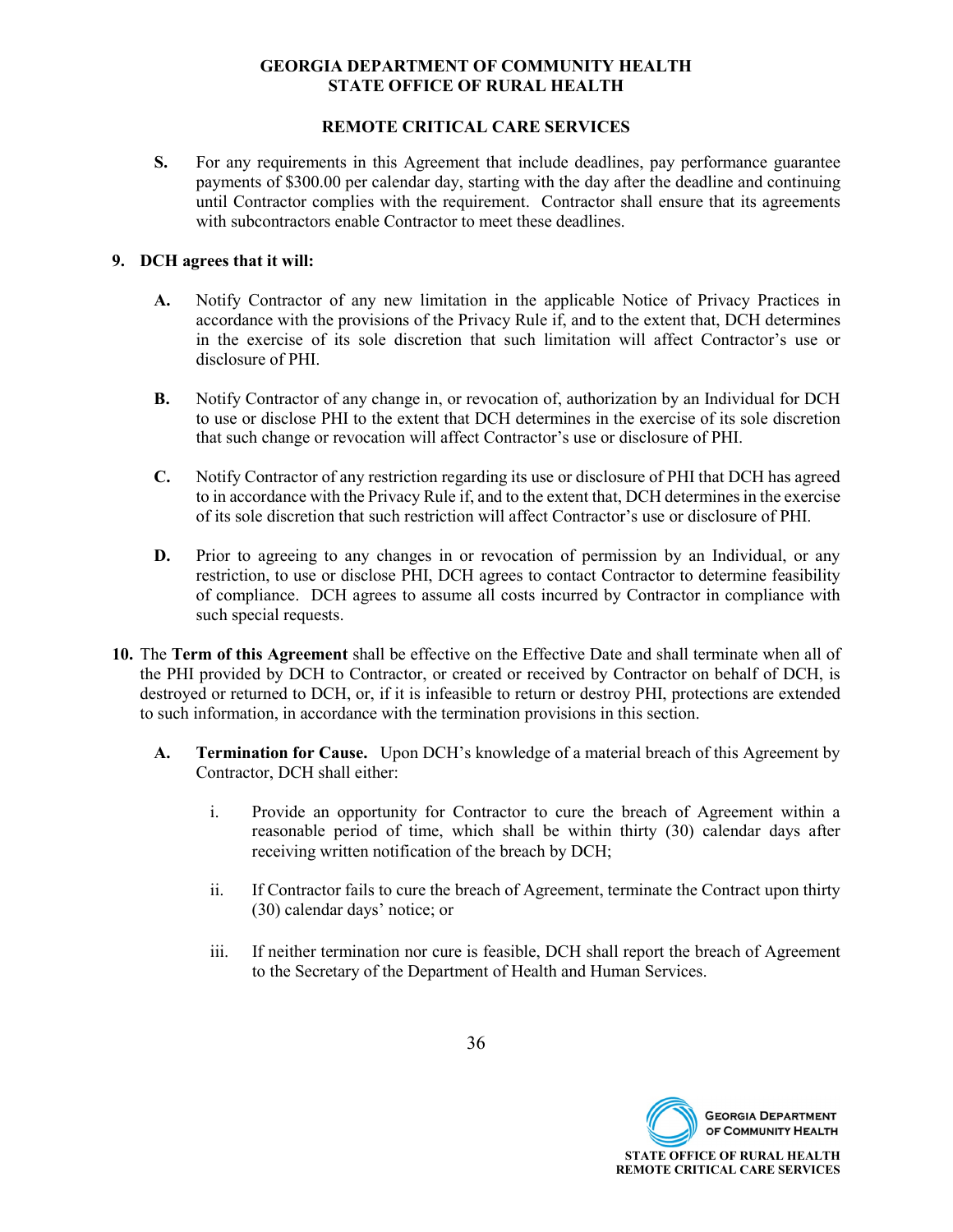#### **REMOTE CRITICAL CARE SERVICES**

#### **B. Effect of Termination.**

- i. Upon termination of this Agreement, for any reason, DCH and Contractor shall determine whether return of PHI is feasible. If return of the PHI is not feasible, Contractor agrees to continue to extend the protections of this Agreement to the PHI for so long as the Contractor maintains the PHI and shall limit the use and disclosure of the PHI to those purposes that made return or destruction of the PHI infeasible. If at any time it becomes feasible to return or destroy any such PHI maintained pursuant to this paragraph, Contractor must notify DCH and obtain instructions from DCH for either the return or destruction of the PHI.
- ii. Contractor agrees that it will limit its further use or disclosure of PHI only to those purposes DCH may, in the exercise of its sole discretion, deem to be in the public interest or necessary for the protection of such PHI, and will take such additional actions as DCH may require for the protection of patient privacy and the safeguarding, security and protection of such PHI.
- iii. This Effect of Termination section survives the termination of the Agreement.
- **11. Interpretation.** Any ambiguity in this Agreement shall be resolved to permit DCH and Contractor to comply with applicable laws, rules and regulations, the HIPAA Privacy Rule, the HIPAA Security Rule and any rules, regulations, requirements, rulings, interpretations, procedures or other actions related thereto that are promulgated, issued or taken by or on behalf of the Secretary; provided that applicable laws, rules and regulations and the laws of the State of Georgia shall supersede the Privacy Rule if, and to the extent that, they impose additional requirements, have requirements that are more stringent than or have been interpreted to provide greater protection of patient privacy or the security or safeguarding of PHI than those of the HIPAA Privacy Rule.
- **12. No Third Party Beneficiaries.** Nothing express or implied in this Agreement is intended to confer, nor shall anything herein confer, upon any person other than the Parties and the respective successors or assigns of the Parties, any rights, remedies, obligations or liabilities whatsoever.
- **13. All other terms and conditions contained in the Contract and any amendment thereto, not amended by this Agreement, shall remain in full force and effect.**

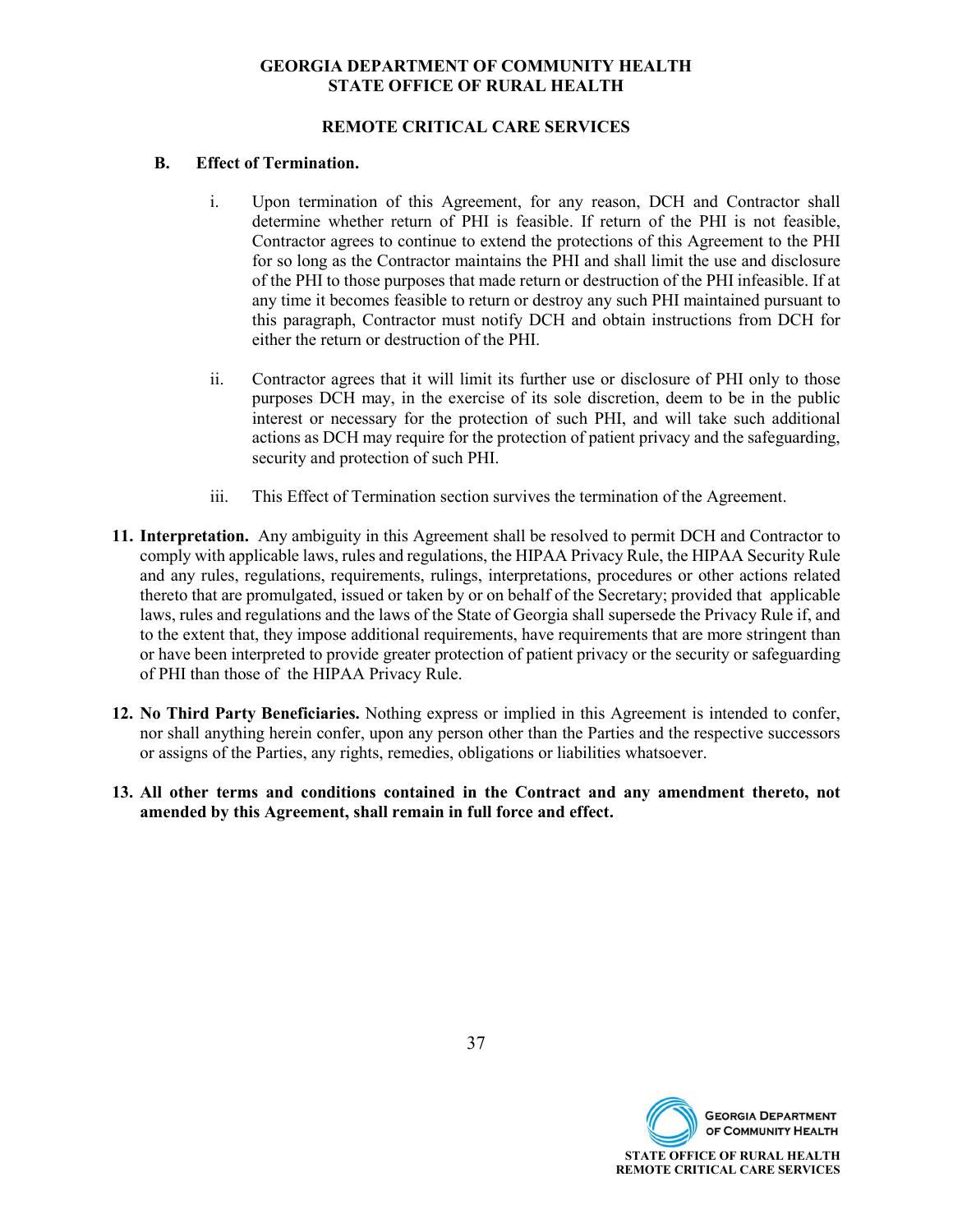#### **REMOTE CRITICAL CARE SERVICES**

#### **SIGNATURE PAGE**

**IN WITNESS WHEREOF,** Contractor, through its authorized officer and agent, has caused this Agreement to be executed on its behalf as of the date indicated.

### **[CONTRACTOR]**

 $\text{BY:}\qquad \qquad$ 

Signature Date

Print/Type Name

 $\mathcal{L}=\frac{1}{2}$  , where  $\mathcal{L}=\frac{1}{2}$  , where  $\mathcal{L}=\frac{1}{2}$  , where  $\mathcal{L}=\frac{1}{2}$ 

 $\mathcal{L}=\frac{1}{2} \sum_{i=1}^{n} \frac{1}{2} \sum_{i=1}^{n} \frac{1}{2} \sum_{i=1}^{n} \frac{1}{2} \sum_{i=1}^{n} \frac{1}{2} \sum_{i=1}^{n} \frac{1}{2} \sum_{i=1}^{n} \frac{1}{2} \sum_{i=1}^{n} \frac{1}{2} \sum_{i=1}^{n} \frac{1}{2} \sum_{i=1}^{n} \frac{1}{2} \sum_{i=1}^{n} \frac{1}{2} \sum_{i=1}^{n} \frac{1}{2} \sum_{i=1}^{n} \frac{1}{2} \sum_{$ \*TITLE

\* Must be President, Vice President, CEO or Other Officer Authorized to Execute on Behalf of and Bind the Entity to a Contract.

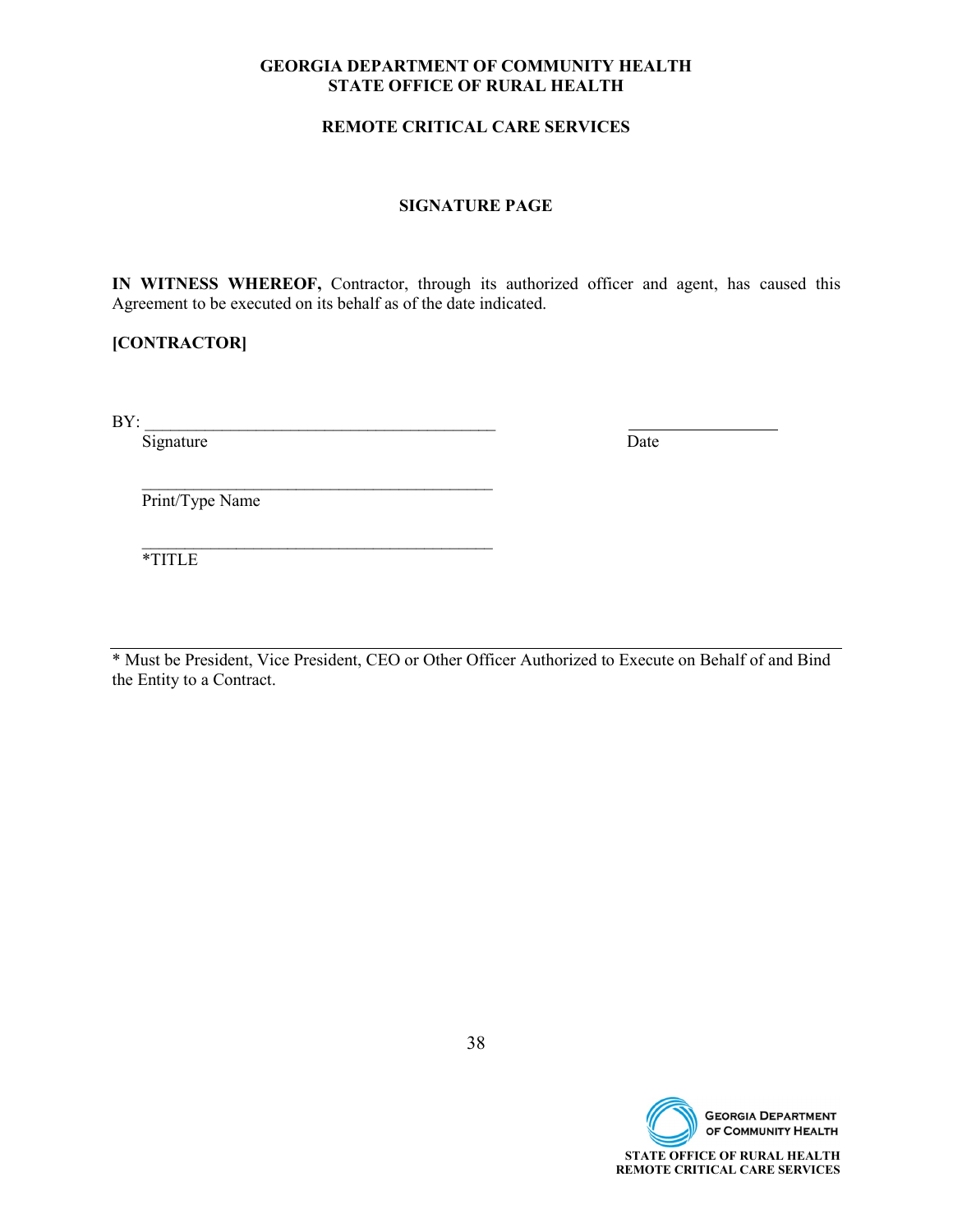#### **REMOTE CRITICAL CARE SERVICES**

### **APPENDIX D-1**

#### **List of Individuals Permitted to Receive, Use and Disclose DCH PHI**

The following Position Titles, as employees and/or representatives of Contractor, need access to DCH Protected Health Information in order for Contractor to perform the services described in the Contract:

- $\bullet$   $\qquad \qquad$
- \_\_\_\_\_\_\_\_\_\_\_\_\_\_\_\_\_\_\_\_\_\_\_\_\_
- 
- 
- $\bullet$   $\qquad \qquad$

Transfers of PHI must comply with DCH Policy and Procedure 419: Appropriate Use of Information Technology Resources.

Approved methods of secure delivery of PHI between Contractor and DCH:

- Secure FTP file transfer (preferred)
- Encrypted email or email sent through "secure tunnel" approved by DCH Information Security **Officer**
- Email of encrypted document (password must be sent by telephone only)
- Encrypted portable media device and tracked delivery method

Contractor must update this list as needed and provide the updated form to DCH. Use of DCH Protected Health Information by individuals who are not described on this Appendix D-1, as amended from time to time, is impermissible and a violation of the Agreement. Contractor must update this Appendix D-1 as needed and provide the updated form to DCH.

DCH Project Leader Contact Information: [INSERT HERE]



39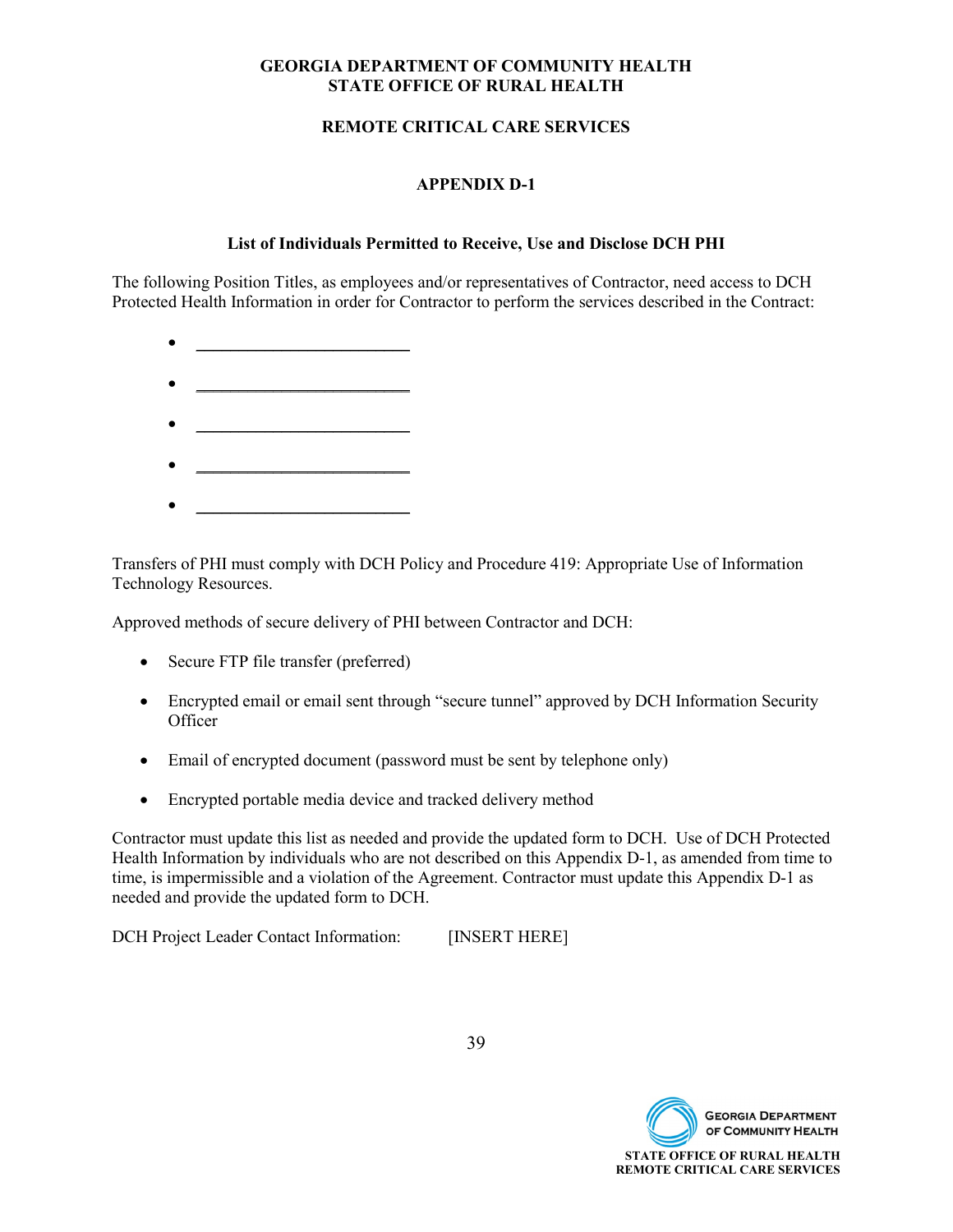#### **REMOTE CRITICAL CARE SERVICES**

#### **APPENDIX D-2**

#### **Part 1:**

Please initial beside the correct option. Please select only one option.

- Contractor DOES NOT need any user accounts to access DCH Information Systems. Do not complete Part 2 of this form.
- \_\_\_\_\_\_\_\_\_ Contractor DOES need user accounts to access DCH Information Systems. Please complete Part 2 of this form.

#### **Part 2:**

Please complete the table below if you indicated that Contractor DOES need any user accounts to access DCH Information Systems. Please attach additional pages if needed.

#### **List of Individuals Authorized to Access a DCH Information System Containing PHI**

The following individuals, as employees and/or representatives of Contractor, need access to DCH Information Systems containing DCH Protected Health Information in order for Contractor to perform the services described in the Contract:

| <b>Full Name</b> | <b>Employer</b> | <b>DCH</b> Information<br><b>System</b> | <b>Type of Access</b><br>(Read only? Write?) |
|------------------|-----------------|-----------------------------------------|----------------------------------------------|
|                  |                 |                                         |                                              |
|                  |                 |                                         |                                              |

The DCH Project Leader must submit a completed DCH Network Access Request Form for each individual listed above. Access will be granted and changed in accordance with DCH Policy and Procedure 435: Managing Authorization, Access and Control of Information Systems.

Contractor must notify the Project Leader identified in the Contract and the DCH Access Control Coordinator (dchois@dch.ga.gov and helpdesk@dch.ga.gov) immediately, but at least within 24 hours, after any individual on this list no longer needs the level of access described. Failure to provide this notification on time is a violation of the Agreement and will be reported as a security incident.

Contractor must update this Appendix D-2 as needed and provide the updated form to DCH.

DCH Project Leader Contact Information: [INSERT HERE]

40

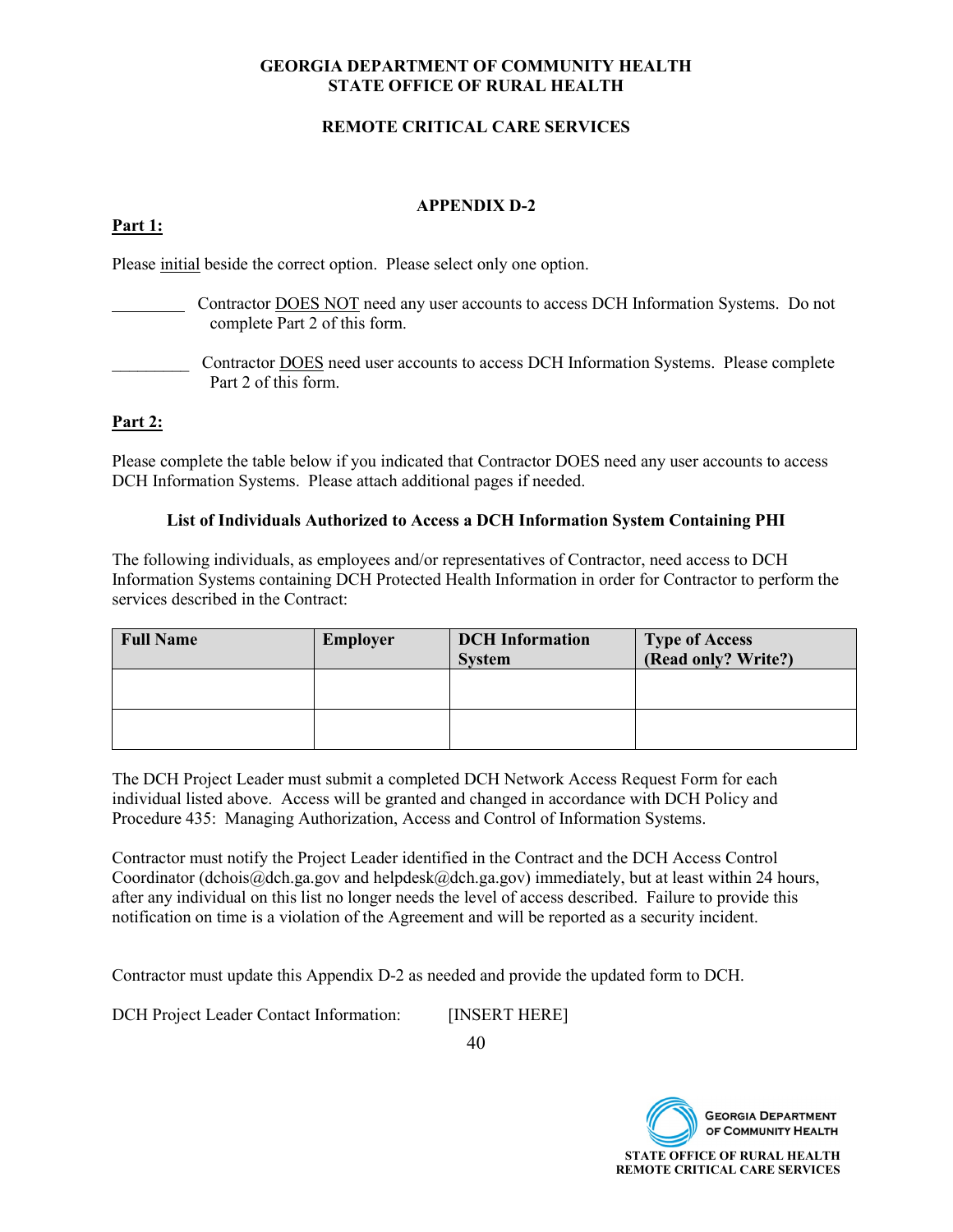#### **BUDGET WORKSHEET APPENDIX E**

#### **REMOTE CRITICAL CARE SERVICES**

No portion of DCH Grant funding may be used for **ANY** expenditure(s) prior to the completion of a signed Grant Agreement with DCH. A Budget justification which explains each line expense must accompany the budget worksheet. \* All consultants and subgrantees and expenses related to such must be identified. If consultant or Sub-Grantee has yet to be determined, please explain the selection process and provide quotes.

| <b>CATEGORY</b>                                                                                                                                 | <b>GRANT</b><br><b>FUNDS</b><br><b>REQUESTED</b> | <b>NON-GRANT FUNDED</b><br><b>CONTRIBUTIONS</b> |  | <b>TOTAL</b><br><b>REQUESTED</b> |             |    |
|-------------------------------------------------------------------------------------------------------------------------------------------------|--------------------------------------------------|-------------------------------------------------|--|----------------------------------|-------------|----|
| <b>ADMINISTRATIVE SALARIES AND FRINGE</b>                                                                                                       |                                                  |                                                 |  |                                  |             |    |
| <b>PERSONNEL-SALARIES</b>                                                                                                                       | <b>FRINGE</b>                                    | $%$ OF<br><b>TIME</b>                           |  | <b>IN-KIND</b>                   | <b>CASH</b> |    |
| <b>Position - Salary</b>                                                                                                                        |                                                  |                                                 |  |                                  |             |    |
| <b>Position - Salary</b>                                                                                                                        |                                                  |                                                 |  |                                  |             |    |
| <b>Position - Salary</b>                                                                                                                        |                                                  |                                                 |  |                                  |             |    |
| <b>Position - Salary</b>                                                                                                                        |                                                  |                                                 |  |                                  |             |    |
| <b>TRAVEL EXPENSES</b> (All Travel must be in accordance with the State of Georgia travel policy which may be reviewed at www.sao.state.ga.gov) |                                                  |                                                 |  |                                  |             |    |
| $\blacksquare$<br>Lodging                                                                                                                       |                                                  |                                                 |  |                                  |             |    |
| $\blacksquare$<br><b>Meals</b>                                                                                                                  |                                                  |                                                 |  |                                  |             |    |
| <b>Mileage or Air Fare</b><br>٠                                                                                                                 |                                                  |                                                 |  |                                  |             |    |
| Conferences<br>$\blacksquare$                                                                                                                   |                                                  |                                                 |  |                                  |             |    |
| OFFICE OPERATION EXPENSES (This is considered an indirect cost and is limited to 10% of the budget)                                             |                                                  |                                                 |  |                                  |             |    |
| $\blacksquare$<br><b>Facilities Rental/Mortgage</b>                                                                                             |                                                  |                                                 |  |                                  |             |    |
| <b>Telephone</b><br>$\blacksquare$                                                                                                              |                                                  |                                                 |  |                                  |             |    |
| $\blacksquare$<br>Internet                                                                                                                      |                                                  |                                                 |  |                                  |             |    |
| <b>Utilities</b><br>$\blacksquare$                                                                                                              |                                                  |                                                 |  |                                  |             |    |
| <b>Office Supplies</b><br>$\blacksquare$                                                                                                        |                                                  |                                                 |  |                                  |             |    |
| <b>EQUIPMENT EXPENSES</b>                                                                                                                       |                                                  |                                                 |  |                                  |             |    |
| $\blacksquare$<br><b>Computers</b> (hardware, software and network equipment)                                                                   |                                                  |                                                 |  |                                  |             |    |
| <b>Printers</b><br>$\blacksquare$                                                                                                               |                                                  |                                                 |  |                                  |             |    |
| $\blacksquare$<br>Medical (Itemize in budget justification)                                                                                     |                                                  |                                                 |  |                                  |             |    |
| <b>ADMINISTRATIVES EXPENSES</b>                                                                                                                 |                                                  |                                                 |  |                                  |             |    |
| $\blacksquare$<br>Materials (This includes administrative, educational and clinical<br>materials, itemize in budget justification)              |                                                  |                                                 |  |                                  |             |    |
| <b>Consultant Expenses*</b><br>$\blacksquare$                                                                                                   |                                                  |                                                 |  |                                  |             |    |
| Other Expenses**<br>$\blacksquare$                                                                                                              |                                                  |                                                 |  |                                  |             |    |
| $SUB - TOTAL(S)$                                                                                                                                |                                                  |                                                 |  |                                  |             |    |
| <b>TOTAL FUNDING REQUEST</b>                                                                                                                    |                                                  |                                                 |  |                                  |             | \$ |

**NOTE:** A budget justification which explains each line item expense must accompany the budget worksheet. \*All consultants and sub-grantees and expenses related to such must be identified. If a consultant or sub-Grant has yet to be determined please explain the selection process and provide quotes. \*\*All expenses identified as other must be fully justified and explained in the budget narrative. Additionally, if the Grantee has entered into a cost sharing arrangement this too must be reflected in the budget and detailed in the budget justification.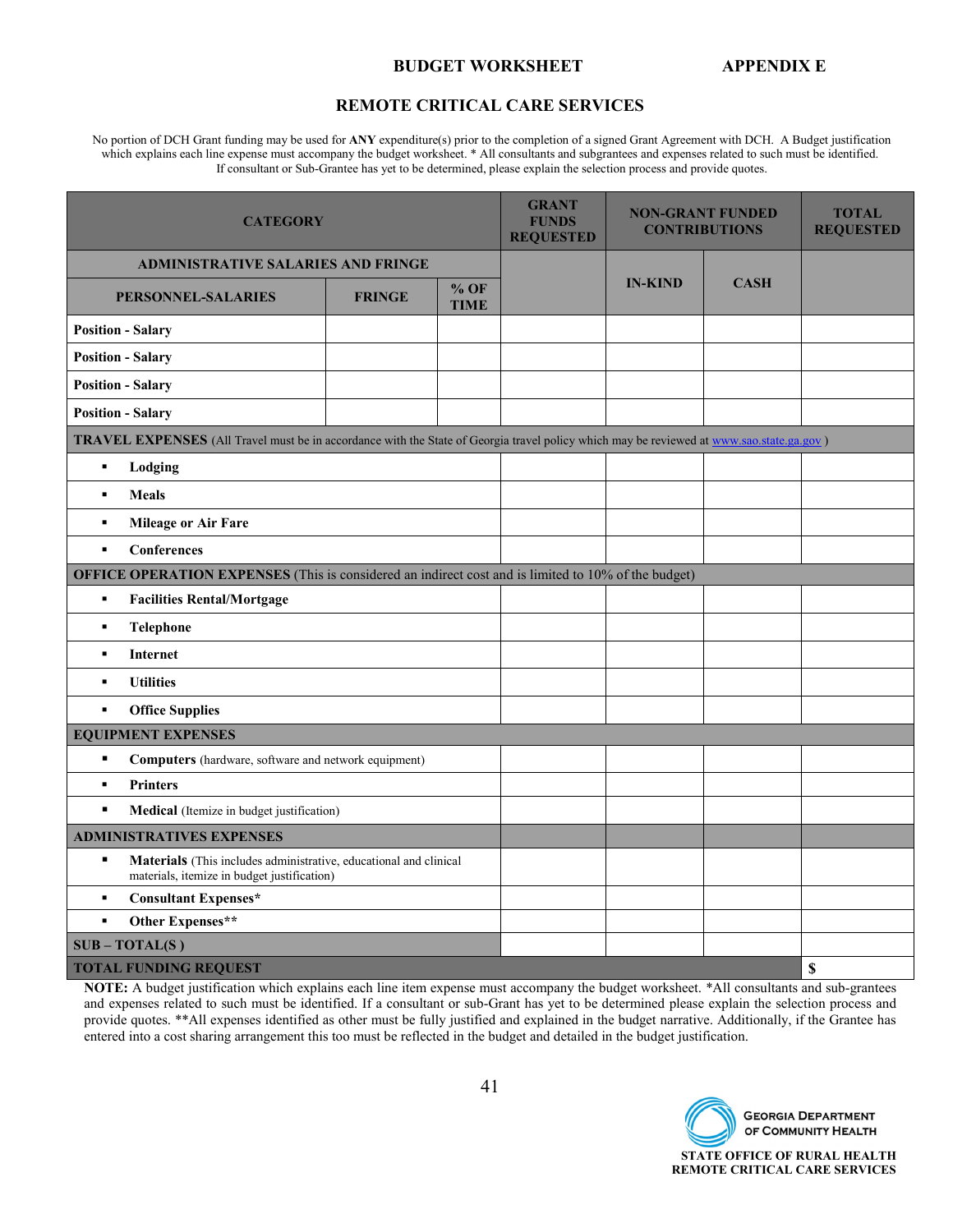### **REMOTE CRITICAL CARE SERVICES**

| <b>ORGANIZATION:</b>        |                           |                                                                                |                      |                                                                         | POINT OF CONTACT:                                                                                                                                                                                                                                                                                                                                                                                                                                                                                                                                                                                                                                                                                                                                                                                                                                                                                                                                                                                     | <b>PHONE:</b>                                                                                    |
|-----------------------------|---------------------------|--------------------------------------------------------------------------------|----------------------|-------------------------------------------------------------------------|-------------------------------------------------------------------------------------------------------------------------------------------------------------------------------------------------------------------------------------------------------------------------------------------------------------------------------------------------------------------------------------------------------------------------------------------------------------------------------------------------------------------------------------------------------------------------------------------------------------------------------------------------------------------------------------------------------------------------------------------------------------------------------------------------------------------------------------------------------------------------------------------------------------------------------------------------------------------------------------------------------|--------------------------------------------------------------------------------------------------|
|                             | <b>GRANT PROGRAM:</b>     |                                                                                | <b>GRANT NUMBER:</b> |                                                                         | <b>FUNDING PERIOD:</b>                                                                                                                                                                                                                                                                                                                                                                                                                                                                                                                                                                                                                                                                                                                                                                                                                                                                                                                                                                                | <b>AWARD AMOUNT:</b>                                                                             |
|                             |                           | articulated and relate to the objective(s), deliverable(s) and action item(s). |                      |                                                                         | Please be as specific and detailed as possible and use additional sheet(s) if necessary. The work plan should follow a logical progression. Objectives should correlate to a deliverable and an action<br>item for achieving deliverable(s). The work plan MUST identify a person responsible for achieving and facilitating the deliverable and action item. The anticipated outcome should be clearly<br>Quarterly reporting requires that the work plan be updated. The update MUST document, explain and reconcile all changes to the work plan to include: end date(s), deliverable(s), action item(s),<br>person responsible and outcome(s). The updated work plan should document all success and/or failure as well as challenges in achievement of a deliverable. Discrepancies between anticipated<br>outcomes and actual outcomes should be fully explained. Any additional action items taken as a result of any changes, challenges or failures should also be documented and explained. |                                                                                                  |
| <b>Start Date:</b><br>MM/YY | <b>End Date:</b><br>MM/YY | Objective(s):                                                                  |                      | Deliverable(s):<br><b>Action Item(s):</b><br><b>Person Responsible:</b> |                                                                                                                                                                                                                                                                                                                                                                                                                                                                                                                                                                                                                                                                                                                                                                                                                                                                                                                                                                                                       | <b>Anticipated Outcome(s):</b><br><b>Actual Outcome(s):</b><br><b>Additional Action Item(s):</b> |
|                             |                           |                                                                                |                      | Deliverable(s):<br><b>Action Item(s):</b><br><b>Person Responsible:</b> |                                                                                                                                                                                                                                                                                                                                                                                                                                                                                                                                                                                                                                                                                                                                                                                                                                                                                                                                                                                                       |                                                                                                  |
|                             |                           |                                                                                |                      | Deliverable(s):<br><b>Action Item(s):</b><br><b>Person Responsible:</b> |                                                                                                                                                                                                                                                                                                                                                                                                                                                                                                                                                                                                                                                                                                                                                                                                                                                                                                                                                                                                       |                                                                                                  |
|                             |                           |                                                                                |                      | Deliverable(s):<br><b>Action Item(s):</b><br><b>Person Responsible:</b> |                                                                                                                                                                                                                                                                                                                                                                                                                                                                                                                                                                                                                                                                                                                                                                                                                                                                                                                                                                                                       |                                                                                                  |
|                             |                           |                                                                                |                      | Deliverable(s):<br><b>Action Item(s):</b><br><b>Person Responsible:</b> |                                                                                                                                                                                                                                                                                                                                                                                                                                                                                                                                                                                                                                                                                                                                                                                                                                                                                                                                                                                                       |                                                                                                  |
|                             |                           |                                                                                |                      | Deliverable(s):<br><b>Action Item(s):</b><br><b>Person Responsible:</b> |                                                                                                                                                                                                                                                                                                                                                                                                                                                                                                                                                                                                                                                                                                                                                                                                                                                                                                                                                                                                       |                                                                                                  |
|                             |                           |                                                                                |                      | Deliverable(s):<br><b>Action Item(s):</b><br><b>Person Responsible:</b> |                                                                                                                                                                                                                                                                                                                                                                                                                                                                                                                                                                                                                                                                                                                                                                                                                                                                                                                                                                                                       |                                                                                                  |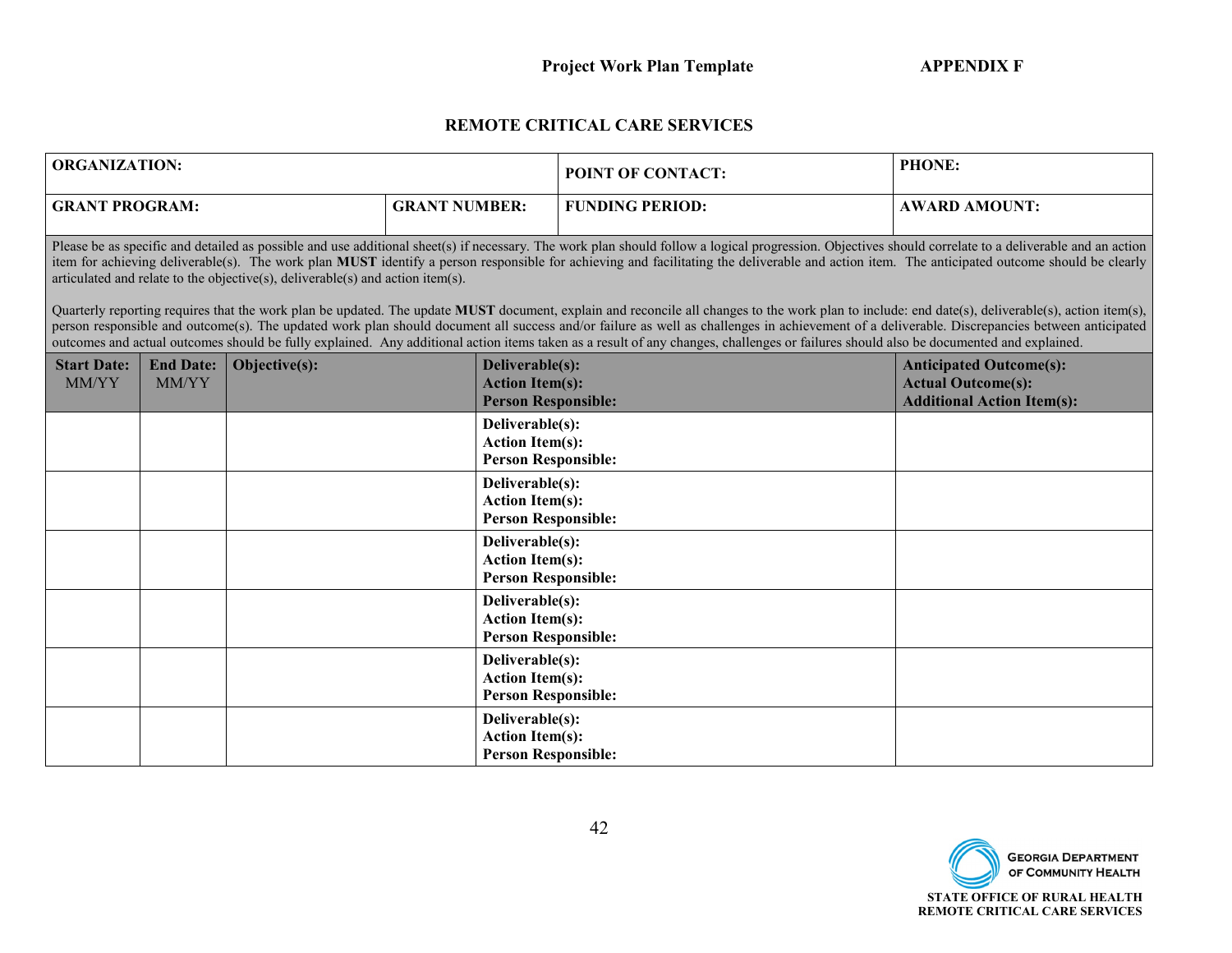| <b>ORGANIZATION:</b>                    |            |                      |                               | POINT OF CONTACT: |                        |                |            |               |               |               |               |               |
|-----------------------------------------|------------|----------------------|-------------------------------|-------------------|------------------------|----------------|------------|---------------|---------------|---------------|---------------|---------------|
| <b>GRANT PROGRAM:</b>                   |            | <b>GRANT NUMBER:</b> |                               |                   | <b>FUNDING PERIOD:</b> |                |            |               |               |               |               |               |
| <b>ACTIVITY/DELIVE</b><br><b>RABLE:</b> | MAR'<br>19 | <b>APR '19</b>       | <b>MAY</b><br><sup>'</sup> 19 | JUN'1<br>9        |                        | <b>JUL</b> '19 | AUG'<br>19 | <b>SEP'19</b> | <b>OCT'19</b> | <b>NOV'19</b> | <b>DEC'19</b> | <b>JAN'20</b> |
|                                         |            |                      |                               |                   |                        |                |            |               |               |               |               |               |
|                                         |            |                      |                               |                   |                        |                |            |               |               |               |               |               |
|                                         |            |                      |                               |                   |                        |                |            |               |               |               |               |               |
|                                         |            |                      |                               |                   |                        |                |            |               |               |               |               |               |
|                                         |            |                      |                               |                   |                        |                |            |               |               |               |               |               |
|                                         |            |                      |                               |                   |                        |                |            |               |               |               |               |               |
|                                         |            |                      |                               |                   |                        |                |            |               |               |               |               |               |
|                                         |            |                      |                               |                   |                        |                |            |               |               |               |               |               |

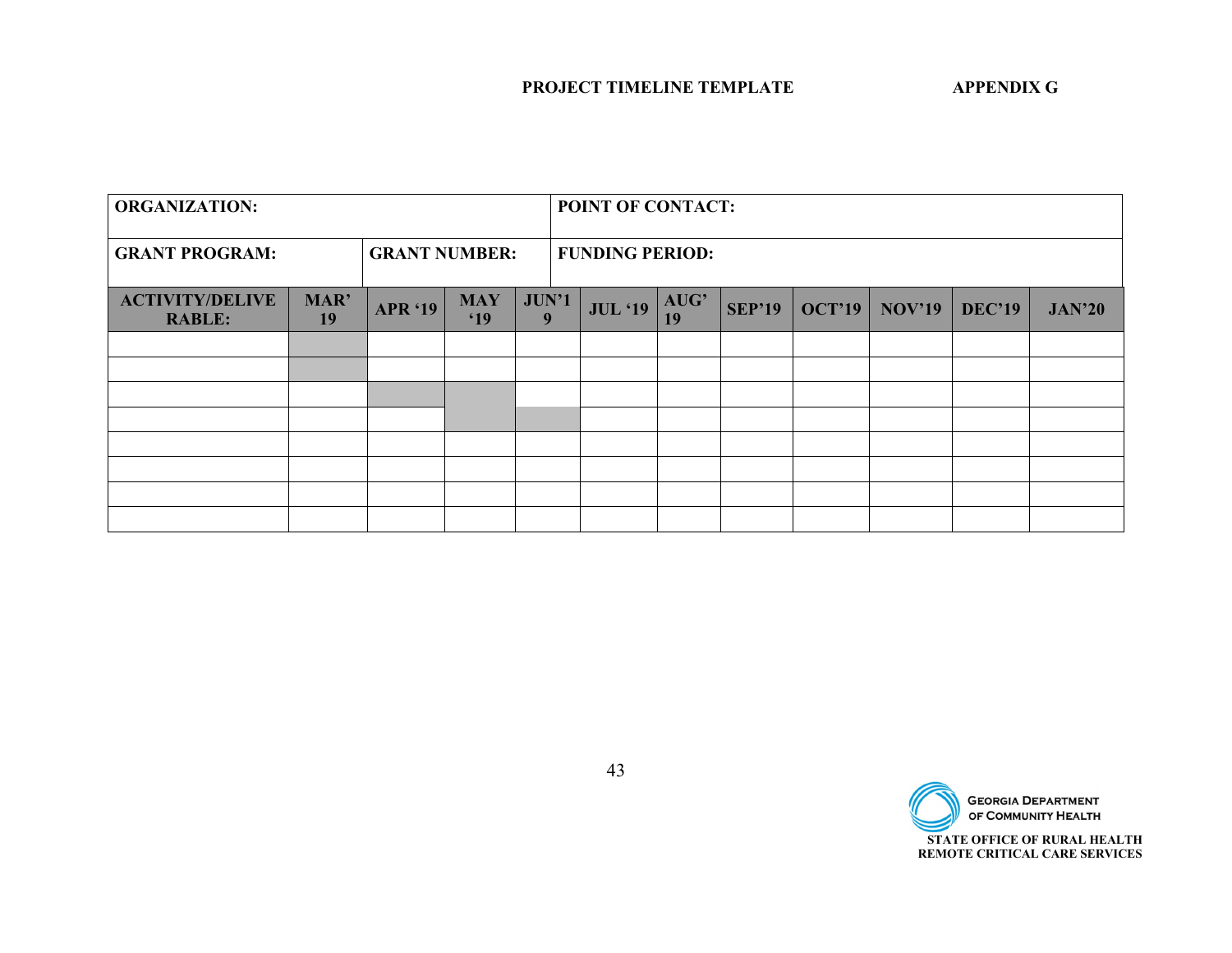| <b>GEORGIA DEPARTMENT OF COMMUNITY HEALTH</b> |
|-----------------------------------------------|
| <b>STATE OFFICE OF RURAL HEALTH</b>           |
| <b>REMOTE CRITICAL CARE SERVICES</b>          |
| <b>DOIL UDDLIC UTION CHECKLICK</b>            |

| <b>DCH APPLICATION CHECKLIST</b>                                                                                         |  |
|--------------------------------------------------------------------------------------------------------------------------|--|
| Include checklist as final page of Grant application. Checklist will be completed by the Department of Community Health, |  |

Grant Administration

Mailing Address MAY NOT be a post office box.

|                      | <b>Name of Grant: Remote Critical Care Services</b>                                                                                                                                                                                                                                                      |        |         |                           |  |  |  |
|----------------------|----------------------------------------------------------------------------------------------------------------------------------------------------------------------------------------------------------------------------------------------------------------------------------------------------------|--------|---------|---------------------------|--|--|--|
|                      | <b>Applicant Organization:</b>                                                                                                                                                                                                                                                                           |        |         |                           |  |  |  |
| <b>Contact Name:</b> |                                                                                                                                                                                                                                                                                                          |        |         |                           |  |  |  |
| <b>Address:</b>      |                                                                                                                                                                                                                                                                                                          |        |         |                           |  |  |  |
| City:                |                                                                                                                                                                                                                                                                                                          | State: |         | <b>ZIP Code:</b>          |  |  |  |
| Fax:                 |                                                                                                                                                                                                                                                                                                          |        | E-mail: |                           |  |  |  |
| requirements:        | <b>DO NOT COMPLETE SECTION BELOW.</b><br>Please place this check list on top of your application. This checklist will be returned to you and certifies that your application<br>for the Remote Critical Care Services has been received by the Department of Community Health and includes the following |        |         |                           |  |  |  |
| п                    | Project Abstract                                                                                                                                                                                                                                                                                         |        |         |                           |  |  |  |
|                      | Project Narrative                                                                                                                                                                                                                                                                                        |        |         |                           |  |  |  |
|                      | Organizational Narrative                                                                                                                                                                                                                                                                                 |        |         |                           |  |  |  |
| ΙI                   | Budget Worksheet and Budget Justification                                                                                                                                                                                                                                                                |        |         |                           |  |  |  |
|                      | Appendix A: DCH Grant Application Form                                                                                                                                                                                                                                                                   |        |         |                           |  |  |  |
| П                    | Appendix B: Statement of Ethics (Signature Page must be submitted)                                                                                                                                                                                                                                       |        |         |                           |  |  |  |
| П                    | Appendix C: Ethics in Procurement Policy (Signature Pages must be submitted)                                                                                                                                                                                                                             |        |         |                           |  |  |  |
| П                    | Appendix D: Business Associate Agreement (Signature Page must be submitted)                                                                                                                                                                                                                              |        |         |                           |  |  |  |
| П                    | Appendix E: Budget Worksheet (Budget Justification MUST accompany this appendix)                                                                                                                                                                                                                         |        |         |                           |  |  |  |
|                      | Appendix F: Project Work Plan Template<br>Appendix G: Project Timeline Template                                                                                                                                                                                                                          |        |         |                           |  |  |  |
| Non-Responsive       | <b>FOR INTERNAL USE:</b> $\Box$ Administrative Review Completed $\Box$ Application Complete                                                                                                                                                                                                              |        |         | Application Incomplete or |  |  |  |
| <b>Signature</b>     |                                                                                                                                                                                                                                                                                                          |        |         | Date                      |  |  |  |